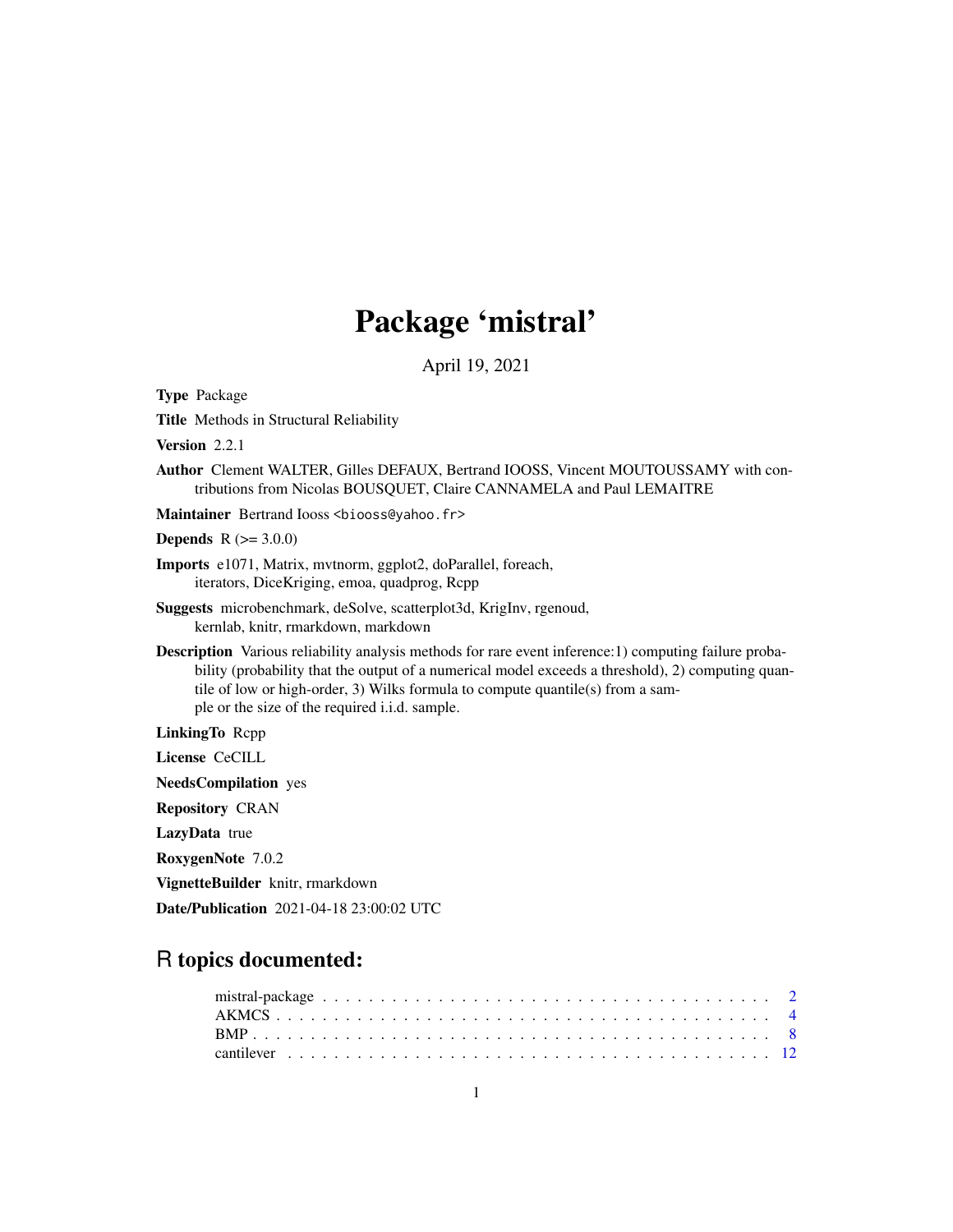<span id="page-1-0"></span>

|                                                                                                      | 13 |
|------------------------------------------------------------------------------------------------------|----|
| estimateSUR                                                                                          | 13 |
|                                                                                                      | 15 |
|                                                                                                      | 17 |
|                                                                                                      | 18 |
|                                                                                                      | 20 |
|                                                                                                      | 23 |
|                                                                                                      | 23 |
|                                                                                                      | 25 |
|                                                                                                      | 29 |
| modelLSVM                                                                                            | 31 |
|                                                                                                      | 32 |
|                                                                                                      | 33 |
|                                                                                                      | 36 |
|                                                                                                      | 38 |
|                                                                                                      | 42 |
|                                                                                                      | 44 |
|                                                                                                      | 45 |
|                                                                                                      | 46 |
| $precomputeUpdateData \dots \dots \dots \dots \dots \dots \dots \dots \dots \dots \dots \dots \dots$ | 47 |
|                                                                                                      | 48 |
|                                                                                                      | 49 |
|                                                                                                      | 50 |
|                                                                                                      | 52 |
|                                                                                                      | 56 |
|                                                                                                      | 59 |
|                                                                                                      | 60 |
|                                                                                                      | 61 |
| updateSd                                                                                             | 63 |
|                                                                                                      | 63 |
| UtoX                                                                                                 | 64 |
|                                                                                                      | 66 |
|                                                                                                      | 67 |
| XtoU                                                                                                 | 68 |
|                                                                                                      |    |
|                                                                                                      | 69 |
|                                                                                                      |    |

# **Index**

mistral-package

Methods In Structural Reliability Analysis

# **Description**

Provide tools for structural reliability analysis (failure probability, quantile).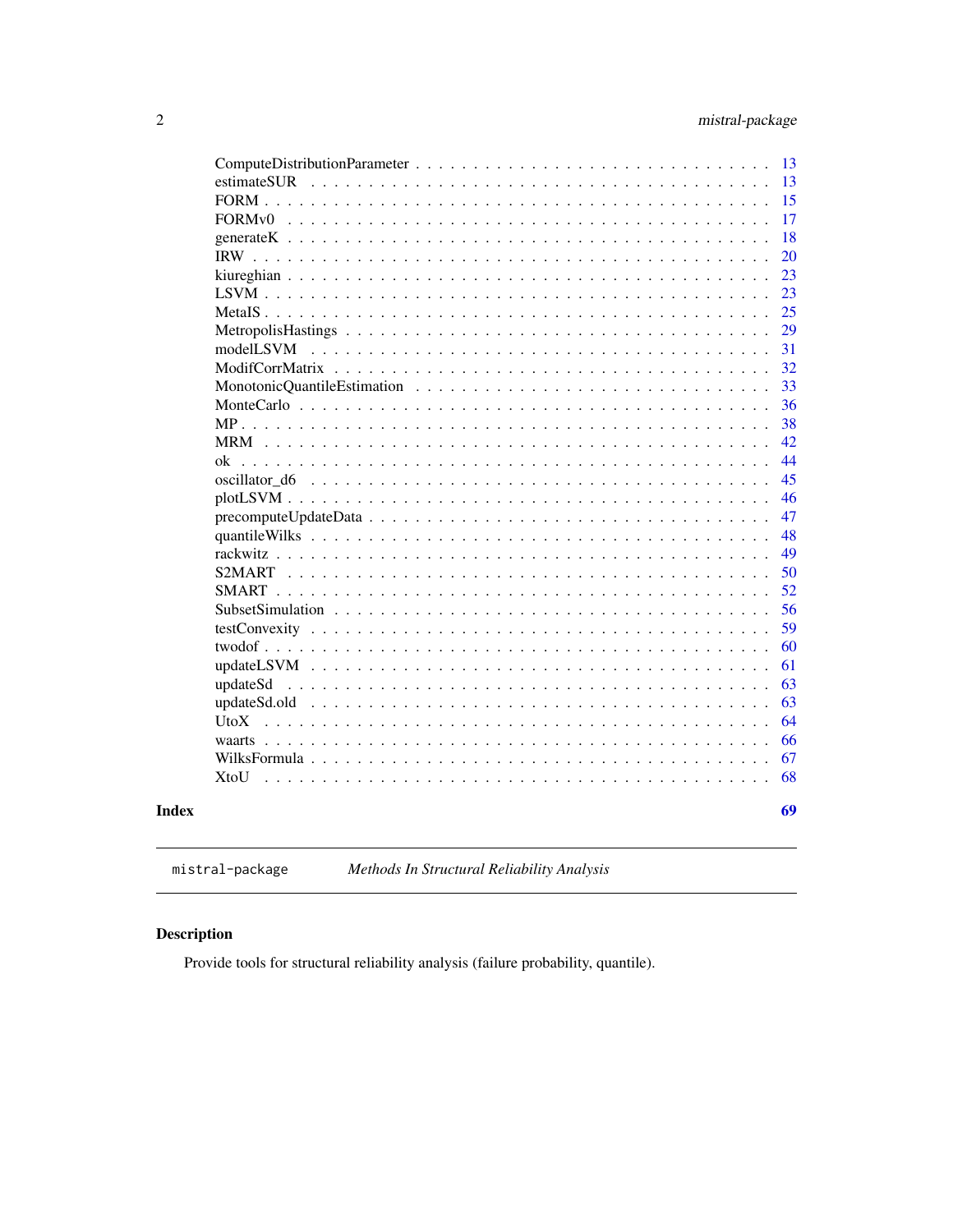#### **Details**

| Package: mistral |                                 |  |
|------------------|---------------------------------|--|
| Type:            | Package                         |  |
|                  | Version: 2.2.1 Date: 2016-12-21 |  |
| License: CeCILL  |                                 |  |

This package provides tools for structural reliability analysis:

- Calculate failure probability with FORM method and importance sampling.
- Calculate failure probability with crude Monte Carlo method
- Calculate failure probability with Subset Simulation algorithm
- Calculate failure probability with Monotonic Reliability Methods (MRM)
- Calculate failure probability with metamodel based algorithms : AKMCS, SMART and MetaIS
- Calculate failure probability with a metamodel based Subset Simulation : S2MART
- Wilks formula: Compute a quantile (or tolerance interval) with a given confidence level from a i.i.d. sample,
- Wilks formula: Compute the minimal sample size to estimate a quantile with a given confidence level,
- Calculate a quantile under monotonicity constraints

#### Author(s)

Clement Walter, Gilles Defaux, Bertrand Iooss, Vincent Moutoussamy, with contributions from Nicolas Bousquet, Claire Cannamela and Paul Lemaitre (maintainer: Bertrand Iooss <biooss@yahoo.fr>)

#### References

S.-K. Au, J. L. Beck. Estimation of small failure probabilities in high dimensions by Subset Simulation. Probabilistic Engineering Mechanics, 2001.

J.-M. Bourinet, F. Deheeger, M. Lemaire. Assessing small failure probabilities by combined Subset Simulation and Support Vector Machines. Structural Safety, 2011.

N. Bousquet. Accelerated monte carlo estimation of exceedance probabilities under monotonicity constraints. Annales de la Faculte des Sciences de Toulouse. XXI(3), 557-592, 2012

H.A. David and H.N. Nagaraja. Order statistics, Wiley, 2003.

F. Deheeger. Couplage mecano-fiabiliste : 2SMART - methodologie d'apprentissage stochastique en fiabilite. PhD. Thesis, Universite Blaise Pascal - Clermont II, 2008

A. Der Kiureghian, T. Dakessian. Multiple design points in first and second-order reliability. Structural Safety, vol.20, 1998.

O. Ditlevsen and H.O. Madsen. Structural reliability methods, Wiley, 1996.

V. Dubourg. Meta-modeles adaptatifs pour l'analyse de fiabilite et l'optimisation sous containte fiabiliste. PhD. Thesis, Universite Blaise Pascal - Clermont II, 2011.

B. Echard, N. Gayton, M. Lemaire. AK-MCS : an Active learning reliability method combining Kriging and Monte Carlo Simulation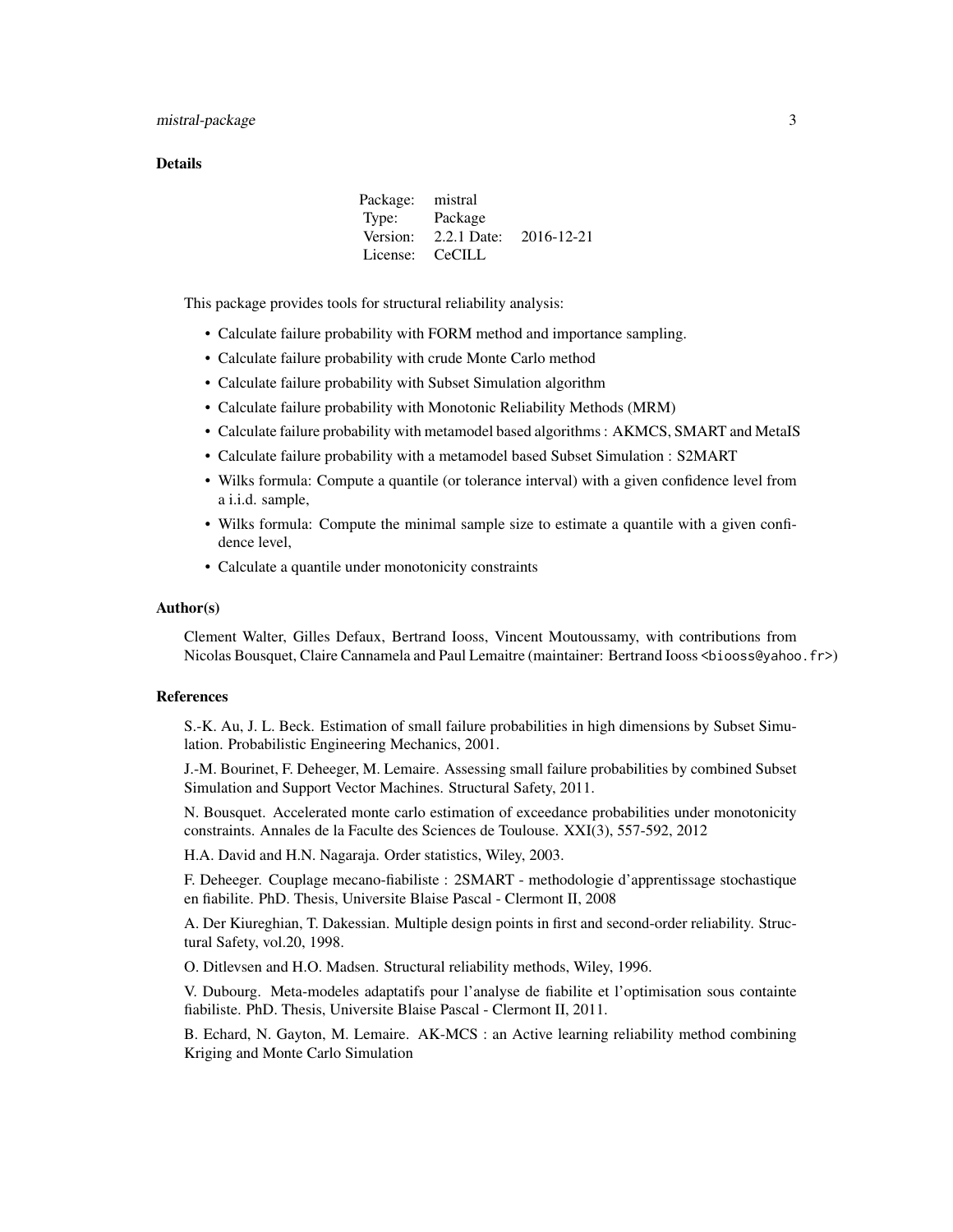<span id="page-3-0"></span>M. Lemaire, A. Chateauneuf and J. Mitteau. Structural reliability, Wiley Online Library, 2009.

V. Moutoussamy. Contributions to structural reliability analysis: accounting for monotonicity constraints in numerical models, PhD Thesis of Universite de Toulouse, France, 2015.

W.T. Nutt and G.B. Wallis. Evaluation of nuclear safety from the outputs of computer codes in the presence of uncertainties. Reliability Engineering and System Safety, 83:57-77, 2004.

P.-H. Waarts. Structural reliability using finite element methods: an appraisal of DARS, Directional Adaptive Response Surface Sampling. PhD. Thesis, Technical University of Delft, The Netherlands, 2000.

C. Walter. Using Poisson processes for rare event simulation, PhD Thesis of Universite Paris Diderot, France, 2016.

S.S. Wilks. Determination of Sample Sizes for Setting Tolerance Limits. Annals Mathematical Statistics, 12:91-96, 1941.

#### Examples

```
########## FORM ###########
# u.dep is a starting point for the research of the Most Probable Failing Point
# N.calls is a total number of calls
form <- mistral::FORM(dimension = 2, mistral::kiureghian, N.calls = 1000,
                    u.dep = c(0,0)form$p
```

```
# use IS=TRUE to use an Importance Sampling scheme with a Gaussian standard
# proposal distribution centred at the MPFP
form.IS <- mistral::FORM(dimension = 2, mistral::kiureghian, N.calls = 1000,
                      u.dep = c(0,0),
                      IS = TRUE
```
form.IS\$p

```
########### Wilks ##########
```
N <- WilksFormula(0.95,0.95,order=1) print(N)

AKMCS *Active learning reliability method combining Kriging and Monte Carlo Simulation*

#### Description

Estimate a failure probability with the AKMCS method.

#### Usage

```
AKMCS(
  dimension,
  lsf,
```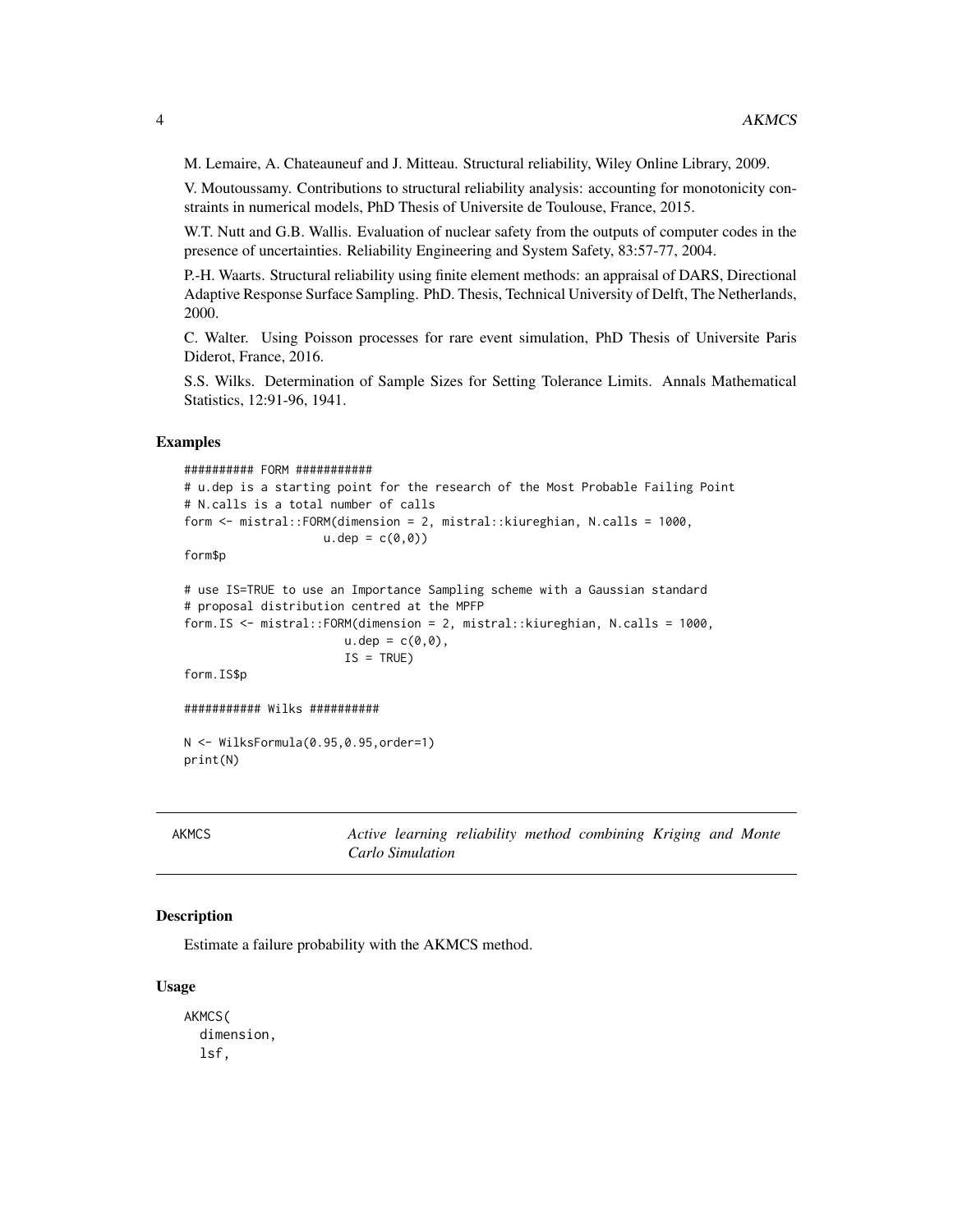#### AKMCS 5

```
N = 5e+05,
N1 = 10 * dimension,Nmax = 200,
Nmin = 2,
X = NULL,y = NULL,failure = 0,
precision = 0.05,
bayesian = TRUE,
compute.PPP = FALSE,
meta_model = NULL,
kernel = "matern5_2",
learn_each_train = TRUE,
crit\_min = 2,
lower.tail = TRUE,limit_fun_MH = NULL,
failure_MH = 0,
sampling_strategy = "MH",
first_DOE = "Gaussian",
seeds = NULL,
seeds_eval = limit_fun_MH(seeds),
burnin = 30,
plot = FALSE,
limited_plot = FALSE,
add = FALSE,output_dir = NULL,
verbose = 0
```
# Arguments

 $\mathcal{L}$ 

| dimension   | dimension of the input space.                                                                                                                                                                                                                                                           |
|-------------|-----------------------------------------------------------------------------------------------------------------------------------------------------------------------------------------------------------------------------------------------------------------------------------------|
| lsf         | the function defining the failure/safety domain.                                                                                                                                                                                                                                        |
| N           | Monte-Carlo population size.                                                                                                                                                                                                                                                            |
| N1          | size of the first DOE.                                                                                                                                                                                                                                                                  |
| Nmax        | maximum number of calls to the LSF.                                                                                                                                                                                                                                                     |
| Nmin        | minimum number of calls during enrichment step.                                                                                                                                                                                                                                         |
| X           | coordinates of already known points.                                                                                                                                                                                                                                                    |
| У           | value of the LSF on these points.                                                                                                                                                                                                                                                       |
| failure     | failure threshold.                                                                                                                                                                                                                                                                      |
| precision   | maximum desired cov on the Monte-Carlo estimate.                                                                                                                                                                                                                                        |
| bayesian    | estimate the conditional expectation $E[X]$ [P[meta(X) <failure]].< td=""></failure]].<>                                                                                                                                                                                                |
| compute.PPP | to simulate a Poisson process at each iteration to estimate the conditional ex-<br>pectation and the SUR criteria based on the conditional variance: h (average<br>probability of misclassification at level failure) and I (integral of h over the<br>whole interval [failure, infty)) |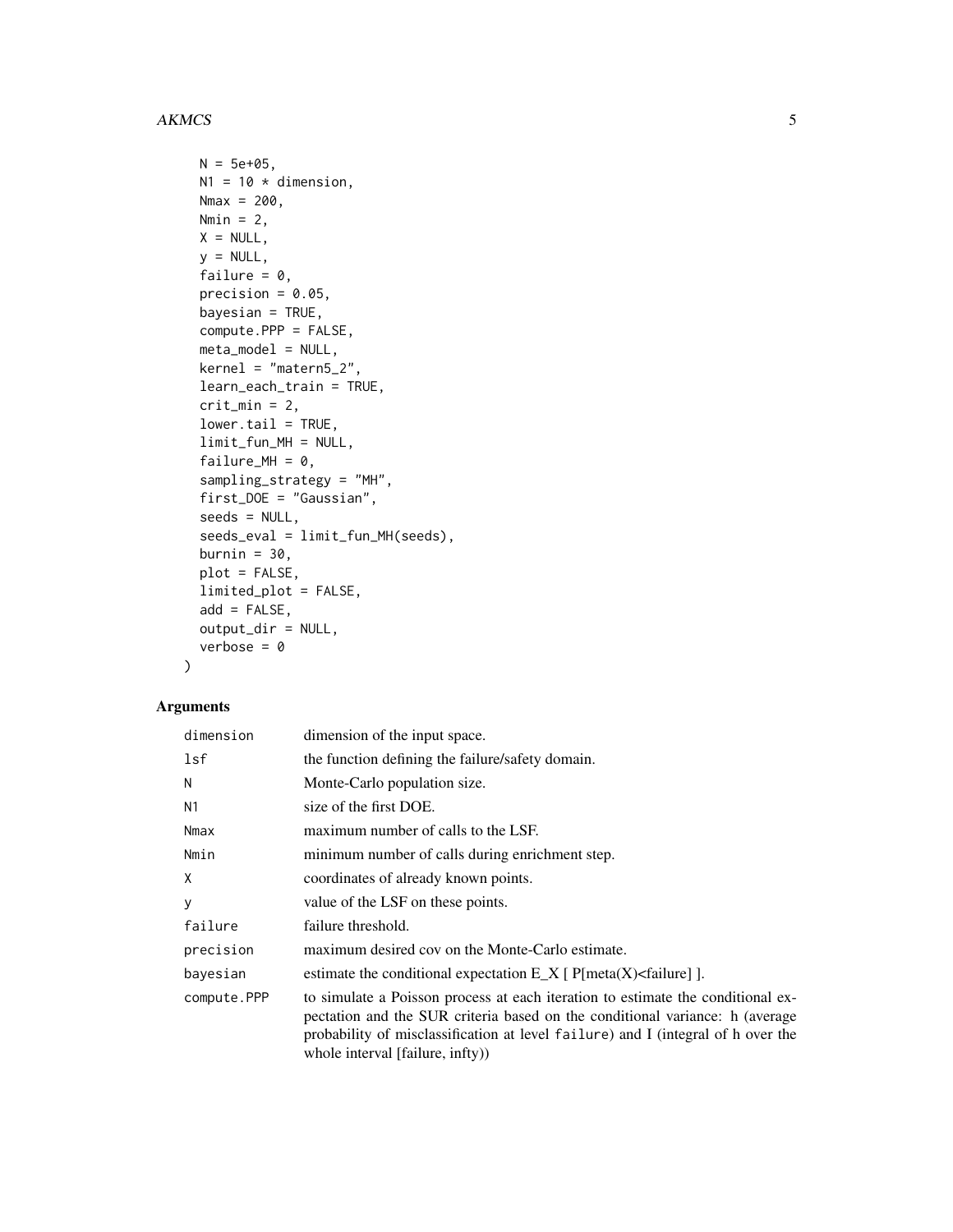| meta_model        | provide here a kriging metamodel from km if wanted.                                                                                                                              |
|-------------------|----------------------------------------------------------------------------------------------------------------------------------------------------------------------------------|
| kernel            | specify the kernel to use for km.                                                                                                                                                |
| learn_each_train  |                                                                                                                                                                                  |
|                   | specify if kernel parameters are re-estimated at each train.                                                                                                                     |
| crit_min          | minimum value of the criteria to be used for refinement.                                                                                                                         |
| lower.tail        | as for pxxxx functions, TRUE for estimating $P(1sf(X) <$ failure), FALSE for<br>P(1sf(X) > failure)                                                                              |
| limit_fun_MH      | define an area of exclusion with a limit function.                                                                                                                               |
| failure_MH        | the theshold for the limit_fun_MH function.                                                                                                                                      |
| sampling_strategy |                                                                                                                                                                                  |
|                   | either MH for Metropolis-Hastings of AR for accept-reject.                                                                                                                       |
| first_DOE         | either Gaussian or Uniform, to specify the population on which clustering is<br>done. Set to "No" for no initial DoE (use together with a first DoE given in X for<br>instance). |
| seeds             | if some points are already known to be in the appropriate subdomain.                                                                                                             |
| seeds eval        | value of the metamodel on these points.                                                                                                                                          |
| burnin            | burnin parameter for MH.                                                                                                                                                         |
| plot              | set to TRUE for a full plot, ie refresh at each iteration.                                                                                                                       |
| limited_plot      | set to TRUE for a final plot with final DOE, metamodel and LSF.                                                                                                                  |
| add               | if plots are to be added to a current device.                                                                                                                                    |
| output_dir        | if plots are to be saved in jpeg in a given directory.                                                                                                                           |
| verbose           | either 0 for almost no output, 1 for medium size output and 2 for all outputs.                                                                                                   |

#### Details

AKMCS strategy is based on a original Monte-Carlo population which is classified with a krigingbased metamodel. This means that no sampling is done during refinements steps. Indeed, it tries to classify this Monte-Carlo population with a confidence greater than a given value, for instance 'distance' to the failure should be greater than crit\_min standard deviation.

Thus, while this criterion is not verified, the point minimizing it is added to the learning database and then evaluated.

Finally, once all points are classified or when the maximum number of calls has been reached, crude Monte-Carlo is performed. A final test controlling the size of this population regarding the targeted coefficient of variation is done; if it is too small then a new population of sufficient size (considering ordre of magnitude of found probability) is generated, and algorithm run again.

# Value

An object of class list containing the failure probability and some more outputs as described below:

|     | the estimated failure probability.                                    |
|-----|-----------------------------------------------------------------------|
| COV | the coefficient of variation of the Monte-Carlo probability estimate. |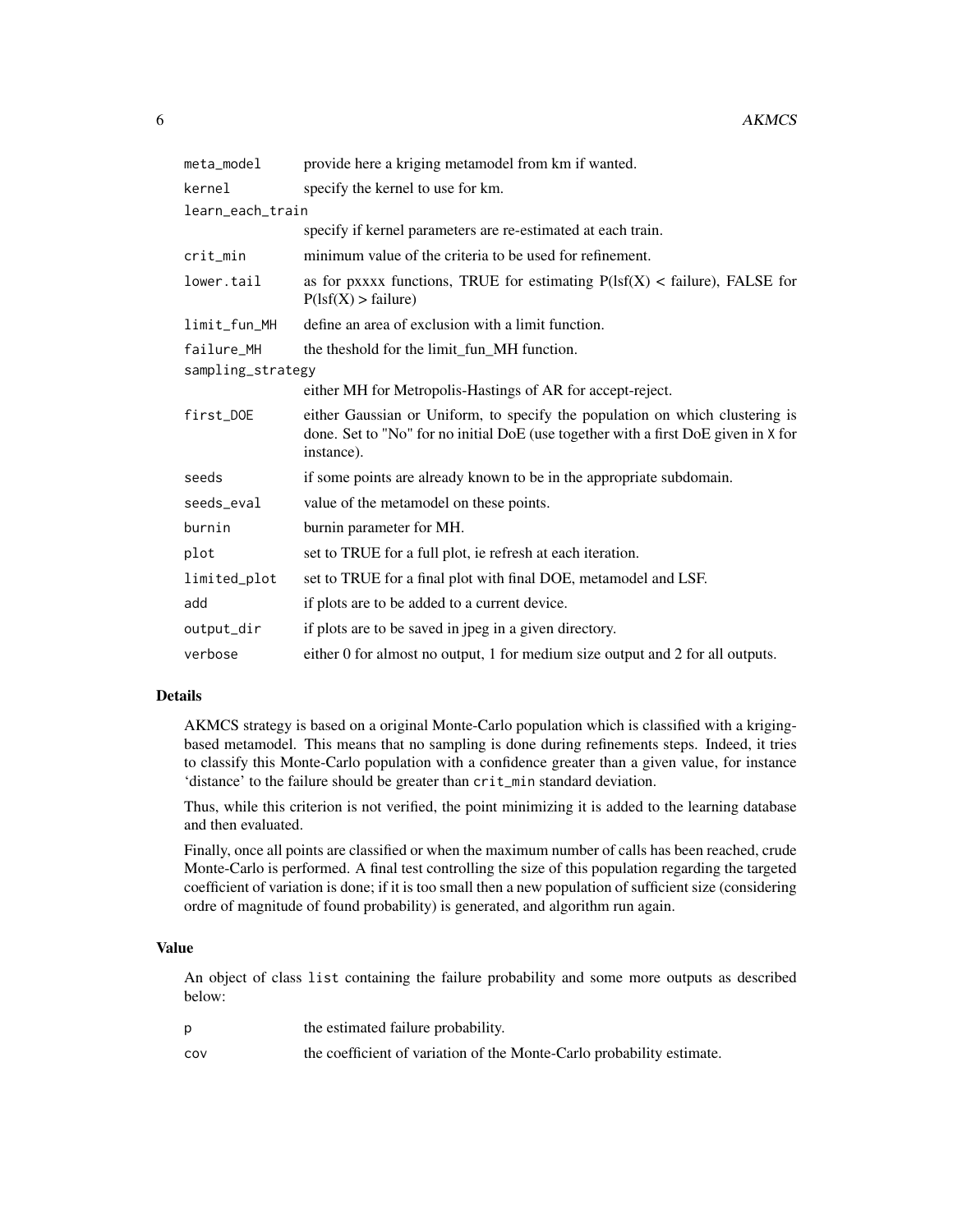#### <span id="page-6-0"></span> $AKMCS$  7

| Ncall       | the total number of calls to the 1sf.                                                                                                                                                                                                                                                                                              |
|-------------|------------------------------------------------------------------------------------------------------------------------------------------------------------------------------------------------------------------------------------------------------------------------------------------------------------------------------------|
| X           | the final learning database, ie. all points where 1sf has been calculated.                                                                                                                                                                                                                                                         |
| У           | the value of the 1sf on the learning database.                                                                                                                                                                                                                                                                                     |
| h           | the sequence of the estimated relative SUR criteria.                                                                                                                                                                                                                                                                               |
| $\mathbf I$ | the sequence of the estimated integrated SUR criteria.                                                                                                                                                                                                                                                                             |
| $meta$ _fun | the metamodel approximation of the 1sf. A call output is a list containing the<br>value and the standard deviation.                                                                                                                                                                                                                |
| meta_model  | the final metamodel. An S4 object from DiceKriging. Note that the algorithm<br>enforces the problem to be the estimation of $P[Isf(X) <$ failure] and so using 'pre-<br>dict' with this object will return inverse values if lower.tail==FALSE; in this<br>scope prefer using directly meta_fun which handles this possible issue. |
| points      | points in the failure domain according to the metamodel.                                                                                                                                                                                                                                                                           |
| meta_eval   | evaluation of the metamodel on these points.                                                                                                                                                                                                                                                                                       |
| z_meta      | if plot==TRUE, the evaluation of the metamodel on the plot grid.                                                                                                                                                                                                                                                                   |

# Note

Problem is supposed to be defined in the standard space. If not, use [UtoX](#page-63-1) to do so. Furthermore, each time a set of vector is defined as a matrix, 'nrow' = dimension and 'ncol' = number of vector to be consistent with as.matrix transformation of a vector.

Algorithm calls  $\text{lsf}(X)$  (where X is a matrix as defined previously) and expects a vector in return. This allows the user to optimise the computation of a batch of points, either by vectorial computation, or by the use of external codes (optimised C or C++ codes for example) and/or parallel computation; see examples in [MonteCarlo.](#page-35-1)

#### Author(s)

Clement WALTER <clementwalter@icloud.com>

# References

• B. Echard, N. Gayton, M. Lemaire:

*AK-MCS : an Active learning reliability method combining Kriging and Monte Carlo Simulation*

Structural Safety, Elsevier, 2011.

- B. Echard, N. Gayton, M. Lemaire and N. Relun: *A combined Importance Sampling and Kriging reliability method for small failure probabilities with time-demanding numerical models* Reliability Engineering \& System Safety,2012
- B. Echard, N. Gayton and A. Bignonnet: *A reliability analysis method for fatigue design* International Journal of Fatigue, 2014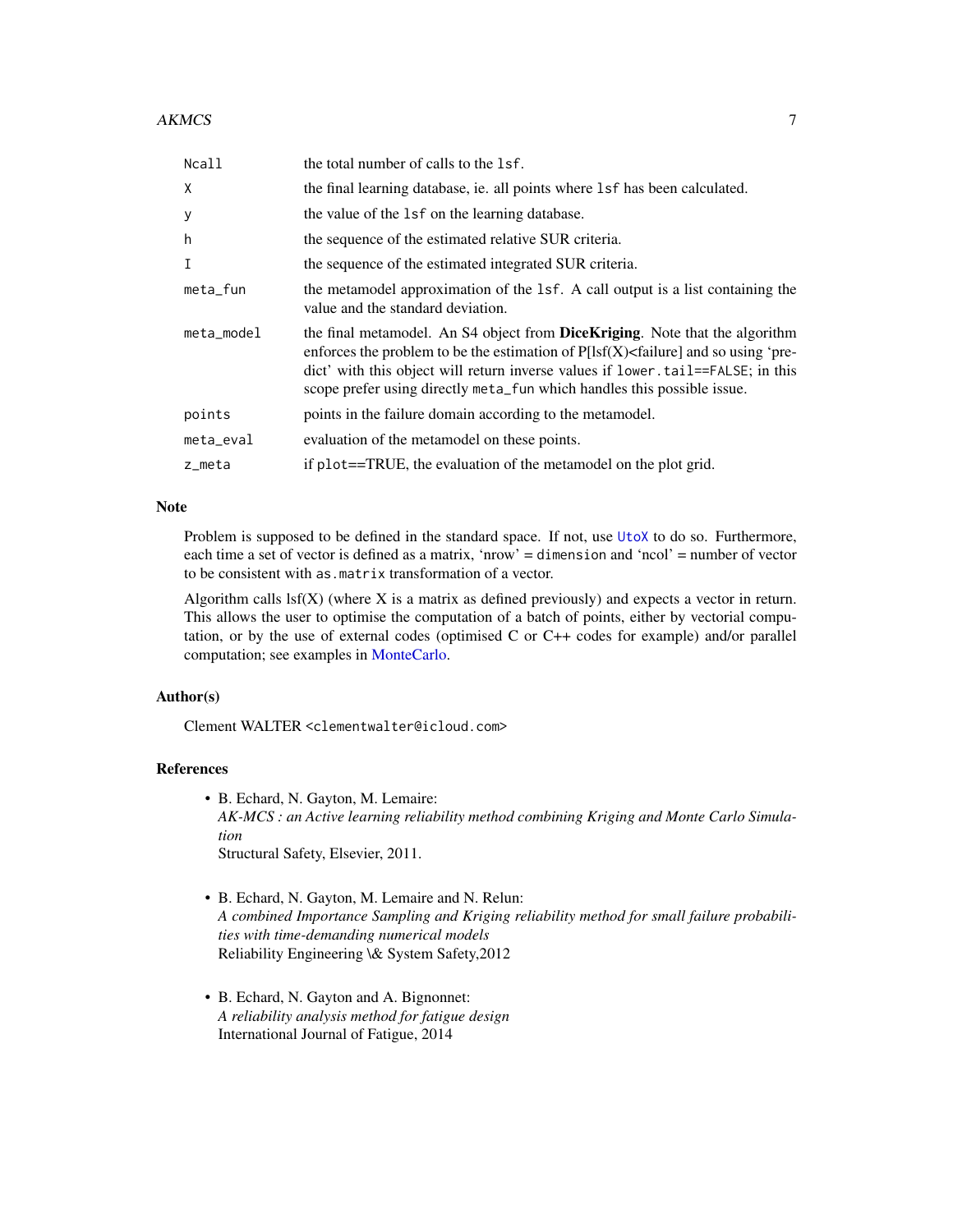# <span id="page-7-0"></span>See Also

```
SubsetSimulationMonteCarloMetaISkm (in package DiceKriging)
```
#### Examples

```
## Not run:
res = AKMCS(dimension=2,lsf=kiureghian,plot=TRUE)
#Compare with crude Monte-Carlo reference value
N = 500000
dimension = 2
U = matrix(rnorm(dimension*N),dimension,N)
G = kiureghian(U)
P = mean(G < 0)cov = sqrt((1-P)/(N*P))
## End(Not run)
#See impact of kernel choice with serial function from Waarts:
waarts = function(u) {
  u = as_matrix(u)b1 = 3+(u[1,]-u[2,])^2/10 - sign(u[1,]+u[2,])*(u[1,]-u[2,]))/sqrt(2)b2 = sign(u[2,]-u[1,])*(u[1,]-u[2,])+7/sqrt(2)val = apply(cbind(b1, b2), 1, min)}
## Not run:
res = list()res$matern5_2 = AKMCS(2, waarts, plot=TRUE)
res$matern3_2 = AKMCS(2, waarts, kernel="matern3_2", plot=TRUE)
res$gaussian = AKMCS(2, waarts, kernel="gauss", plot=TRUE)
res$exp = AKMCS(2, waarts, kernel="exp", plot=TRUE)
#Compare with crude Monte-Carlo reference value
N = 500000
dimension = 2
U = matrix(rnorm(dimension*N), dimension,N)G = waarts(U)P = mean(G < 0)cov = sqrt((1-P)/(N*P))
## End(Not run)
```
BMP *Bayesian Moving Particles*

#### Description

This function runs the Bayesian Moving Particles algorithm for estimating extreme probability and quantile.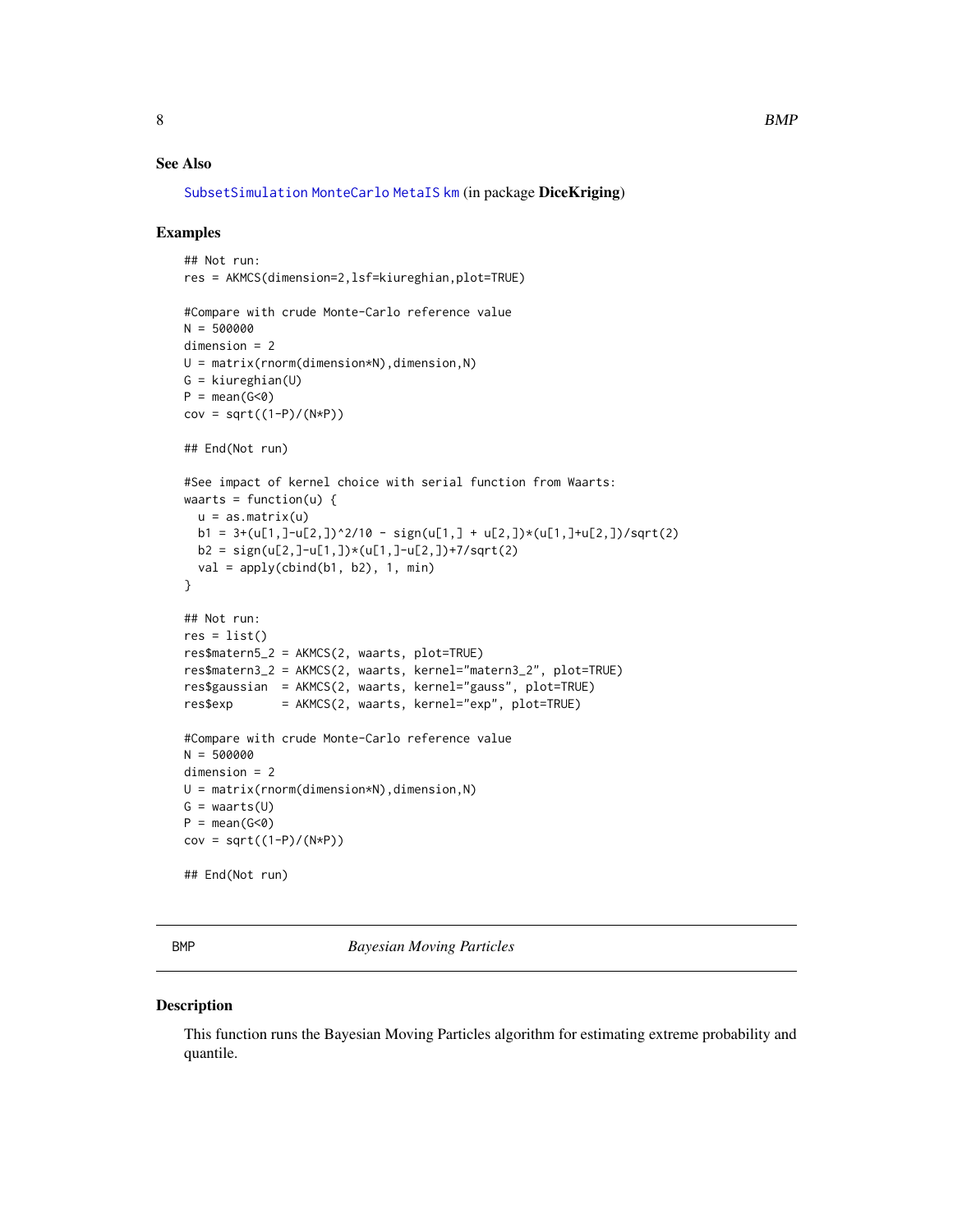$BMP$  9

# Usage

```
BMP(
  dimension,
 lsf,
 q,
 N = 1000,
 N.final = N,N.iter = 30,
 adaptive = FALSE,
 N.DoE = 5 * dimension,
  firstDoE = "uniform",
 radius = qnorm(1e-10, lower.tail = FALSE),
 X,
 y,
 covariance = NULL,
 learn_each_train = Inf,
 km.param = list(nugget.estim = TRUE, multistart = 1, optim.method = "BFGS", coef.trend
   = q,
 burnin = 20,
 fast = TRUE,sur = list(integrated = TRUE, r = 1, approx.pnorm = FALSE),
  lower.tail = TRUE,save.dir,
 plot = FALSE,
 plot.lsf = TRUE,
 plot.lab = c("x_1", "x_2"),chi2 = FALSE,verbose = 1,
 breaks
\mathcal{L}
```
# Arguments

| dimension | the dimension of the input space.                                                                                                                                                          |
|-----------|--------------------------------------------------------------------------------------------------------------------------------------------------------------------------------------------|
| lsf       | the function defining the RV of interest $Y = \text{lsf}(X)$ .                                                                                                                             |
| q         | a given quantile to estimate the corresponding probability.                                                                                                                                |
| N         | the total number of Poisson processes during the refinement step.                                                                                                                          |
| N.final   | the total number of Poisson processes for the final alpha estimate.                                                                                                                        |
| N.iter    | the total number of iteration of the algorithm, ie that total number of calls to the<br>$lsf$ will be N.DoE + N. iter*r.                                                                   |
| adaptive  | if the algorithm should stop automatically if the stopping criterion is verified,<br>precisely the mean probability of misclassification of the particles being over a<br>given threshold. |
| N.DoE     | the number of points for the initial Design of Experiment                                                                                                                                  |
| firstDoE  | default is "uniform" for a random uniform sampling over a sphere of radius<br>radius. Also available "maximim" for a maximim LHS.                                                          |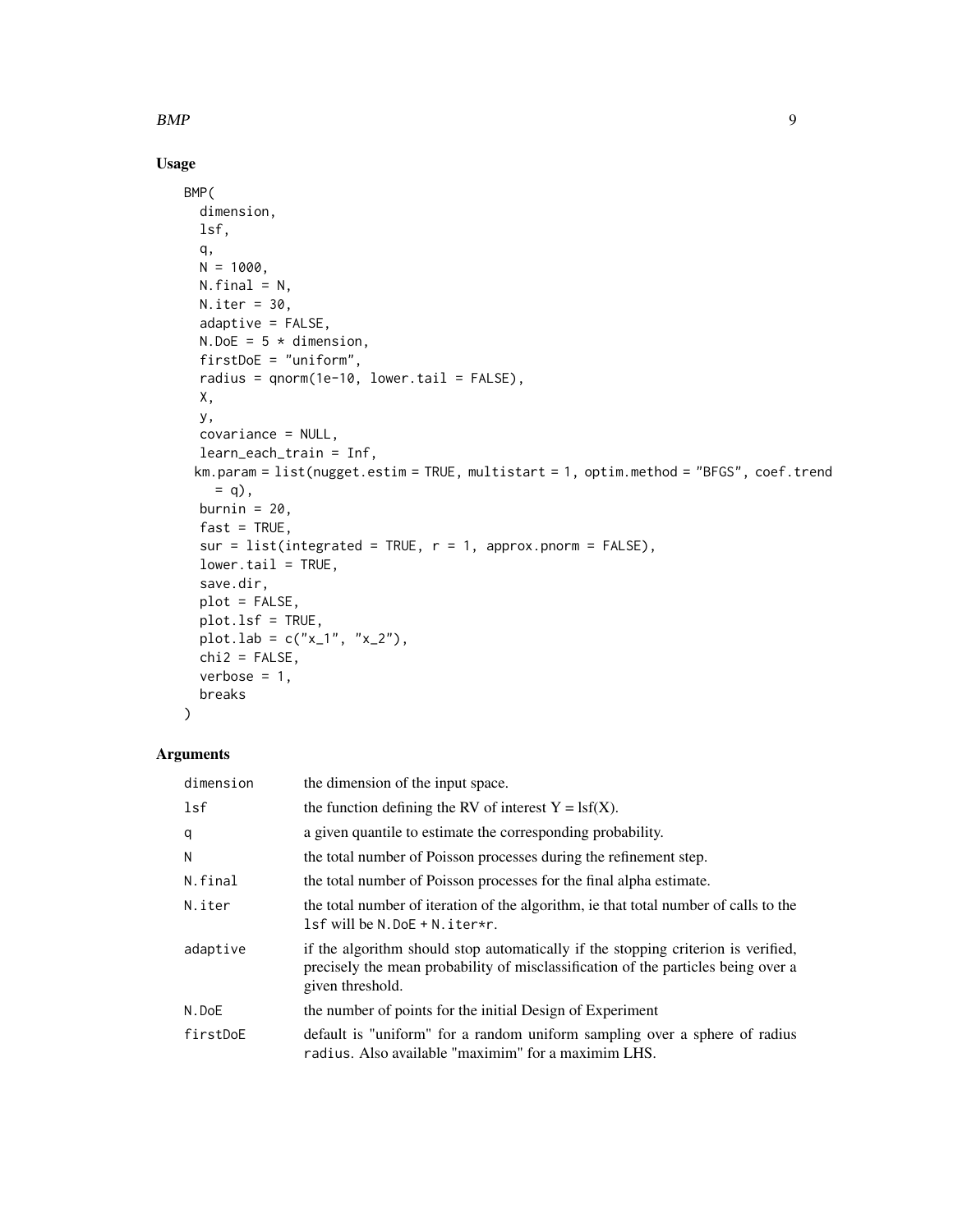| radius           | the size of the radius of the sphere for uniform DoE or the semi length of the<br>interval on each dimension for maximin LHS                                                                                                                                                                                                                                                                                                               |
|------------------|--------------------------------------------------------------------------------------------------------------------------------------------------------------------------------------------------------------------------------------------------------------------------------------------------------------------------------------------------------------------------------------------------------------------------------------------|
| Χ                | (optional) a first Design of Experiemnt to be used instead of building a new DoE                                                                                                                                                                                                                                                                                                                                                           |
| У                | the value of 1sf on the X                                                                                                                                                                                                                                                                                                                                                                                                                  |
| covariance       | (optional) to give a covariance kernel for the km object.                                                                                                                                                                                                                                                                                                                                                                                  |
| learn_each_train |                                                                                                                                                                                                                                                                                                                                                                                                                                            |
|                  | a integer: after this limit the covariance parameters are not learnt any more and<br>model is just updated with the new datapoints.                                                                                                                                                                                                                                                                                                        |
| km.param         | (optional) list of parameters to be passed to DiceKriging:: km.                                                                                                                                                                                                                                                                                                                                                                            |
| burnin           | a burnin parameter for Markov Chain drawing of the metamodel based Poisson<br>process (this does not change the number of calls to 1sf).                                                                                                                                                                                                                                                                                                   |
| fast             | in current implementation it appears that the call to the metamodel is faster when<br>doing batch computation. This parameter lets do the Markov chain the other<br>way around: instead of first selecting a starting point and then applying burnin<br>times the transition kernel, it creates a working population by apply the kernel<br>to all the particles and then makes some moves with the generated discretised<br>distribution. |
| sur              | a list containing any parameters to be passed to estimate SUR. Default is sur\$integrated=TRUE<br>and sur \$r=1 for a one step ahead integrated SUR criterion.                                                                                                                                                                                                                                                                             |
| lower.tail       | as for pxxxx functions, TRUE for estimating $P(1sf(X) < q)$ , FALSE for $P(1sf(X)$<br>$> q$ ).                                                                                                                                                                                                                                                                                                                                             |
| save.dir         | (optional) a directory to save the X and y at each iteration.                                                                                                                                                                                                                                                                                                                                                                              |
| plot             | to plot the DoE and the updated model.                                                                                                                                                                                                                                                                                                                                                                                                     |
| plot.lsf         | to plot the contour of the true 1sf. Note that this requires its evaluation on a grid<br>and should be used only on toy examples.                                                                                                                                                                                                                                                                                                          |
| plot.lab         | the labels of the axis for the plot.                                                                                                                                                                                                                                                                                                                                                                                                       |
| chi2             | for a chi2 test on the number of events.                                                                                                                                                                                                                                                                                                                                                                                                   |
| verbose          | controls the level of outputs of the algorithm.                                                                                                                                                                                                                                                                                                                                                                                            |
| breaks           | optional, for the final histogram if $chi2 == TRUE$ .                                                                                                                                                                                                                                                                                                                                                                                      |

# Details

The Bayesian Moving Particles algorithm uses the point process framework for rare event to iteratively estimate the conditional expectation of the (random) limit-state function, to quantify the quality of the learning and to propose a new point to be added to the model with a SUR criterion.

#### Value

An object of class list containing the outputs described below:

| alpha     | the estimated conditional expectation of the probability.      |
|-----------|----------------------------------------------------------------|
| alpha.seq | the sequence of estimated alpha during the refinement step.    |
| cv2       | an estimate of the squarred coefficient of variation of alpha. |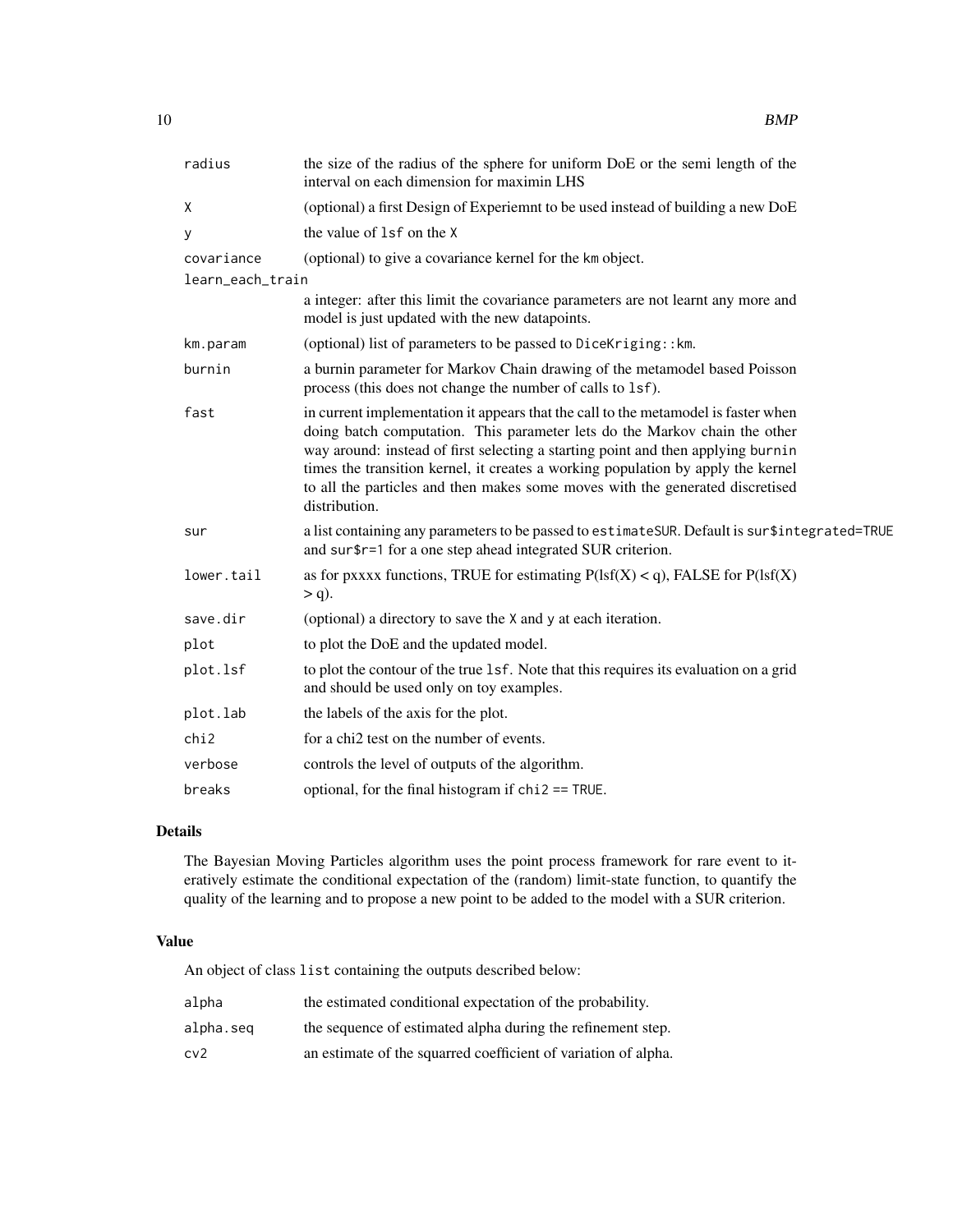| cv.seq      | the sequence of the estimated coefficients of variations.                                                                                                                                                                                                                                                                 |
|-------------|---------------------------------------------------------------------------------------------------------------------------------------------------------------------------------------------------------------------------------------------------------------------------------------------------------------------------|
| h           | the sequence of the estimated upper bound of the conditional variance divided<br>by estimated alpha.                                                                                                                                                                                                                      |
| I           | the sequence of the estimated integrated h.                                                                                                                                                                                                                                                                               |
| sur_min     | a list containing the the sequence of corresponding thresholds and -log proba-<br>bility of the sample minimising the SUR criterion.                                                                                                                                                                                      |
| sur_stat    | a list containing at each iterations number of points tried for the SUR criterion<br>as well as the computational spent.                                                                                                                                                                                                  |
| q           | the reference quantile for the probability estimate.                                                                                                                                                                                                                                                                      |
| ecdf        | the empirical cdf, i.e. the estimation of the function $q \rightarrow E(\text{alpha}(q))$ .                                                                                                                                                                                                                               |
| L_max       | the farthest state reached by the random process. Validity range for the ecdf is<br>then (-Inf, L_max] or [L_max, Inf).                                                                                                                                                                                                   |
| <b>PPP</b>  | the last Poisson process generated with N. final particles.                                                                                                                                                                                                                                                               |
| meta_fun    | the metamodel approximation of the 1sf. A call output is a list containing the<br>value and the standard deviation.                                                                                                                                                                                                       |
| model       | the final metamodel. An S4 object from DiceKriging. Note that the algorithm<br>enforces the problem to be the estimation of $P[Isf(X) > q]$ and so using 'predict'<br>with this object will return inverse values if lower.tail==TRUE; in this scope<br>prefer using directly meta_fun which handles this possible issue. |
| model.first | the first metamodel with the intial DoE.                                                                                                                                                                                                                                                                                  |
| alpha_int   | a 95% confidence intervalle on the estimate of alpha.                                                                                                                                                                                                                                                                     |
| moves       | a vector containing the number of moves for each one of the N. batch particles.                                                                                                                                                                                                                                           |
| chi2        | the output of the chisq test function.                                                                                                                                                                                                                                                                                    |

#### Note

Probleme should be defined in the standard space. Transformations can be made using UtoX and XtoU functions.

# Author(s)

Clement WALTER <clementwalter@icloud.com>

# References

- A. Guyader, N. Hengartner and E. Matzner-Lober: *Simulation and estimation of extreme quantiles and extreme probabilities* Applied Mathematics \& Optimization, 64(2), 171-196.
- C. Walter:

*Moving Particles: a parallel optimal Multilevel Splitting method with application in quantiles estimation and meta-model based algorithms* Structural Safety, 55, 10-25.

• J. Bect, L. Li and E. Vazquez: *Bayesian subset simulation* arXiv preprint arXiv:1601.02557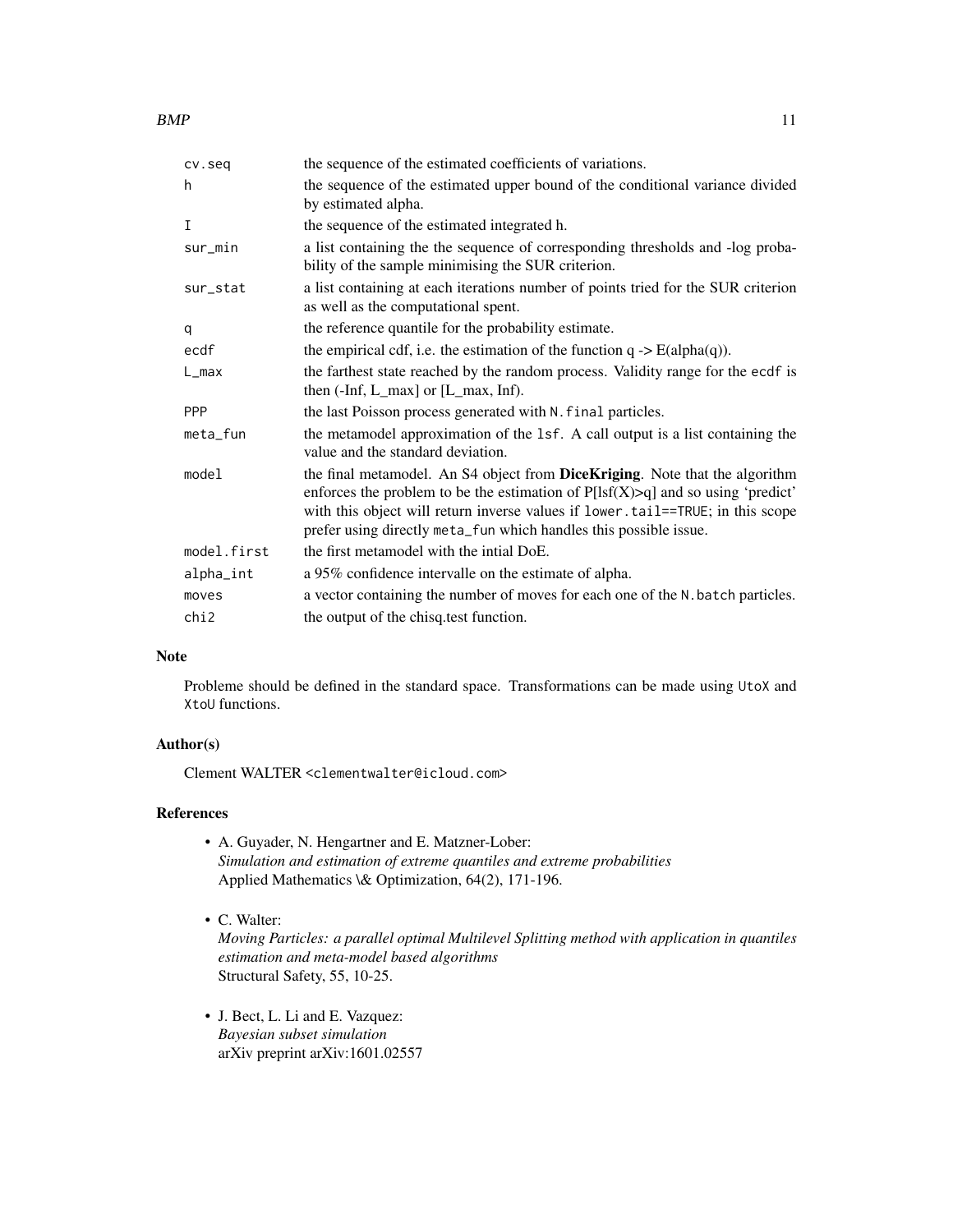# <span id="page-11-0"></span>See Also

[SubsetSimulation](#page-55-1) [MonteCarlo](#page-35-1) [IRW](#page-19-1) [MP](#page-37-1)

# Examples

```
# Estimate P(g(X)<0)
## Not run: p <- BMP(dimension = 2, lsf = kiureghian, q = 0, N = 100, N.iter = 30, plot = TRUE)
# More extreme event
## Not run: p \leq -BMP(dimension = 2, 1sf = waarts, q = -4, N = 100, N.iter = 50, plot = TRUE)# One can also estimate probability of the form P(g(X)>q)## Not run: p <- BMP(dimension = 2, lsf = cantilever, q = 1/325, N = 100, N.iter = 30, plot = TRUE)
```
cantilever *A function calculating the deviation of a cantilever beam.*

#### Description

The limit-state function is defined in the standard space and isoprobabilistic transformation is used internally.

#### Usage

cantilever

#### Format

The function can handle a vector or a matrix with column vectors.

#### References

Gayton, N. and Bourinet, J.-M. and Lemaire, M.: *CD2RS: a new statistical approach to the response surface method for reliability analysis.* Structural Safety 25 99-121, 2003.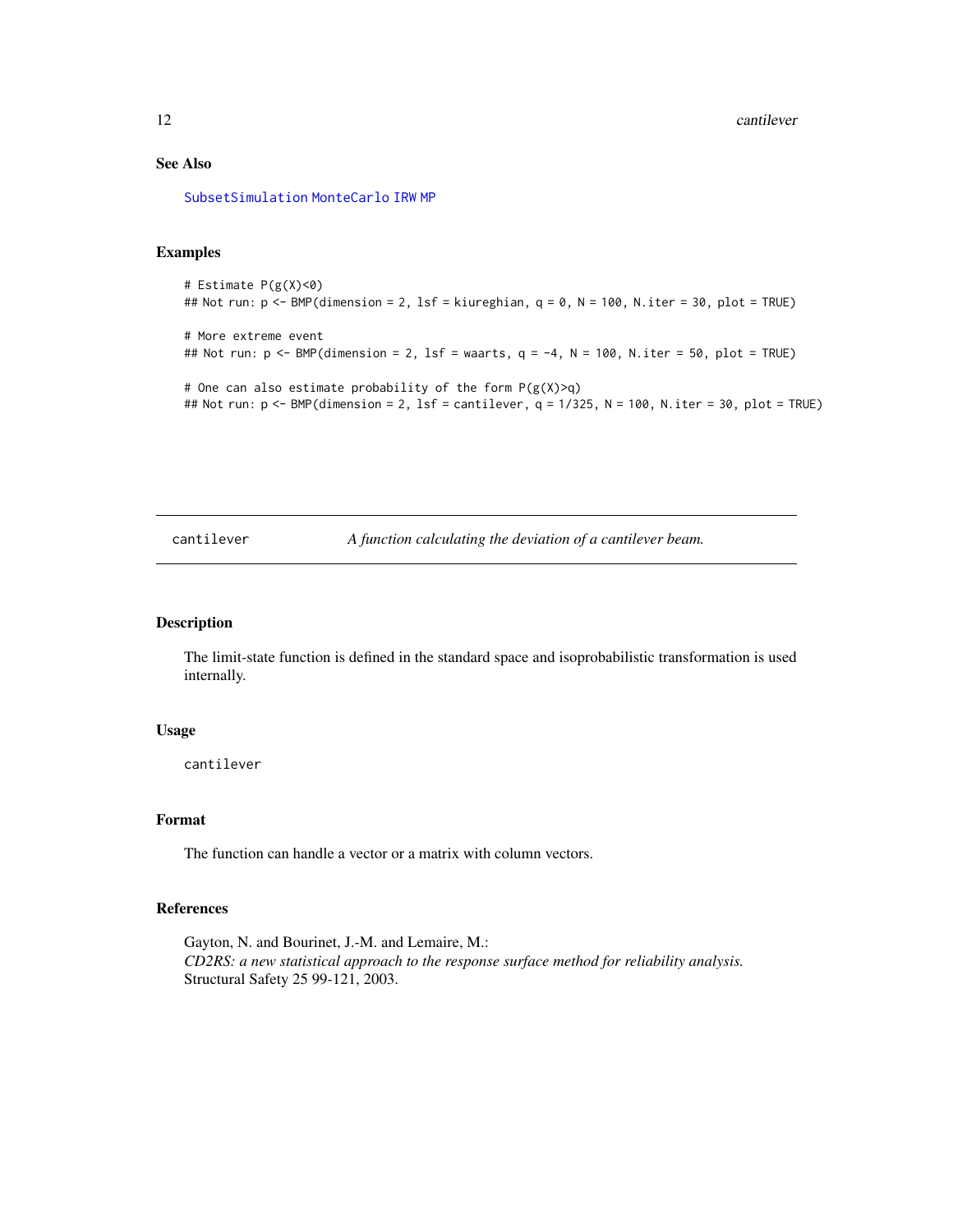<span id="page-12-1"></span><span id="page-12-0"></span>ComputeDistributionParameter

*Compute internal parameters and moments for univariate distribution functions*

# Description

Compute the internal parameters needed in the definition of several distribution functions when unknown

# Usage

ComputeDistributionParameter(margin)

#### Arguments

margin A list containing the definition of the marginal distribution function

#### Value

margin The updated list

# Author(s)

gilles DEFAUX, <gilles.defaux@cea.fr>

# Examples

```
distX1 <- list(type='Lnorm', MEAN=120.0, STD=12.0, P1=NULL, P2=NULL, NAME='X1')
distX1 <- ComputeDistributionParameter(distX1)
print(distX1)
```
estimateSUR *EstimateSUR*

# Description

A function for estimating a SUR criterion with a realisation of a PPP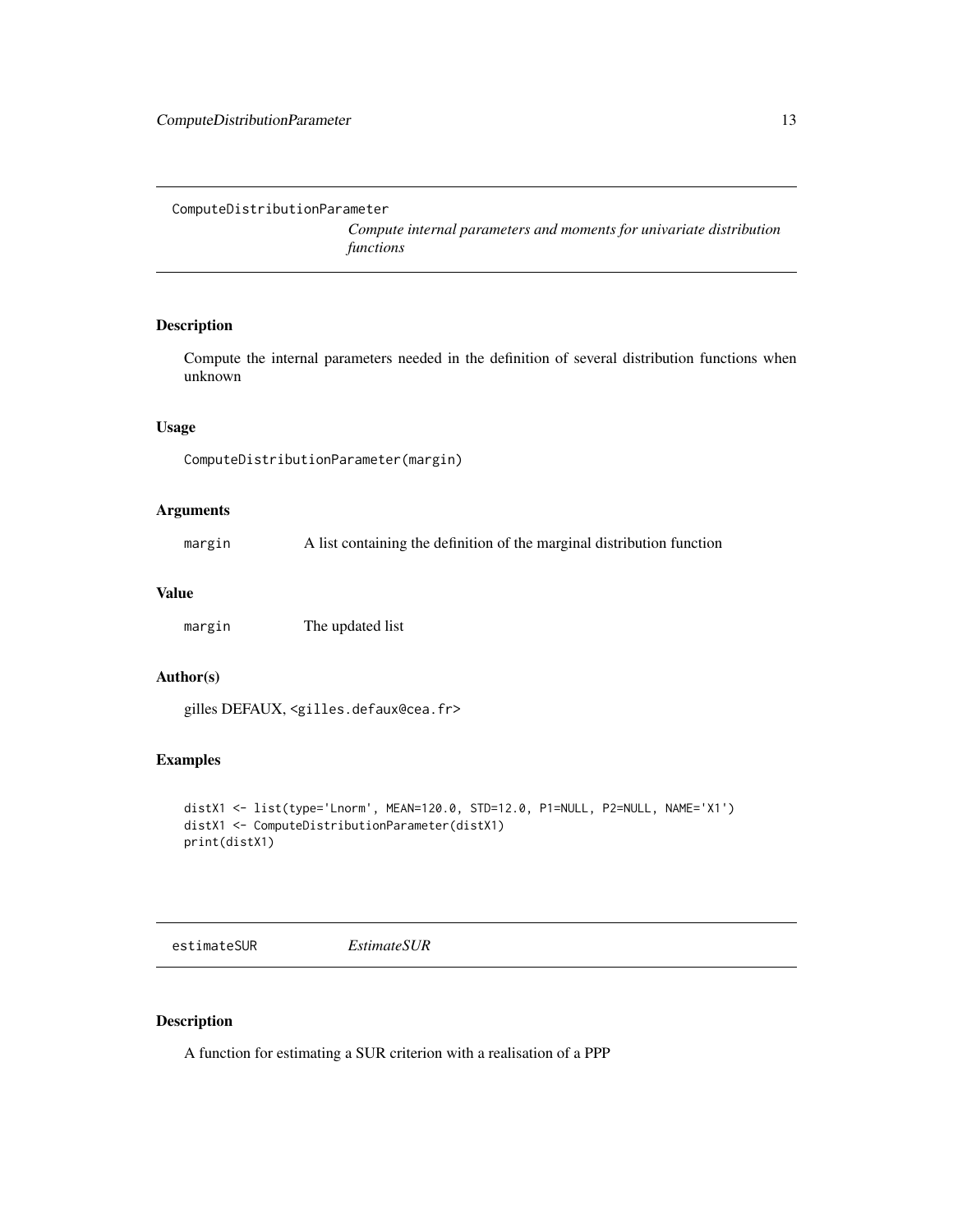# Usage

```
estimateSUR(
 PPP,
 xi_PPP_X,
 integrated = TRUE,
 N_ppp,
 method = "discrete",
 SUR_pop,
 r = N.\text{batch},
 optimcontrol = list(pop.size = 50 * d, max.generations = 10 * d),
 approx.pnorm,
 J = 0,
 N.batch = foreach::getDoParWorkers(),
 verbose = 0,
  ...
\mathcal{L}
```
# Arguments

| <b>PPP</b>   | the Poisson point process generated to get alpha.                                                                           |
|--------------|-----------------------------------------------------------------------------------------------------------------------------|
| xi_PPP_X     | the output of xi(cbind(PPP\$X, PPP\$final_X)).                                                                              |
| integrated   | boolean to specify of SUR criterion is standard or integrated.                                                              |
| N_ppp        | the number of Poisson processes used for the SUR criterion estimation.                                                      |
| method       | eiter "genoud" for an optimisation using the package rgenoud or "discrete" for<br>a discrete search over SUR_pop.           |
| SUR_pop      | if optimcontrol\$method=="discrete", SUR_pop is the population onto which<br>minimizer is sought. Should be a matrix d x n. |
| r            | number of points to be added to the DoE.                                                                                    |
| optimcontrol | a list of control parameters for the optimisation of the SUR criterion using the<br>rgenoud package.                        |
| approx.pnorm | (optional) an approximation of base pnorm function running faster.                                                          |
| J            | the center of an interval of size 8 for pnorm approximation.                                                                |
| N.batch      | Number of batchs for parallel computation.                                                                                  |
| verbose      | to control the print level of the algorithm                                                                                 |
| .            | further arguments to be passed to fSUR.                                                                                     |

# Value

a list containing the points minimising the criterion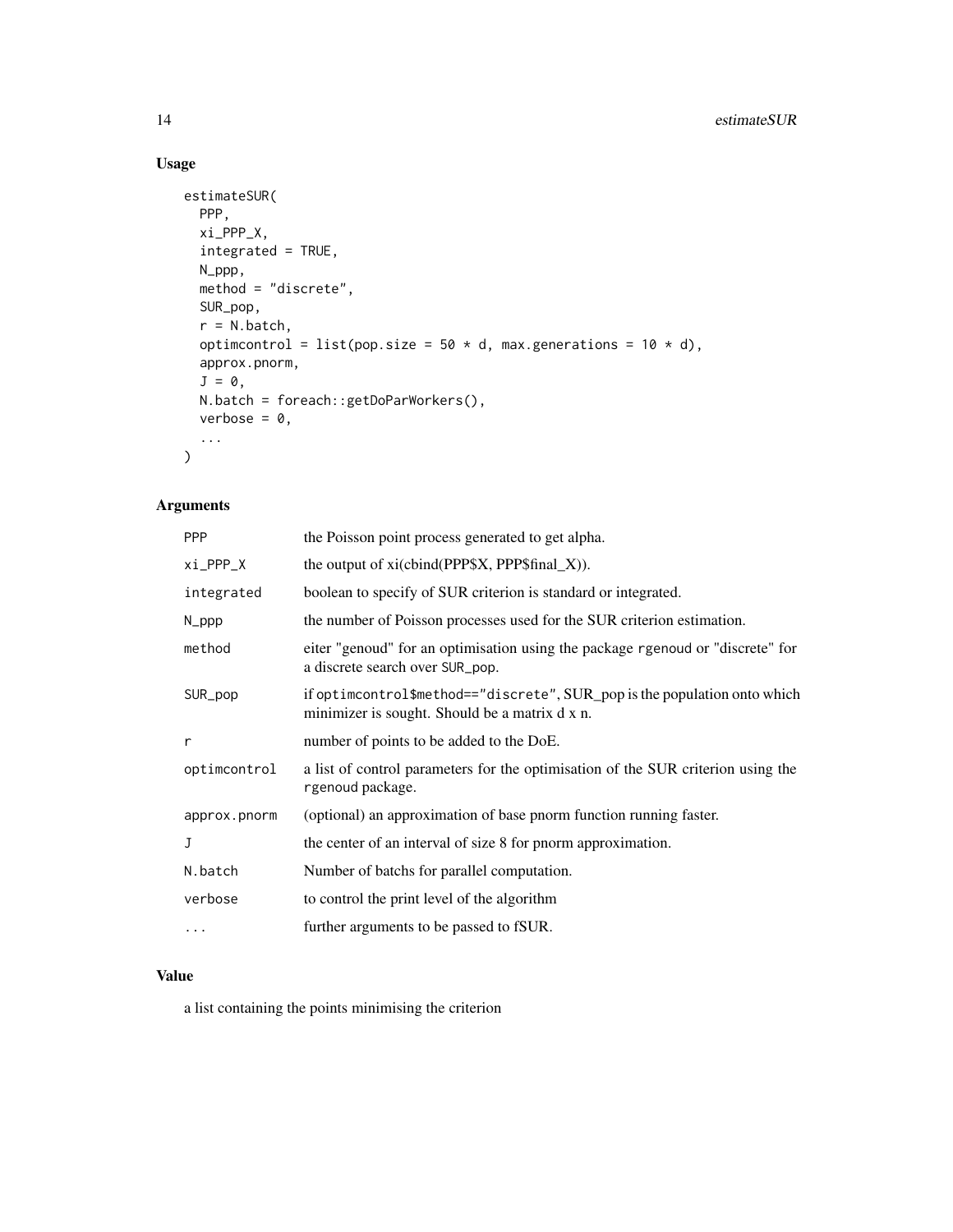# <span id="page-14-0"></span>Description

The First-Order Reliability Method computes an estimation of the failure probability by approximating the limit-state function at the Most Probable Failure Point with a hyperplane.

# Usage

```
FORM(
  dimension,
 lsf,
 u.dep = rep(0, dimension),N.calls = 100,
 eps = 1e-07,
 Method = "HLRF",IS = FALSE,IS.ratio = 0.5,
 plot = FALSE,
 plot.lsf = FALSE,
 plot.lab = c("x_1", "x_2"))
```
# Arguments

| dimension | the dimension of the input space.                                                                                                                                                       |
|-----------|-----------------------------------------------------------------------------------------------------------------------------------------------------------------------------------------|
| lsf       | the limit-state function.                                                                                                                                                               |
| u.dep     | the starting point for the MPFP search.                                                                                                                                                 |
| N.calls   | the total number of calls for the whole algorithm.                                                                                                                                      |
| eps       | stopping criterion: distance of two points between two iterations.                                                                                                                      |
| Method    | choice of the method to search the design point: "AR" for Abdo-Rackwitz and<br>"HLRF" for Hasofer-Lindt-Rackwitz-Fiessler.                                                              |
| <b>IS</b> | "TRUE" for using importance Sampling method with an standard Gaussian im-<br>portance density centred at the MPFP.                                                                      |
| IS.ratio  | ratio of N.calls for the search of the design point by FORM. Default $= 0.5$ . 1-<br>IS. ratio = the remaining ratio to be used for importance sampling.                                |
| plot      | to plot the generated samples.                                                                                                                                                          |
| plot.lsf  | a boolean indicating if the 1sf should be added to the plot. This requires the<br>evaluation of the 1sf over a grid and consequently should be used only for il-<br>lustation purposes. |
| plot.lab  | the x and y labels for the plot.                                                                                                                                                        |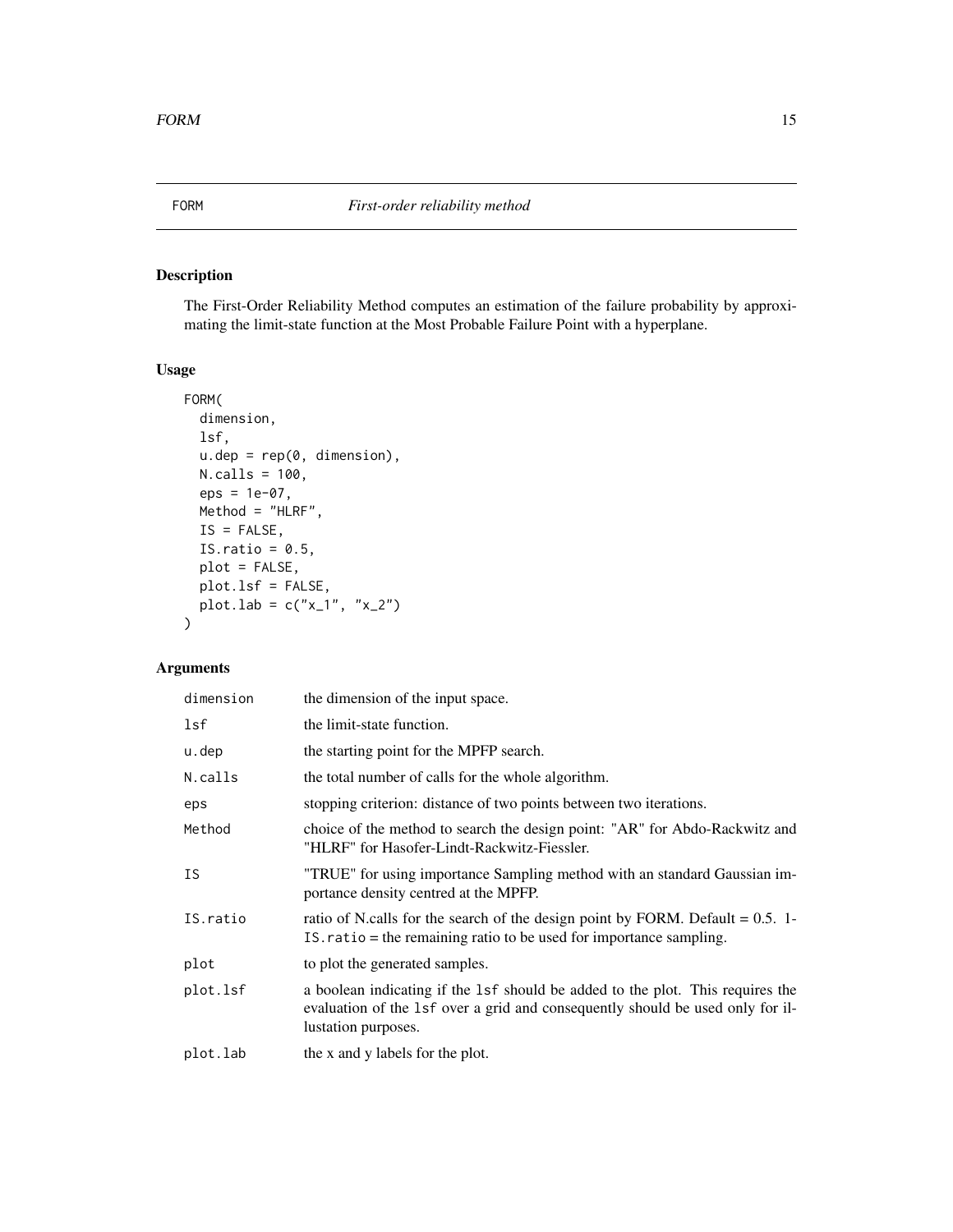# Details

The FORM method has to be used in the standard Gaussian input space. It is designed to estimate probability of the form  $P[g(X) < 0]$  with g the limit-state function. This function has to be modified accordingly to fit into this framework

Furthermore, it should be able to handle matrix input of column vectors. See the mistral vignette for more info about lsf definition

# Value

A list containing the following objects

| p             | Failure probability                                           |
|---------------|---------------------------------------------------------------|
| indice.reliab | Reliability index                                             |
| Ncall         | Number of calls to f                                          |
| Design.Point  | Coordinates of the design point                               |
| fact.imp      | Importance factors                                            |
| variance      | Standard error of the probability estimator (if $IS = TRUE$ ) |
| Interval.conf | Confidence interval of the estimator at $0.95$ (if IS = TRUE) |
| <b>DOE</b>    | List which contains the design of experiments                 |

# Author(s)

Vincent MOUTOUSSAMY and Clement WALTER <clementwalter@icloud.com>

# References

- O. Ditlevsen and H.O. Madsen. Structural reliability methods, Wiley, 1996
- M. Lemaire, A. Chateauneuf and J. Mitteau. Structural reliability, Wiley Online Library, 2009.

# Examples

```
## Not run:
# u.dep is a starting point for the research of the Most Probable Failing Point
# N.calls is a total number of calls
form <- mistral::FORM(dimension = 2, mistral::kiureghian, N.calls = 1000,
                     u.dep = c(0,0)form$p
# use IS=TRUE to use an Importance Sampling scheme with a Gaussian standard
# proposal distribution centred at the MPFP
form.IS <- mistral::FORM(dimension = 2, mistral::kiureghian, N.calls = 1000,
                        u.\text{dep} = c(0,0),
                        IS = TRUEform.IS$p
## End(Not run)
```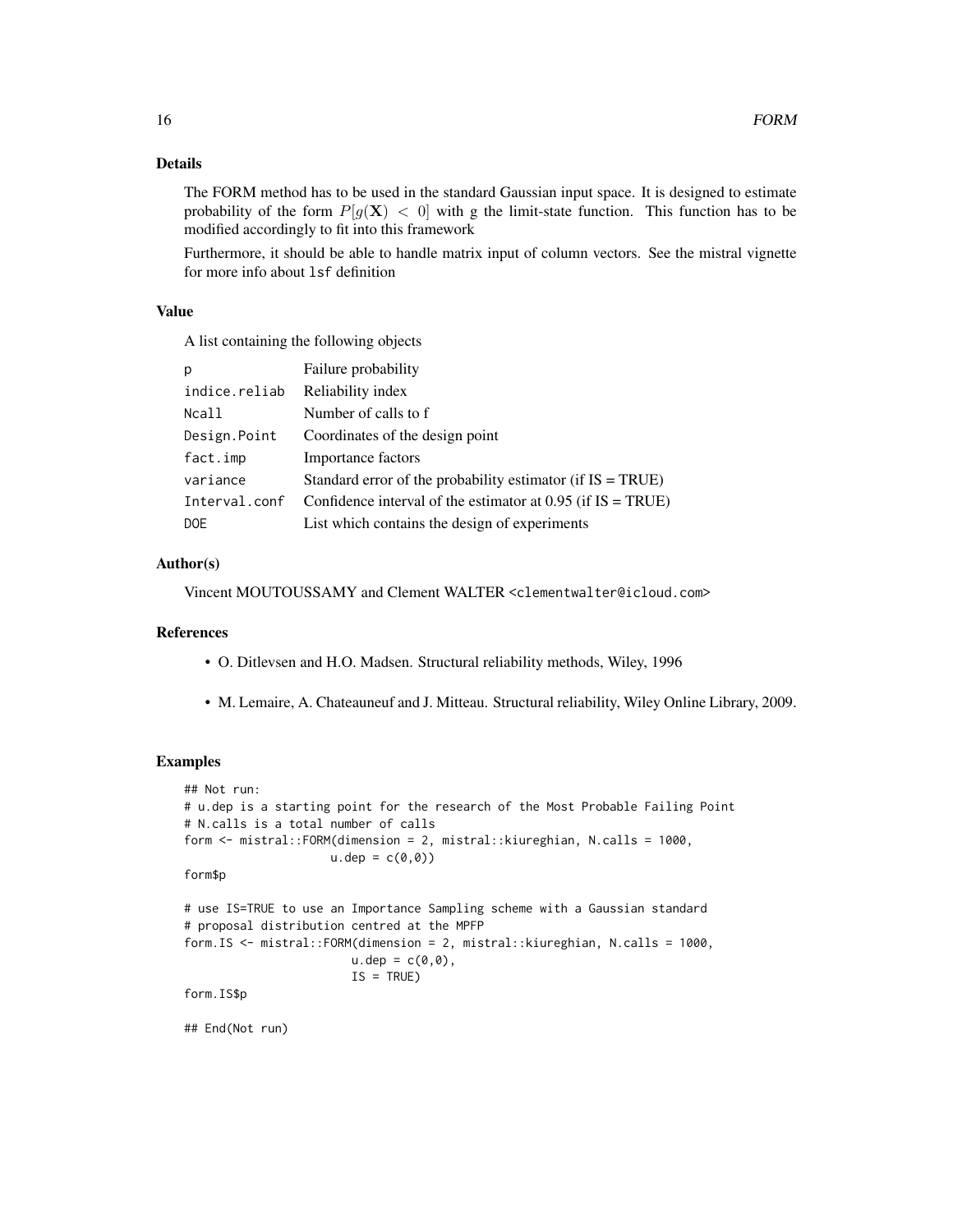<span id="page-16-0"></span>

# Description

Calculate failure probability by FORM method and important sampling.

# Usage

```
FORMv0(f, u.dep, inputDist, N.calls, eps = 1e-7,
     Method = "HLRF", IS = FALSE, q = 0.5, copula = "unif")
```
# Arguments

| f         | A failure fonction                                                                                                                                                                      |
|-----------|-----------------------------------------------------------------------------------------------------------------------------------------------------------------------------------------|
| u.dep     | A vector, starting point to the research of the design point                                                                                                                            |
| inputDist | A list which contains the name of the input distribution and their parameters.<br>For the input "i", inputDistribution[[i]] = $list("name_law", c(parameters1, , pas_lav$<br>rametersN) |
| N.calls   | Number of calls to f allowed                                                                                                                                                            |
| eps       | Stop criterion : distance of two points between two iterations                                                                                                                          |
| Method    | Choice of the method to research the design point: "AR" for Abdo-Rackwitz<br>and "HLRF" for Hasofer-Lindt-Rackwitz-Fiessler                                                             |
| IS        | "TRUE" for using importance Sampling method (applied after FORM which<br>provides the importance density). Default = "FALSE".                                                           |
| q         | Ratio of N.calls for the research of the design point by FORM. Default $= 0.5$ .<br>$1-q$ = the remaining ratio to use importance sampling.                                             |
| copula    | Choice of the copula. Default $=$ "unif" (uniform copula)                                                                                                                               |

# Details

This function estimate the probability that the output of the failure function is negative using FORM algorithm. The importance sampling procedure estimate a probability using a Gaussian distribution centered in the design point with a covariance matrix equal to the indentity.

# Value

| pf           | Failure probability                                           |
|--------------|---------------------------------------------------------------|
| beta         | Reliability index (beta)                                      |
| compt.f      | Number of calls to f                                          |
| design.point | Coordinates of the design point                               |
| fact.imp     | Importance factors                                            |
| variance     | Standard error of the probability estimator (if $IS = TRUE$ ) |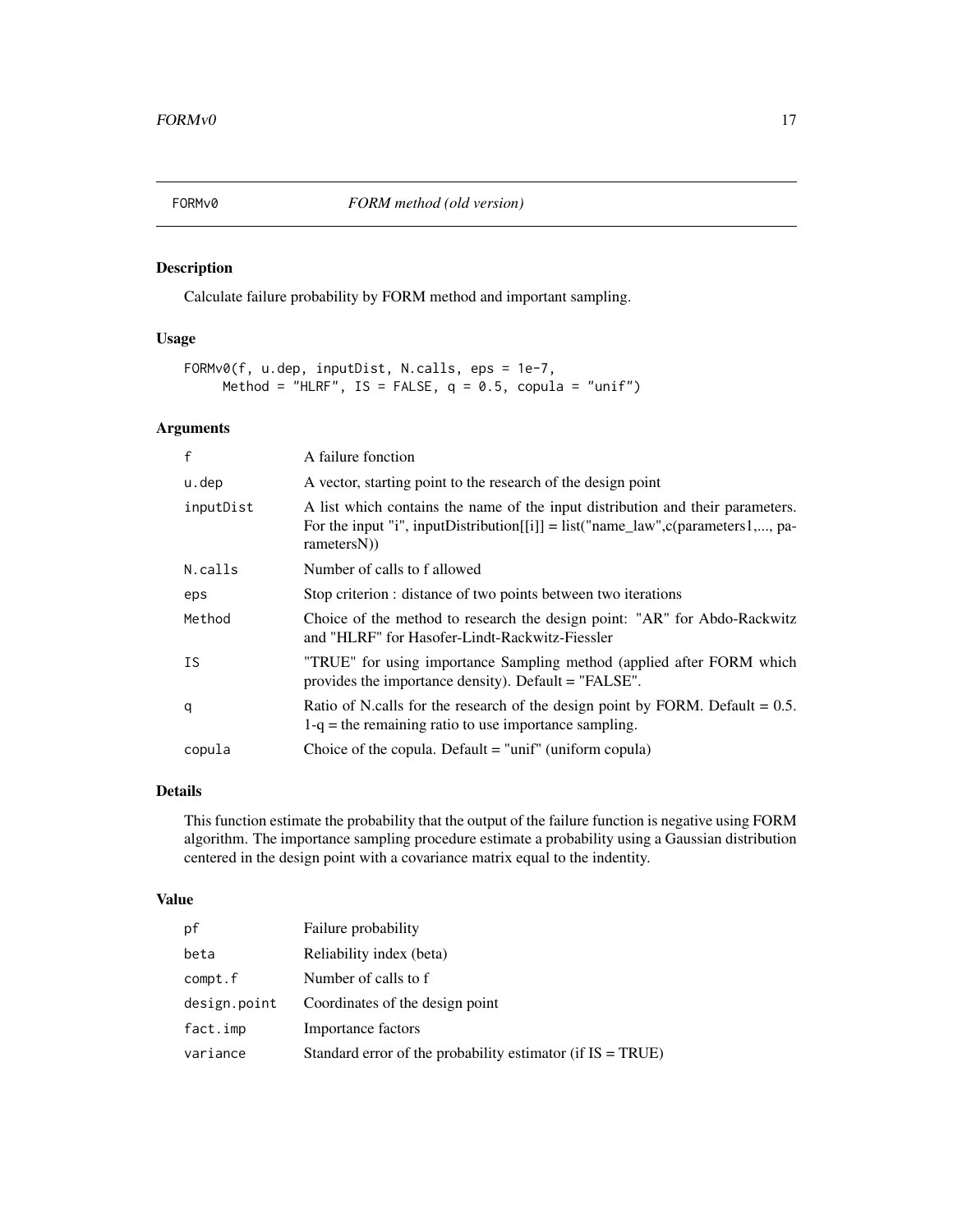<span id="page-17-0"></span>18 generate K

| conf | Confidence interval of the estimator at $0.95$ (if IS = TRUE)                                                                              |
|------|--------------------------------------------------------------------------------------------------------------------------------------------|
| x    | A data frame containing the input design of experiments                                                                                    |
| v    | A vector of model responses (corresponding to x)                                                                                           |
| dv   | A data frame of model response derivatives (wrt each input and corresponding<br>to x); for the IS sample, the derivatives are not computed |

# Author(s)

Vincent Moutoussamy and Bertrand Iooss

# References

O. Ditlevsen and H.O. Madsen. Structural reliability methods, Wiley, 1996

M. Lemaire, A. Chateauneuf and J. Mitteau. Structural reliability, Wiley Online Library, 2009.

#### Examples

```
## Not run:
 distribution = list()
 distribution[[1]] = list("gamma",c(2,1))
 distribution[[2]] = list("gamma", c(3,1))f \leftarrow function(X)X[1]/sum(X) - qbeta((1e-5), 2, 3)}
 res <- mistral:::FORMv0(f, u.dep = c(0,0.1), inputDist = distribution,
     N.</math> calls = 1000, <math>eps = 1e-7</math>, <math>Method = "HLRF", IS = "TRUE",</math>q = 0.1, copula = "unif")
names(res)
print(res)
print(res$pf)
## End(Not run)
```

| generateK | Generate Standard Gaussian samples with a Gaussian transiiton ker- |
|-----------|--------------------------------------------------------------------|
|           | nel                                                                |

# Description

Generate Standard Gaussian samples with a Gaussian transiiton kernel

# Usage

```
generateK(X, N = 100, thinning = 4, sigma = 1, lsf, burnin = 20)
```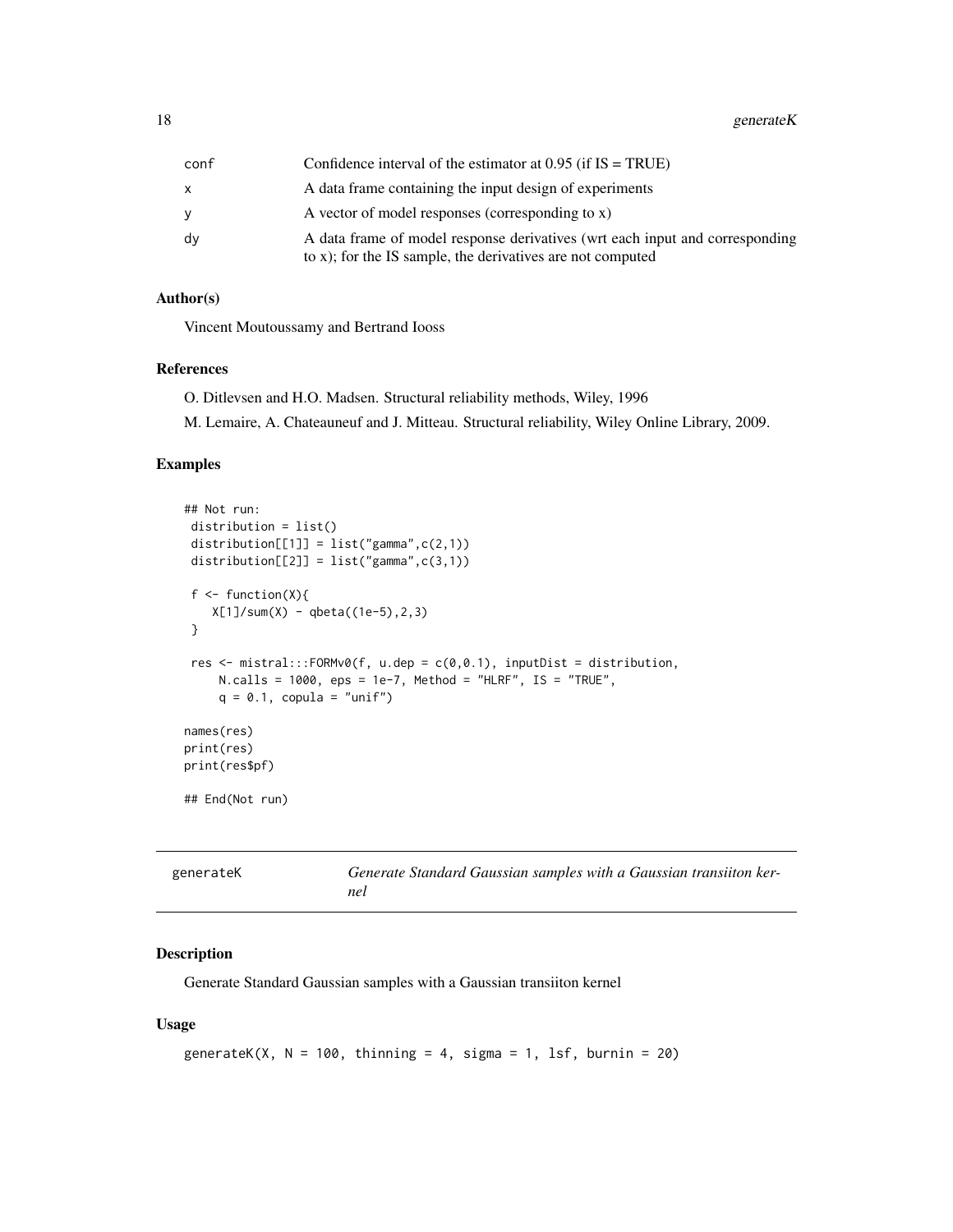# generateK 19

#### Arguments

| $\times$ | the seeds for the Markov Chain. There are as many MC drawn as given seeds     |
|----------|-------------------------------------------------------------------------------|
| N        | the number of desired samples"                                                |
| thinning | the proportion of kept samples, ie. 1 each thinning draw.                     |
| sigma    | the exploration parameter for the transition kernel                           |
| lsf      | a boolean limit-state function for definig a subdomain of the input space.    |
| burnin   | the burnin parameter, ie. the number of discarded samples before keeping one. |

#### Details

This function generates standard Gaussian samples with a Markov Chain using a suitable transition kernel

# Value

A matrix X with the number of desired samples

#### Author(s)

Clement WALTER <clementwalter@icloud.com>

# Examples

```
# Get a seed in dimension 2
X \leftarrow matrix(rnorm(2), nrow = 2)X \leftarrow generateK(X, N = 1000)library(ggplot2)
ggplot(as.data-frame(t(X)), aes(x_1,x_2)) + geom\_point()# One can also specify a limit-state function
lsf <- function(X){
     sqrt(colSums(X^2)) > 2
}
X \leftarrow matrix(c(2, 2), nrow = 2)X \leftarrow generateK(X, N = 1000, lsf = lsf)
ggplot(as.data.frame(t(X)), aes(x_1,x_2)) + geom\_point()
```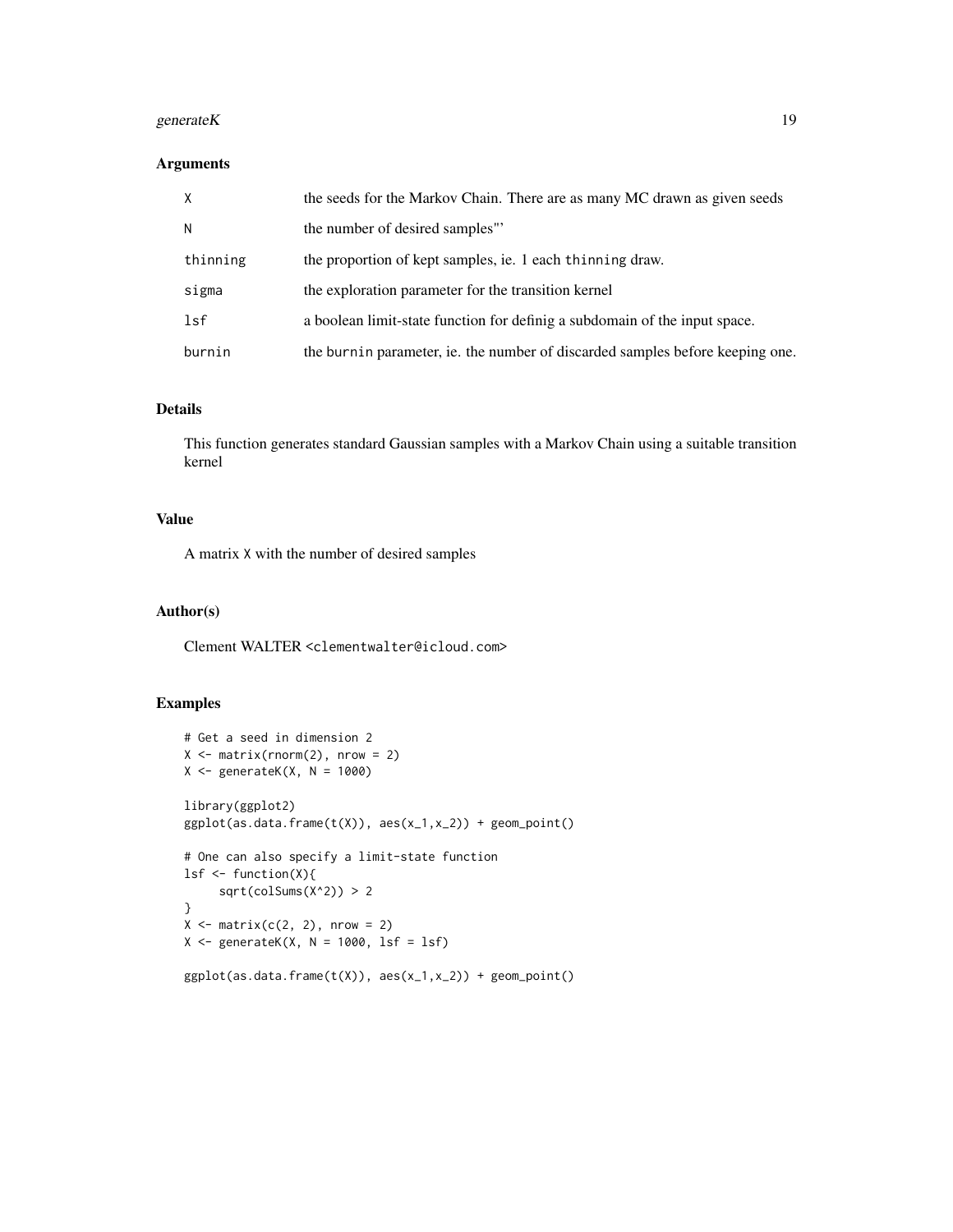#### <span id="page-19-1"></span><span id="page-19-0"></span>IRW *Increasing Randow Walk*

# Description

Simulate the increasing random walk associated with a real-valued continuous random variable.

# Usage

```
IRW(
  dimension,
 lsf,
 N = 10,
 q = \text{Inf},
 Nevent = Inf,
 X,
 y = lsf(X),
 K,
 burnin = 20,
  sigma = 0.3,
  last.return = TRUE,
  use.potential = TRUE,
 plot = FALSE,
 plot.lsf = FALSE,
 print_plot = FALSE,
 output_dir = NULL,
 plot.lab = c("x_1", "x_2"))
```
# Arguments

| dimension     | dimension of the input space.                                                                                                   |
|---------------|---------------------------------------------------------------------------------------------------------------------------------|
| lsf           | limit state function.                                                                                                           |
| N             | number of particules.                                                                                                           |
| q             | level until which the randow walk is to be generated.                                                                           |
| Nevent        | the number of desired events.                                                                                                   |
| X             | to start with some given particles.                                                                                             |
| y             | value of the $1sf$ on X.                                                                                                        |
| К             | kernel transition for conditional generations.                                                                                  |
| burnin        | burnin parameter.                                                                                                               |
| sigma         | radius parameter for K.                                                                                                         |
| last.return   | if the last event should be returned.                                                                                           |
| use.potential | tu use a 'potential' matrix to select starting point not directly related to the sam-<br>ple to be moved with the MH algorithm. |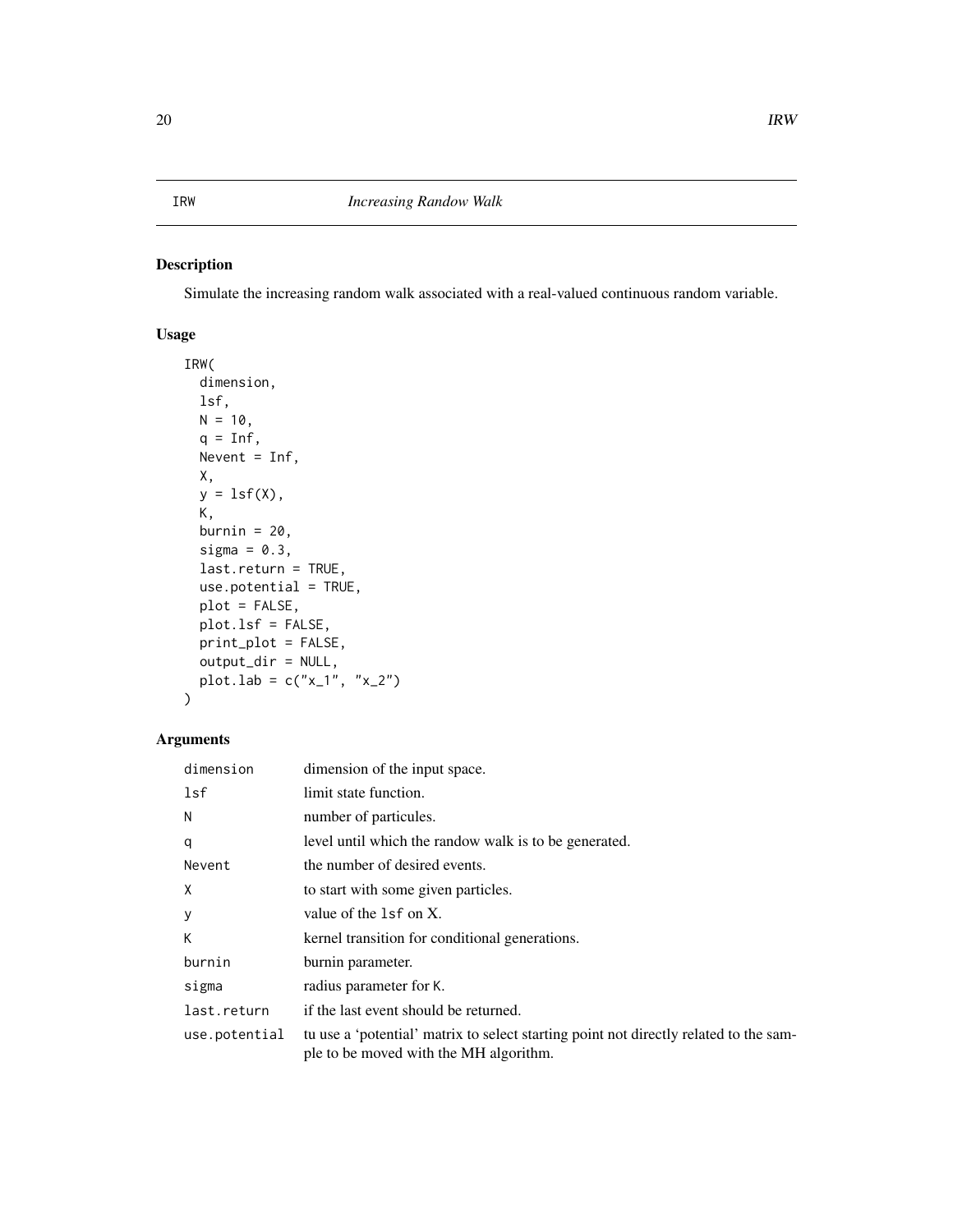| plot       | if TRUE, the algorithm plots the evolution of the particles. This requieres to<br>evaluate the 1sf on a grid and is only for visual purpose.                                                                                             |
|------------|------------------------------------------------------------------------------------------------------------------------------------------------------------------------------------------------------------------------------------------|
| plot.lsf   | a boolean indicating if the 1sf should be added to the plot. This requires the<br>evaluation of the 1sf over a grid and consequently should be used only for il-<br>lustation purposes.                                                  |
| print_plot | if TRUE, print the updated plot after each iteration. This might be slow; use<br>with a small N. Otherwise it only prints the final plot.                                                                                                |
| output_dir | if plots are to be saved in pdf in a given directory. This will be pasted with<br>'_IRW.pdf'. Together with print_plot==TRUE this will produce a pdf with a<br>plot at each iteration, enabling 'video' reconstitution of the algorithm. |
| plot.lab   | the x and y labels for the plot                                                                                                                                                                                                          |

# Details

This function lets generate the increasing random walk associated with a continous real-valued random variable of the form  $Y = \text{lsf}(X)$  where X is vectorial random variable.

This random walk can be associated with a Poisson process with parameter N and hence the number of iterations before a given threshold q is directly related to P[  $\text{lsf}(X) > q$ ]. It is the core tool of algorithms such as nested sampling, Last Particle Algorithm or Tootsie Pop Algorithm.

Bascially for  $N = 1$ , it generates a sample  $Y = lsf(X)$  and iteratively regenerates greater than the found value:  $Y_{n+1} \sim \mu^Y(\cdot \mid Y > Y_n$ . This regeneration step is done with a Metropolis-Hastings algorithm and that is why it is usefull to consider generating several chains all together  $(N > 1)$ .

The algorithm stops when it has simulated the required number of events Nevent or when it has reached the sought threshold q.

# Value

An object of class list containing the following data:

| L          | the events of the random walk.                                                                                           |
|------------|--------------------------------------------------------------------------------------------------------------------------|
| M          | the total number of iterations.                                                                                          |
| Ncall      | the total number of calls to the 1sf.                                                                                    |
| X          | a matrix containing the final particles.                                                                                 |
| У          | the value of 1sf on X.                                                                                                   |
| q          | the threshold considered when generating the random walk.                                                                |
| Nevent     | the target number of events when generating the random walk.                                                             |
| Nwmoves    | the number of rejected transitions, ie when the proposed point was not strictly<br>greater/lower than the current state. |
| acceptance | a vector containing the acceptance rate for each use of the MH algorithm.                                                |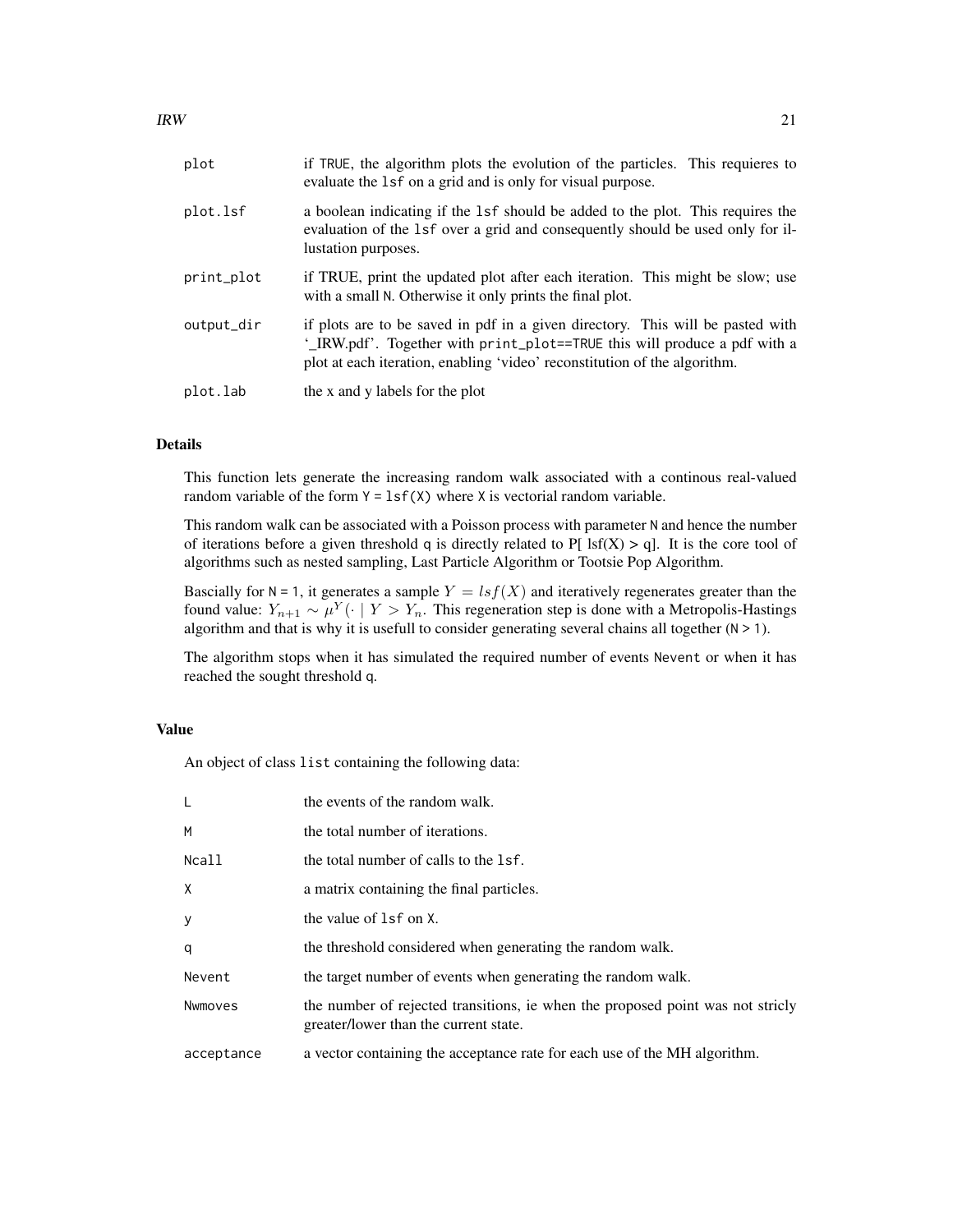#### <span id="page-21-0"></span>Note

Problem is supposed to be defined in the standard space. If not, use [UtoX](#page-63-1) to do so. Furthermore, each time a set of vector is defined as a matrix, 'nrow' = dimension and 'ncol' = number of vector to be consistent with as.matrix transformation of a vector.

Algorithm calls lsf(X) (where X is a matrix as defined previously) and expects a vector in return. This allows the user to optimise the computation of a batch of points, either by vectorial computation, or by the use of external codes (optimised C or C++ codes for example) and/or parallel computation; see examples in [MonteCarlo.](#page-35-1)

# Author(s)

Clement WALTER <clementwalter@icloud.com>

#### References

• C. Walter:

*Moving Particles: a parallel optimal Multilevel Splitting method with application in quantiles estimation and meta-model based algorithms* Structural Safety, 55, 10-25.

• C. Walter:

*Point Process-based Monte Carlo estimation* Statistics and Computing, in press, 1-18. arXiv preprint arXiv:1412.6368.

- J. Skilling: *Nested sampling for general Bayesian computation* Bayesian Analysis, 1(4), 833-859.
- M. Huber \& S. Schott: *Using TPA for Bayesian inference* Bayesian Statistics 9, 9, 257.
- A. Guyader, N. Hengartner and E. Matzner-Lober: *Simulation and estimation of extreme quantiles and extreme probabilities* Applied Mathematics \& Optimization, 64(2), 171-196.

#### See Also

[MP](#page-37-1)

# Examples

```
# Get faililng samples for the kiureghian limit state function
# Failure is defined as lsf(X) < 0 so we have to invert the lsf
1sf \leq function(x) -1*kiureghian(x)
## Not run:
fail.samp <- IRW(2, lsf, q = 0, N = 10, plot = TRUE)
```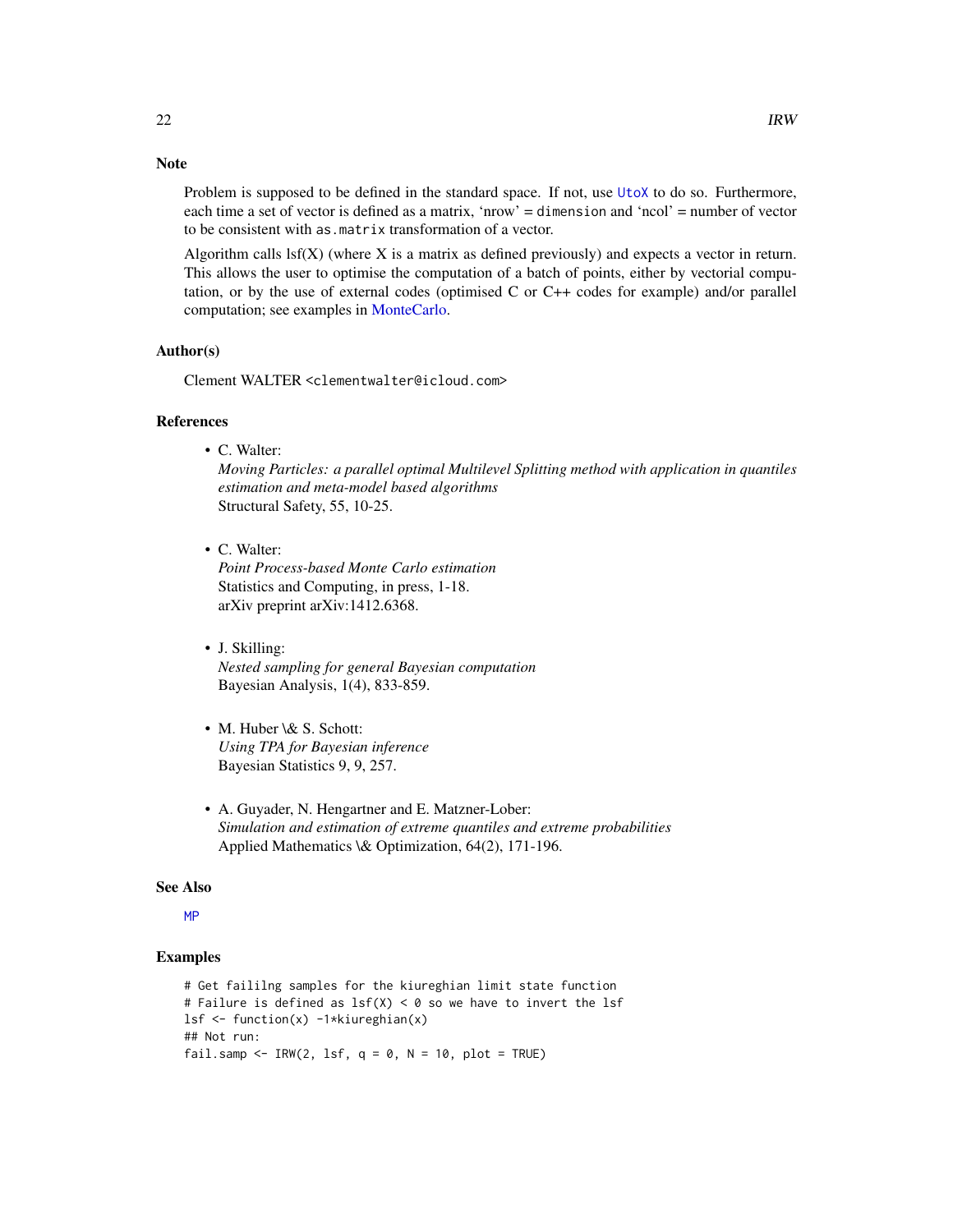<span id="page-22-0"></span>## End(Not run)

# kiureghian *A limit-state-function defined by Der Kiureghian*

# Description

The limit-state function is defined by:

$$
f(x) = b - x_2 - \kappa * (x_1 - e)^2
$$

with  $b = 5$ ,  $\kappa = 0.5$  and  $e = 0.1$ .

# Usage

kiureghian

# Format

The function can handle a vector or matrix with column vectors.

#### References

Der Kiureghian, A and Dakessian, T: *Multiple design points in first and second-order reliability* Structural Safety, 20, 1, 37-49, 1998.

<span id="page-22-1"></span>LSVM *Linear Support Vector Machine under monotonicity constraints*

# Description

Produce a globally increasing binary classifier built from linear monotonic SVM

# Usage

LSVM(x, A.model.lsvm, convexity)

# Arguments

|              | a set of points where the class must be estimated.                                   |
|--------------|--------------------------------------------------------------------------------------|
| A.model.lsvm | a matrix containing the parameters of all hyperplanes.                               |
| convexity    | Either -1 if the set of data associated to the label "-1" is convex or +1 otherwise. |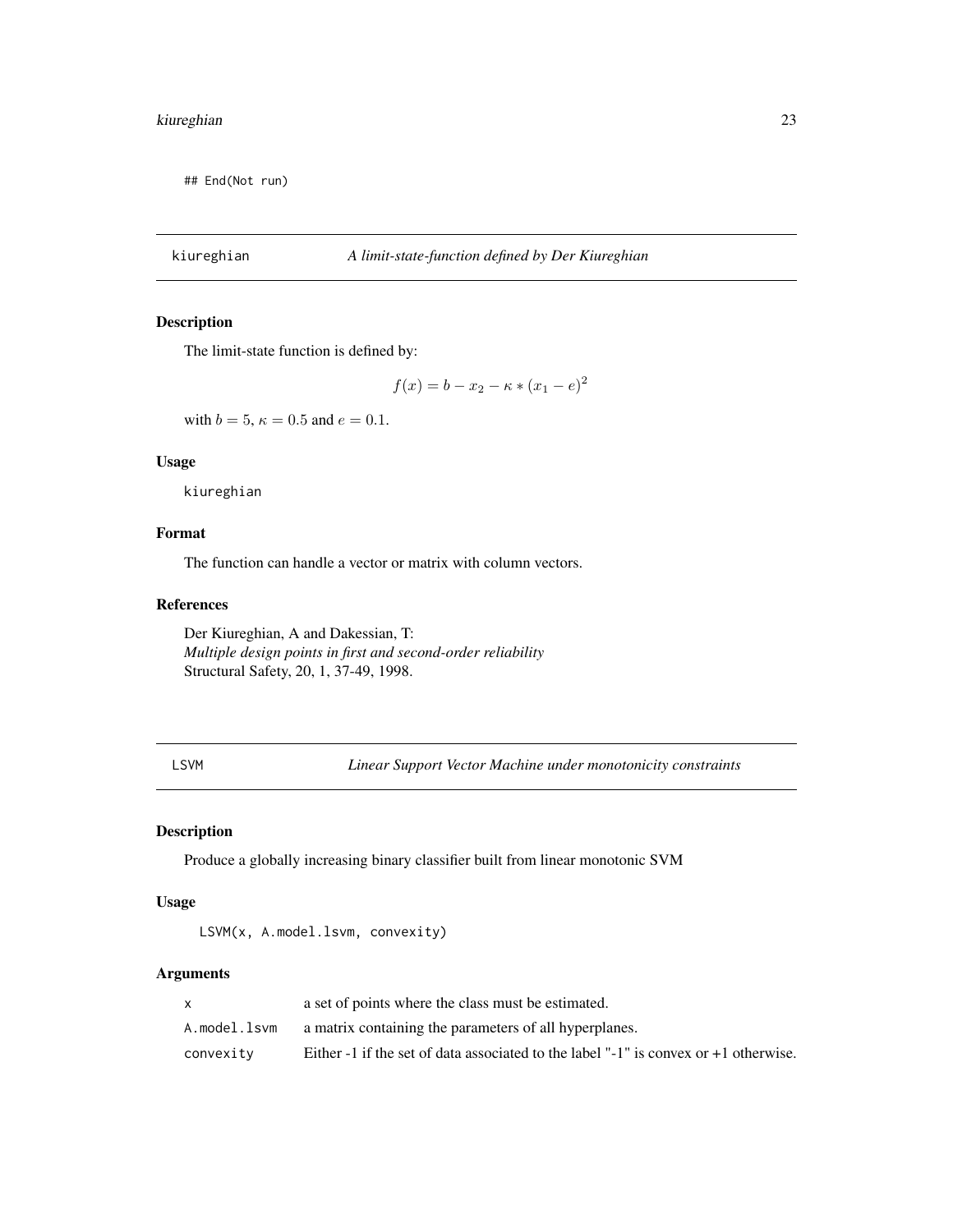# <span id="page-23-0"></span>Details

LSVM is a monotonic binary classifier built from linear SVM under the constraint that one of the two classes of data is convex.

### Value

An object of class integer representing the class of x

res  $\overline{A}$  vector of -1 or +1.

# Author(s)

Vincent Moutoussamy

# References

- R.T. Rockafellar: *Convex analysis* Princeton university press, 2015.
- N. Bousquet, T. Klein and V. Moutoussamy : *Approximation of limit state surfaces in monotonic Monte Carlo settings* Submitted .

# See Also

#### [modelLSVM](#page-30-1)

# Examples

```
# A limit state function
f <- function(x){ sqrt(x^2) - sqrt(2)/2 }
# Creation of the data sets
n <- 200
X \leq - matrix(runif(2*n), nrow = n)
Y \leftarrow apply(X, MARGIN = 1, function(w) {sign(f(w))})#The convexity is known
## Not run:
  model.A <- modelLSVM(X, Y, convexity = -1)
  m < -10X.test \leq matrix(runif(2*m), nrow = m)
  classOf.X.test <- LSVM(X.test, model.A, convexity = -1)
```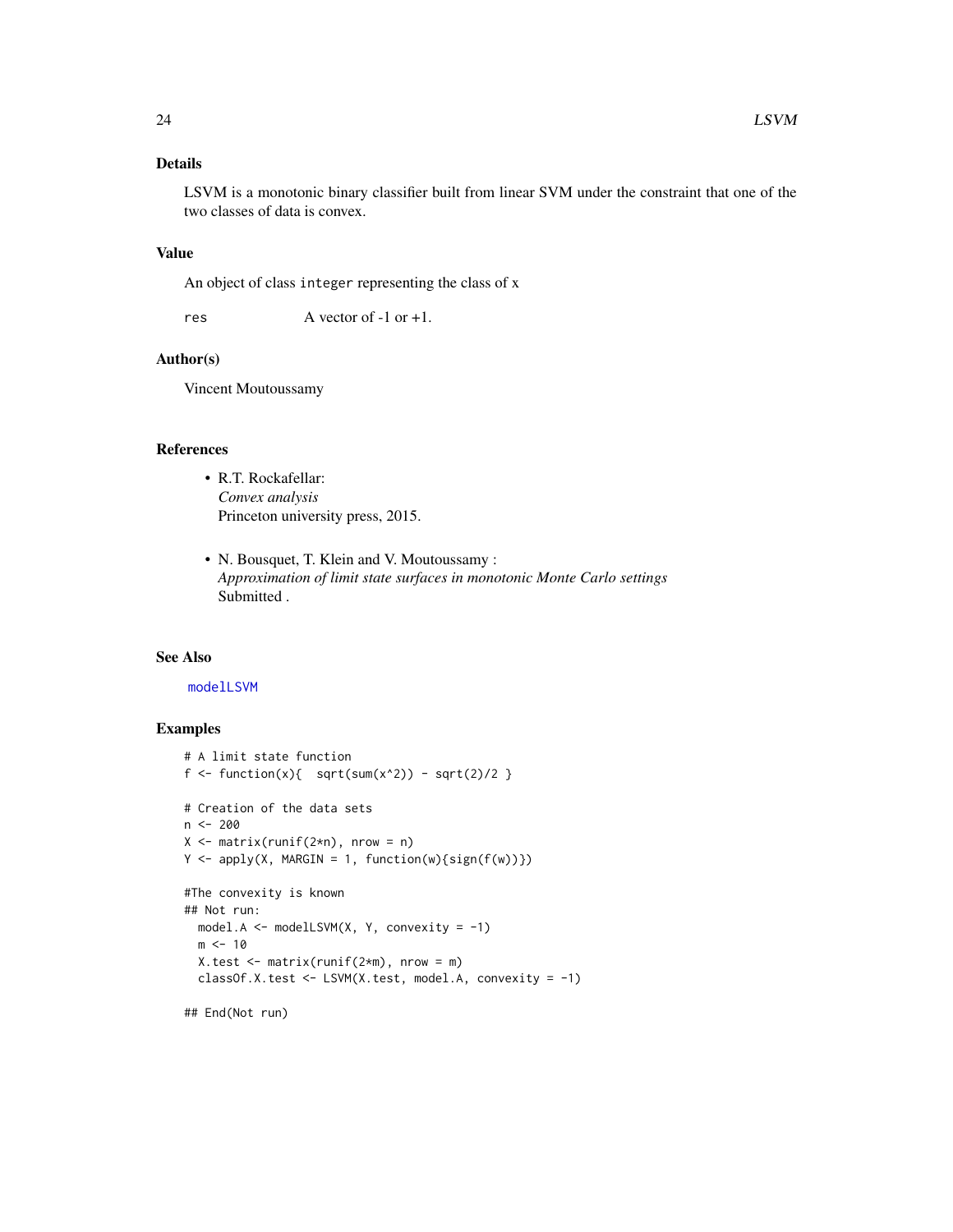<span id="page-24-1"></span><span id="page-24-0"></span>

# Description

Estimate failure probability by MetaIS method.

#### Usage

```
MetaIS(
  dimension,
  lsf,
 N = 5e+05,
 N_alpha = 100,
  N\_DOE = 10 * dimension,N1 = N\_DOE * 30,Ru = 8,
 Nmin = 30,
  Nmax = 200,
 Ncall_max = 1000,precision = 0.05,
  N_s seeds = 2 * dimension,
 Niter_seed = Inf,
 N_alphaLOO = 5000,
  K_alphaLOO = 1,
  alpha_int = c(0.1, 10),
  k_margin = 1.96,
  lower.tail = TRUE,X = NULL,y = NULL,failure = 0,
  meta_model = NULL,
  kernel = "matern5_2",
  learn_each_train = TRUE,
  limit_fun_MH = NULL,
  failure_MH = 0,
  sampling_strategy = "MH",
  seeds = NULL,
  seeds_eval = limit_fun_MH(seeds),
  burnin = 20,
  compute.PPP = FALSE,
  plot = FALSE,
  limited_plot = FALSE,
  add = FALSE,output_dir = NULL,
  verbose = <math>0</math>)
```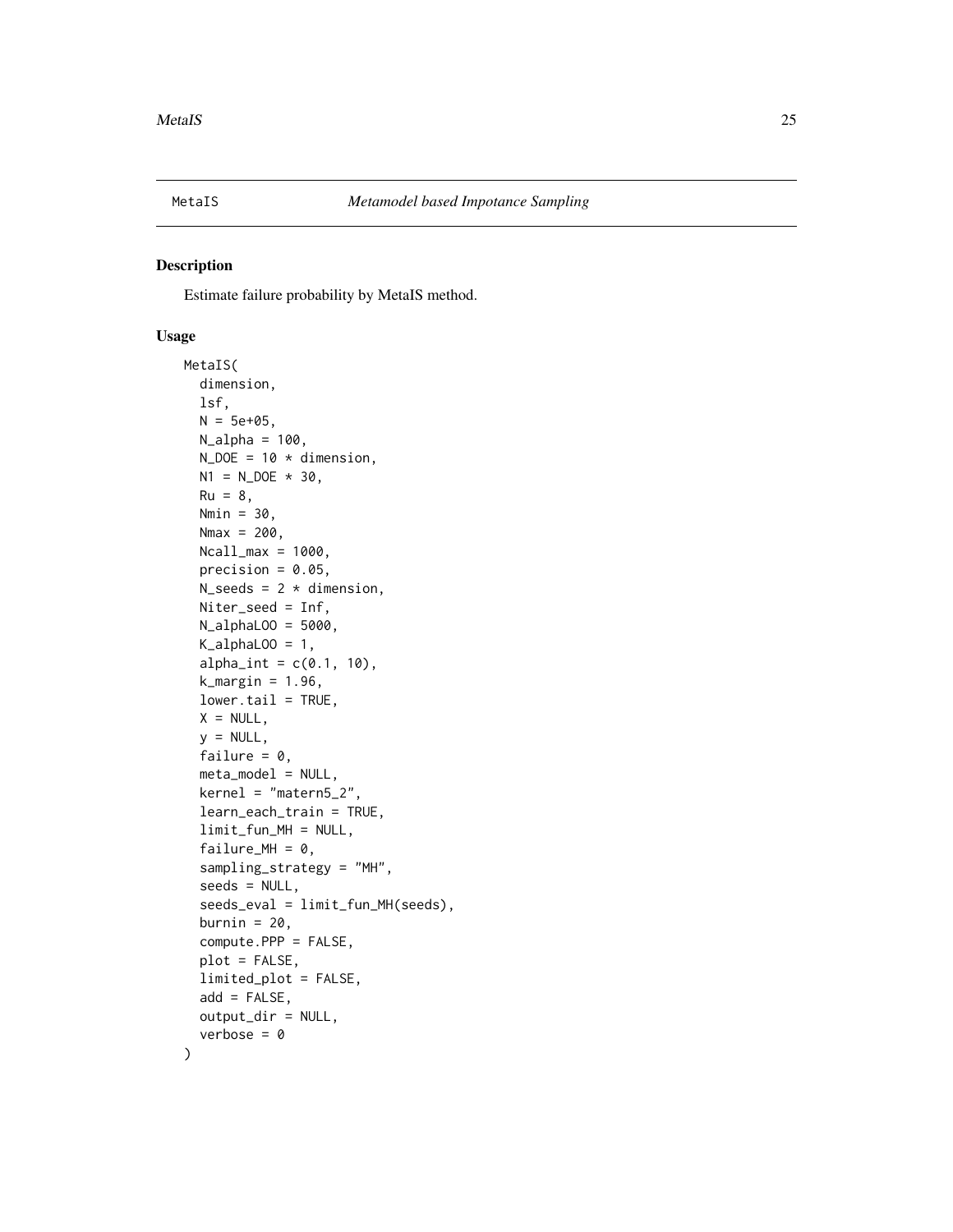# Arguments

| dimension         | of the input space                                                                                                                                                                                                                                                                      |
|-------------------|-----------------------------------------------------------------------------------------------------------------------------------------------------------------------------------------------------------------------------------------------------------------------------------------|
| lsf               | the failure defining the failure/safety domain                                                                                                                                                                                                                                          |
| N                 | size of the Monte-Carlo population for P_epsilon estimate                                                                                                                                                                                                                               |
| N_alpha           | initial size of the Monte-Carlo population for alpha estimate                                                                                                                                                                                                                           |
| N_DOE             | size of the initial DOE got by clustering of the N1 samples                                                                                                                                                                                                                             |
| Ν1                | size of the initial uniform population sampled in a hypersphere of radius Ru                                                                                                                                                                                                            |
| Ru                | radius of the hypersphere for the initial sampling                                                                                                                                                                                                                                      |
| Nmin              | minimum number of call for the construction step                                                                                                                                                                                                                                        |
| Nmax              | maximum number of call for the construction step                                                                                                                                                                                                                                        |
| Ncall_max         | maximum number of call for the whole algorithm                                                                                                                                                                                                                                          |
| precision         | desired maximal value of cov                                                                                                                                                                                                                                                            |
| N_seeds           | number of seeds for MH algoritm while generating into the margin (according<br>to MP*gauss)                                                                                                                                                                                             |
| Niter_seed        | maximum number of iteration for the research of a seed for alphaLOO refine-<br>ment sampling                                                                                                                                                                                            |
| N_alphaL00        | number of points to sample at each refinement step                                                                                                                                                                                                                                      |
| K_alphaL00        | number of clusters at each refinement step                                                                                                                                                                                                                                              |
| alpha_int         | range for alpha to stop construction step                                                                                                                                                                                                                                               |
| k_margin          | margin width; default value means that points are classified with more than<br>97,5%                                                                                                                                                                                                    |
| lower.tail        | specify if one wants to estimate $P[Isf(X) <$ failure] or $P[Isf(X) >$ failure].                                                                                                                                                                                                        |
| χ                 | Coordinates of alredy known points                                                                                                                                                                                                                                                      |
| у                 | Value of the LSF on these points                                                                                                                                                                                                                                                        |
| failure           | Failure threshold                                                                                                                                                                                                                                                                       |
| meta_model        | Provide here a kriging metamodel from km if wanted                                                                                                                                                                                                                                      |
| kernel            | Specify the kernel to use for km                                                                                                                                                                                                                                                        |
| learn_each_train  |                                                                                                                                                                                                                                                                                         |
|                   | Specify if kernel parameters are re-estimated at each train                                                                                                                                                                                                                             |
| limit_fun_MH      | Define an area of exclusion with a limit function                                                                                                                                                                                                                                       |
| failure_MH        | Threshold for the limit MH function                                                                                                                                                                                                                                                     |
| sampling_strategy | Either MH for Metropolis-Hastings of AR for accept-reject                                                                                                                                                                                                                               |
| seeds             | If some points are already known to be in the appropriate subdomain                                                                                                                                                                                                                     |
| seeds_eval        | Value of the metamodel on these points                                                                                                                                                                                                                                                  |
| burnin            | Burnin parameter for MH                                                                                                                                                                                                                                                                 |
|                   |                                                                                                                                                                                                                                                                                         |
| compute.PPP       | to simulate a Poisson process at each iteration to estimate the conditional ex-<br>pectation and the SUR criteria based on the conditional variance: h (average<br>probability of misclassification at level failure) and I (integral of h over the<br>whole interval [failure, infty)) |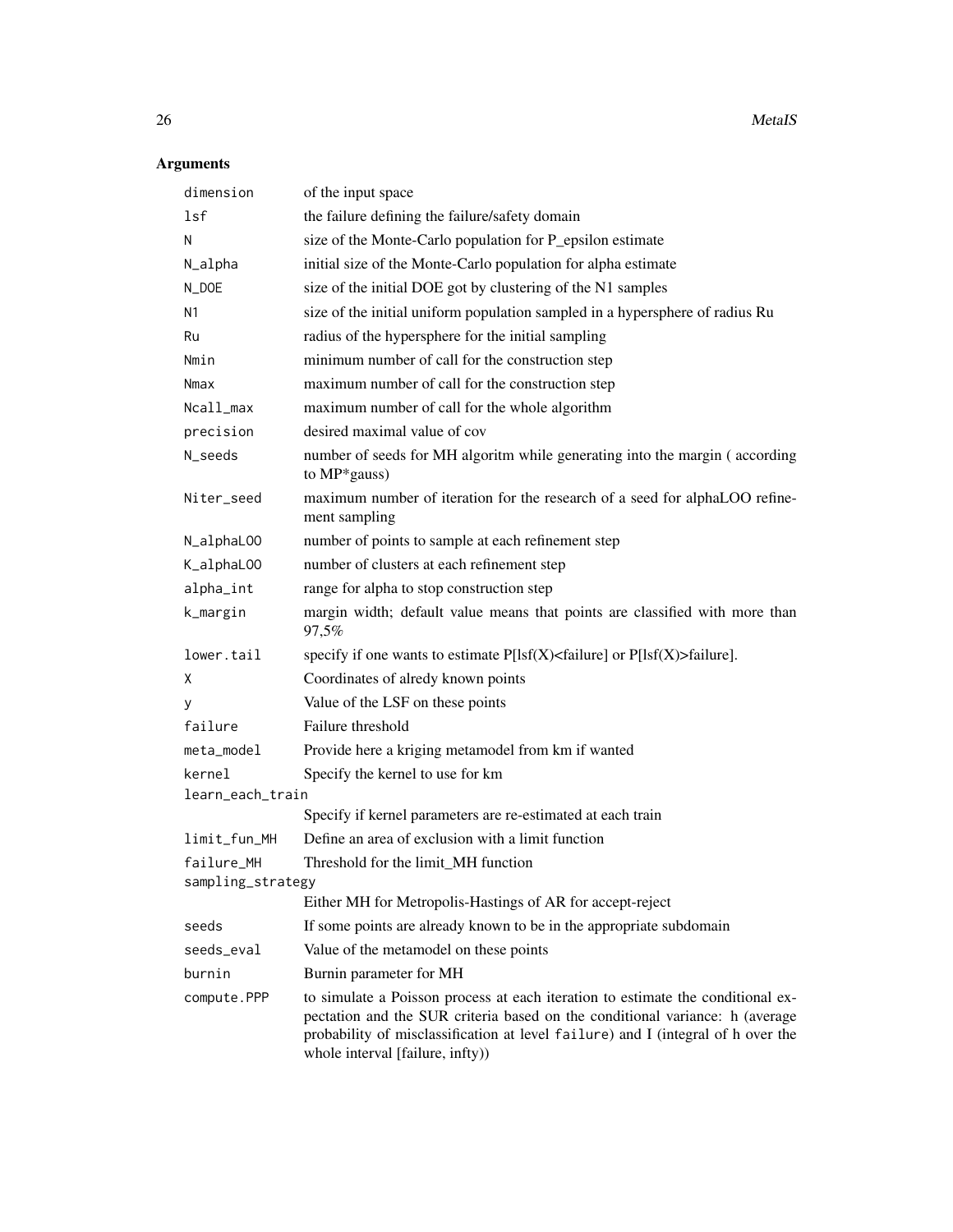#### MetaIS 27

| plot         | Set to TRUE for a full plot, ie refresh at each iteration                |
|--------------|--------------------------------------------------------------------------|
| limited_plot | Set to TRUE for a final plot with final DOE, metamodel and LSF           |
| add          | If plots are to be added to a current device                             |
| output_dir   | If plots are to be saved in jpeg in a given directory                    |
| verbose      | Either 0 for almost no output, or 1 for medium size or 2 for all outputs |

# Details

MetaIS is an Important Sampling based probability estimator. It makes use of a kriging surogate to approximate the optimal density function, replacing the indicatrice by its kriging pendant, the probability of being in the failure domain. In this context, the normallizing constant of this quasioptimal PDF is called the 'augmented failure probability' and the modified probability 'alpha'.

After a first uniform Design of Experiments, MetaIS uses an alpha Leave-One-Out criterion combined with a margin sampling strategy to refine a kriging-based metamodel. Samples are generated according to the weighted margin probability with Metropolis-Hastings algorithm and some are selected by clustering; the N\_seeds are got from an accept-reject strategy on a standard population.

Once criterion is reached or maximum number of call done, the augmented failure probability is estimated with a crude Monte-Carlo. Then, a new population is generated according to the quasioptimal instrumenal PDF; burnin and thinning are used here and alpha is evaluated. While the coefficient of variation of alpha estimate is greater than a given threshold and some computation spots still available (defined by Ncall\_max) the estimate is refined with extra calculus.

The final probability is the product of p\_epsilon and alpha, and final squared coefficient of variation is the sum of p\_epsilon and alpha one's.

# Value

An object of class list containing the failure probability and some more outputs as described below:

| p          | The estimated failure probability.                                                                                                                                                                                                                                                                                                        |
|------------|-------------------------------------------------------------------------------------------------------------------------------------------------------------------------------------------------------------------------------------------------------------------------------------------------------------------------------------------|
| COV        | The coefficient of variation of the Monte-Carlo probability estimate.                                                                                                                                                                                                                                                                     |
| Ncall      | The total number of calls to the 1sf.                                                                                                                                                                                                                                                                                                     |
| Χ          | The final learning database, ie. all points where 1sf has been calculated.                                                                                                                                                                                                                                                                |
| у          | The value of the 1sf on the learning database.                                                                                                                                                                                                                                                                                            |
| meta_fun   | The metamodel approximation of the 1sf. A call output is a list containing the<br>value and the standard deviation.                                                                                                                                                                                                                       |
| meta_model | The final metamodel. An S4 object from <b>DiceKriging</b> . Note that the algorithm<br>enforces the problem to be the estimation of $P[Isf(X) <$ failure] and so using 'pre-<br>dict' with this object will return inverse values if lower.tail==FALSE; in this<br>scope prefer using directly meta_fun which handle this possible issue. |
| points     | Points in the failure domain according to the metamodel.                                                                                                                                                                                                                                                                                  |
| h          | the sequence of the estimated relative SUR criteria.                                                                                                                                                                                                                                                                                      |
| I          | the sequence of the estimated integrated SUR criteria.                                                                                                                                                                                                                                                                                    |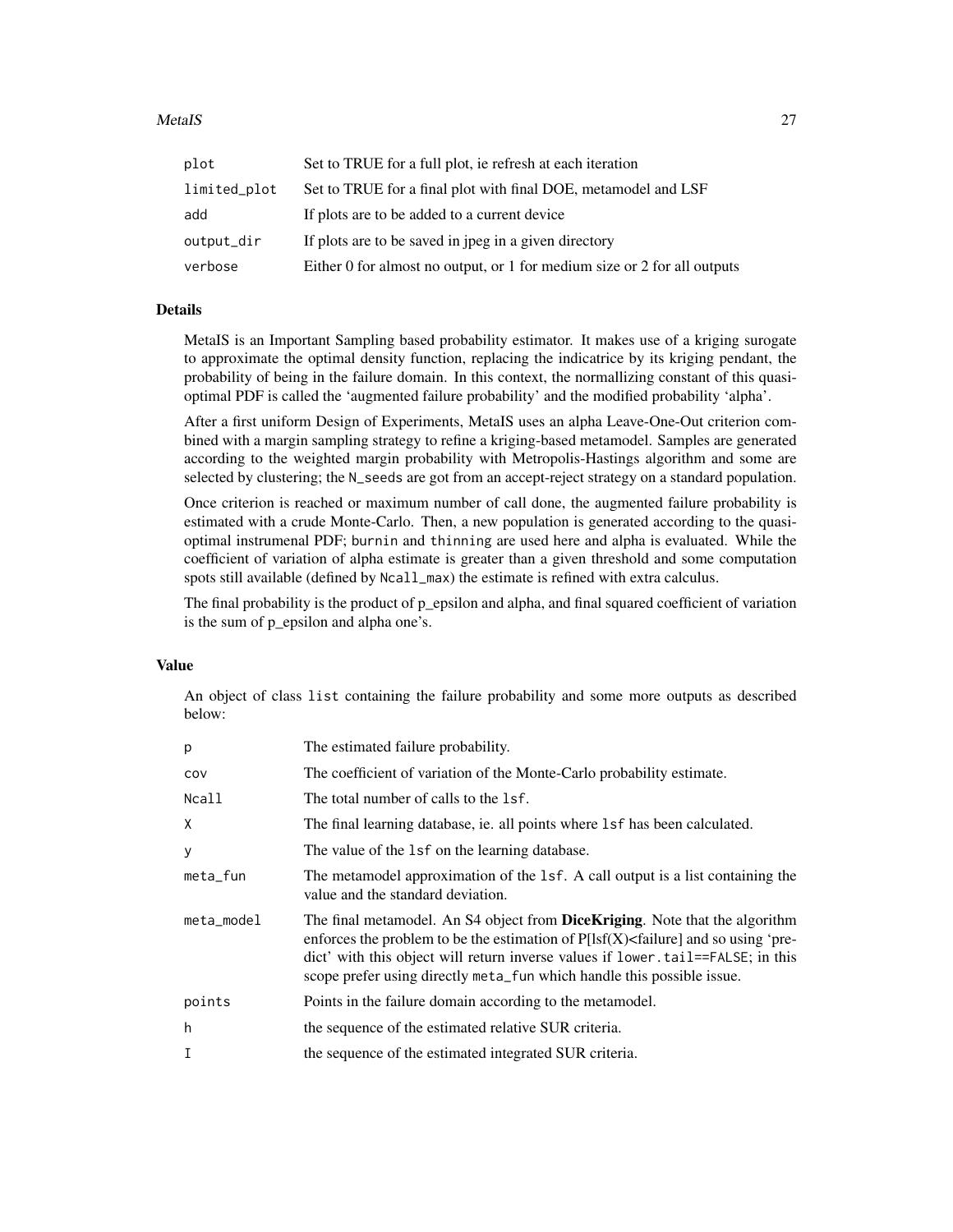Problem is supposed to be defined in the standard space. If not, use [UtoX](#page-63-1) to do so. Furthermore, each time a set of vector is defined as a matrix, 'nrow' = dimension and 'ncol' = number of vector to be consistent with as.matrix transformation of a vector.

Algorithm calls  $\text{lsf}(X)$  (where X is a matrix as defined previously) and expects a vector in return. This allows the user to optimise the computation of a batch of points, either by vectorial computation, or by the use of external codes (optimised C or C++ codes for example) and/or parallel computation; see examples in [MonteCarlo.](#page-35-1)

#### Author(s)

Clement WALTER <clementwalter@icloud.com>

#### References

• V. Dubourg:

Meta-modeles adaptatifs pour l'analyse de fiabilite et l'optimisation sous containte fiabiliste PhD Thesis, Universite Blaise Pascal - Clermont II,2011

• V. Dubourg, B. Sudret, F. Deheeger: Metamodel-based importance sampling for structural reliability analysis Original Research Article Probabilistic Engineering Mechanics, Volume 33, July 2013, Pages 47-57

• V. Dubourg, B. Sudret:

Metamodel-based importance sampling for reliability sensitivity analysis. Accepted for publication in Structural Safety, special issue in the honor of Prof. Wilson Tang.(2013)

• V. Dubourg, B. Sudret and J.-M. Bourinet: Reliability-based design optimization using kriging surrogates and subset simulation. Struct. Multidisc. Optim.(2011)

#### See Also

[SubsetSimulation](#page-55-1) [MonteCarlo](#page-35-1) [km](#page-0-0) (in package DiceKriging)

#### Examples

```
kiureghian = function(x, b=5, kappa=0.5, e=0.1) {
x = as_matrix(x)b - x[2,] - kappa(x[1,]-e)^2}
## Not run:
res = MetaIS(dimension=2,lsf=kiureghian,plot=TRUE)
```
<span id="page-27-0"></span>

# Note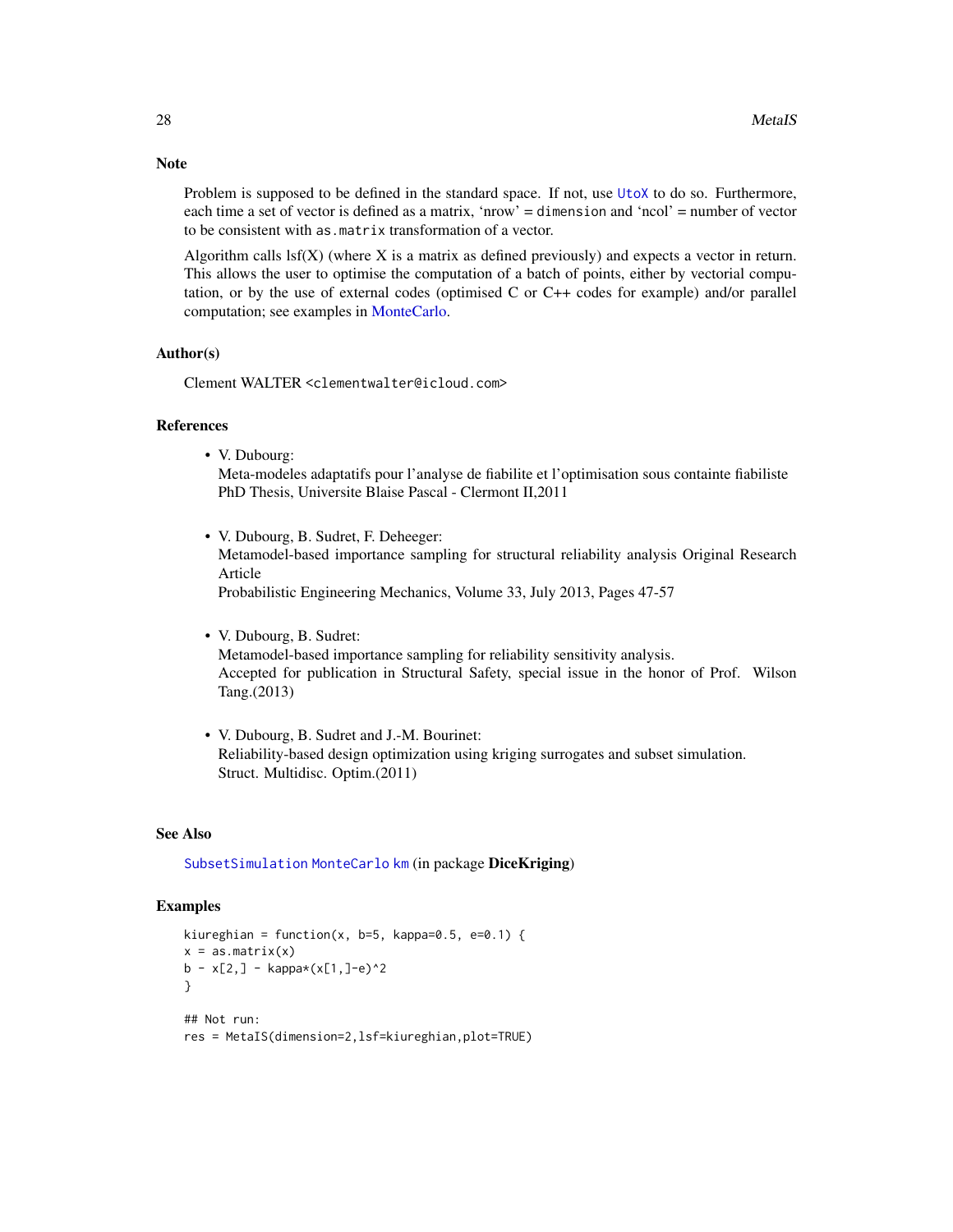```
#Compare with crude Monte-Carlo reference value
N = 500000
dimension = 2
U = matrix(rnorm(dimension*N), dimension,N)G = kiureghian(U)
P = mean(G < 0)cov = sqrt((1-P)/(N*P))
## End(Not run)
#See impact of kernel choice with Waarts function :
waarts = function(u) \{u = as_matrix(u)b1 = 3+(u[1,]-u[2,])^2/10 - sign(u[1,]+u[2,])*(u[1,]-u[2,]))/sqrt(2)b2 = sign(u[2,]-u[1,])*(u[1,]-u[2,])+7/sqrt(2)val = apply(cbind(b1, b2), 1, min)}
## Not run:
res = list()res$matern5_2 = MetaIS(2,waarts,plot=TRUE)
res$matern3_2 = MetaIS(2,waarts,kernel="matern3_2",plot=TRUE)
res$gaussian = MetaIS(2,waarts,kernel="gauss",plot=TRUE)
res$exp = MetaIS(2,waarts,kernel="exp",plot=TRUE)
#Compare with crude Monte-Carlo reference value
N = 500000dimension = 2
U = matrix(rnorm(dimension*N),dimension,N)
G = waarts(U)P = mean(G < 0)cov = sqrt((1-P)/(N*P))## End(Not run)
```
MetropolisHastings *The modified Metropolis-Hastings algorithm*

#### Description

The function implements the specific modified Metropolis-Hastings algorithm as described first by Au \& Beck and including another scaling parameter for an extended search in initial steps of the SMART algorithm.

#### Usage

```
MetropolisHastings(
  x0,
  eval_x0 = -1,
```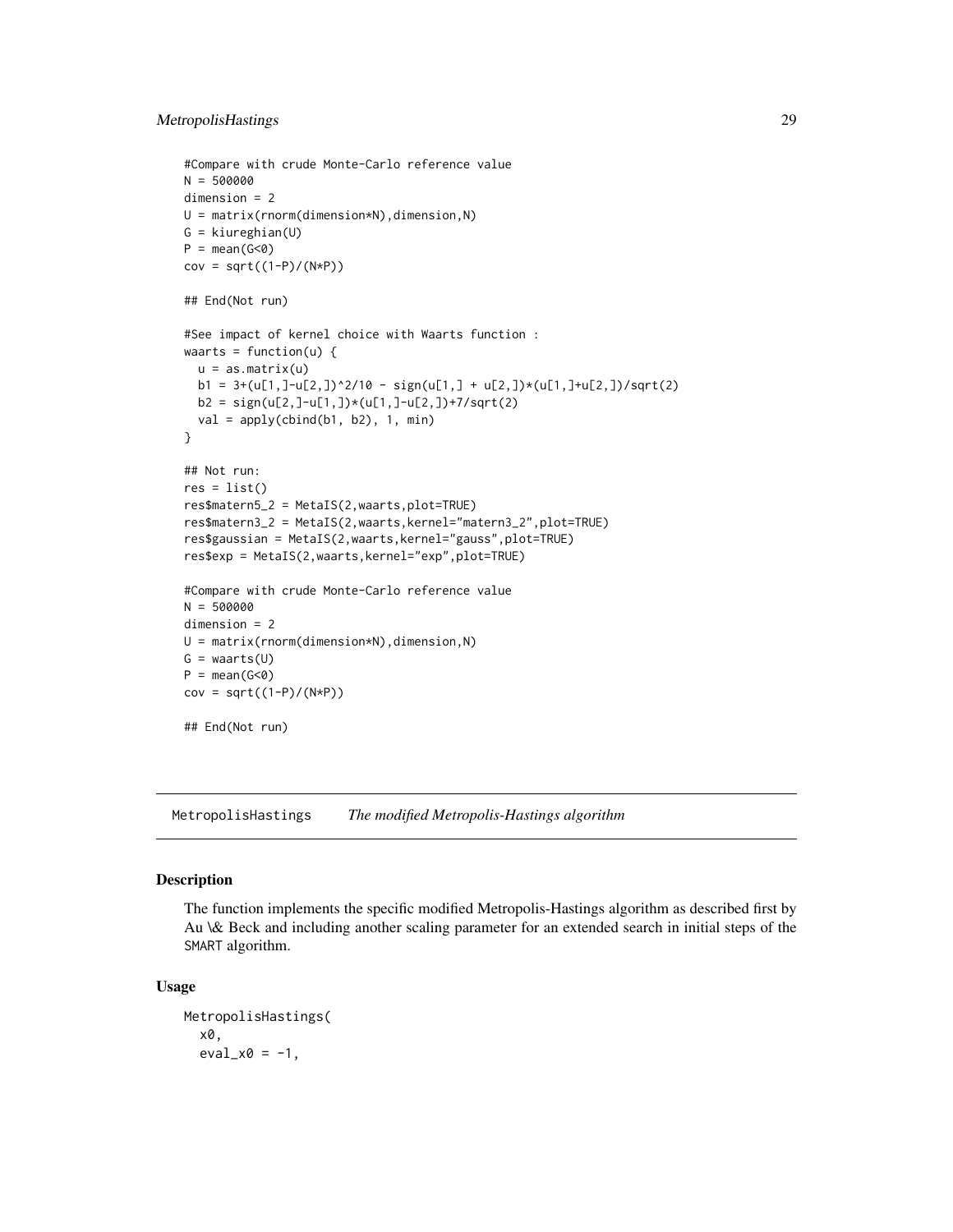```
chain_length,
 modified = TRUE,
 sigma = 0.3,
 proposal = "Uniform",
 lambda = 1,
  limit_fun = function(x) { -1 },
 burnin = 20,
  thinning = 4)
```
#### Arguments

| x0           | the starting point of the Markov chain                                                                                                                                 |
|--------------|------------------------------------------------------------------------------------------------------------------------------------------------------------------------|
| eval_x0      | the value of the limit-state function on x0                                                                                                                            |
| chain_length | the length of the Markov chain. At the end the chain will be chain length $+1$<br>long                                                                                 |
| modified     | a boolean to use either the original Metropolis-Hastings transition kernel or the<br>coordinate-wise one                                                               |
| sigma        | a radius parameter for the Gaussian or Uniform proposal                                                                                                                |
| proposal     | either "Uniform" for a Uniform random variable in an interval [-sigma, sigma]<br>or "Gaussian" for a centred Gaussian random variable with standard deviation<br>sigma |
| lambda       | the coefficient to increase the likelihood ratio                                                                                                                       |
| $limit_f$    | the limite-state function delimiting the domain to sample in                                                                                                           |
| burnin       | a burnin parameter, ie a number of initial discards samples                                                                                                            |
| thinning     | a thinning parameter, ie that one sample over thinning samples is kept along<br>the chain                                                                              |

#### Details

The modified Metropolis-Hastings algorithm is supposed to be used in the Gaussian standard space. Instead of using a proposed point for the multidimensional Gaussian random variable, it applies a Metropolis step to each coordinate. Then it generates the multivariate candidate by checking if it lies in the right domain.

This version proposed by Bourinet et al. includes an scaling parameter lambda. This parameter is multiplied with the likelihood ratio in order to increase the chance of accepting the candidate. While it biases the output distribution of the Markov chain, the authors of SMART suggest its use (lambda > 1) for the exploration phase. Note such a value disable to possiblity to use the output population for Monte Carlo estimation.

# Value

A list containing the following entries:

| points | the generated Markov chain                                     |
|--------|----------------------------------------------------------------|
| eval   | the value of the limit-state function on the generated samples |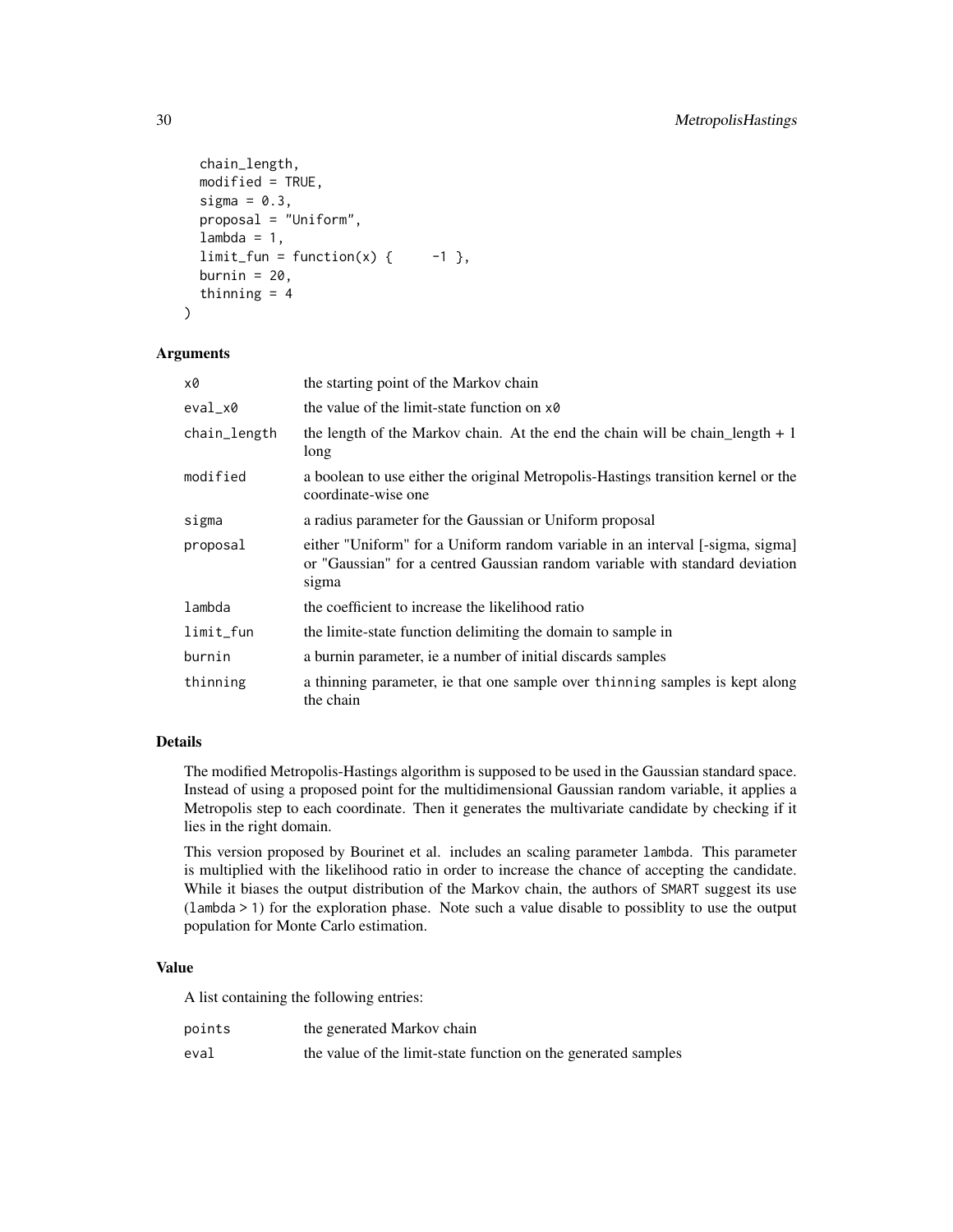# <span id="page-30-0"></span>modelLSVM 31

| the acceptation rate                                              |
|-------------------------------------------------------------------|
| the total number of call to the limit-state function              |
| all the generated samples                                         |
| the evaluation of the limit-state function on the samples samples |
|                                                                   |

<span id="page-30-1"></span>modelLSVM *Estimation of the parameters of the LSVM*

# Description

Produce a matrix containing the parameters of a set of hyperplanes separating the two classes of data

# Usage

modelLSVM(X, Y, convexity)

# Arguments

| X         | a matrix containing the data sets                                                      |
|-----------|----------------------------------------------------------------------------------------|
|           | a vector containing $-1$ or $+1$ that reprensents the class of each elements of X.     |
| convexity | Either -1 if the set of data associated to the label "-1" is convex or $+1$ otherwise. |

# Details

modelLSVM evaluate the classifier on a set of points.

#### Value

An object of class matrix containing the parameters of a set of hyperplanes

res A matrix where each lines contains the parameters of a hyperplane.

#### Author(s)

Vincent Moutoussamy

# References

- R.T. Rockafellar: *Convex analysis* Princeton university press, 2015.
- N. Bousquet, T. Klein and V. Moutoussamy : *Approximation of limit state surfaces in monotonic Monte Carlo settings* Submitted .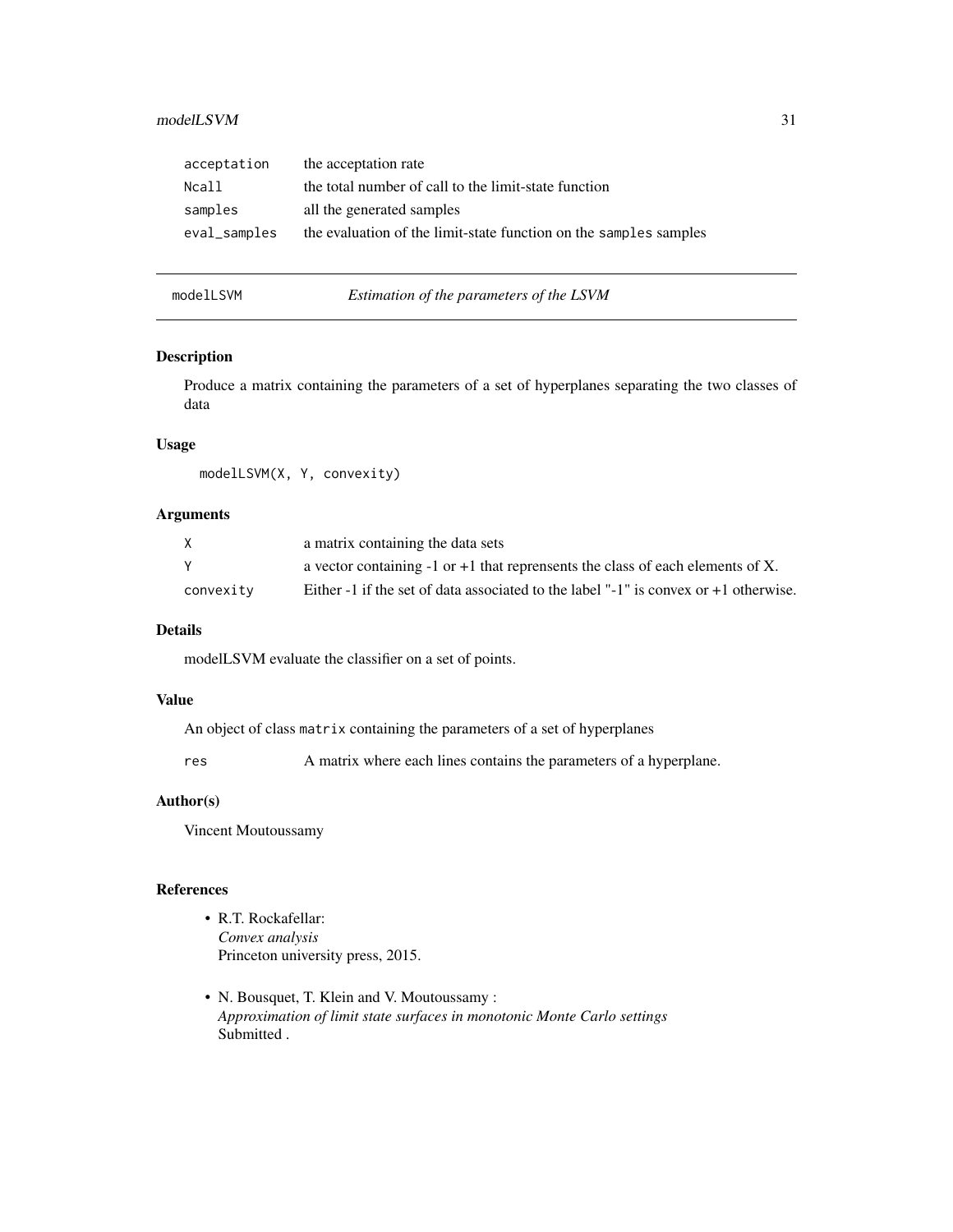#### See Also

[LSVM](#page-22-1)

# Examples

```
# A limit state function
f <- function(x){ sqrt(x^2) - sqrt(2)/2 }
# Creation of the data sets
n <- 200
X \leftarrow matrix(runif(2*n), nrow = n)Y \leq apply(X, MARGIN = 1, function(w){sign(f(w))})
#The convexity is known
## Not run:
  model.A <- modelLSVM(X, Y, convexity = -1)
## End(Not run)
```
<span id="page-31-1"></span>ModifCorrMatrix *Modification of a correlation matrix to use in UtoX*

# Description

ModifCorrMatrix modifies a correlation matrix originally defined using SPEARMAN correlation coefficients to the correlation matrix to be used in the NATAF transformation performed in UtoX.

# Usage

```
ModifCorrMatrix(Rs)
```
# Arguments

Rs Original correlation matrix defined using SPEARMAN correlation coefficient :

 $R_s = [\rho_{ij}^s]$ 

#### Value

R0 Modified correlation matrix

<span id="page-31-0"></span>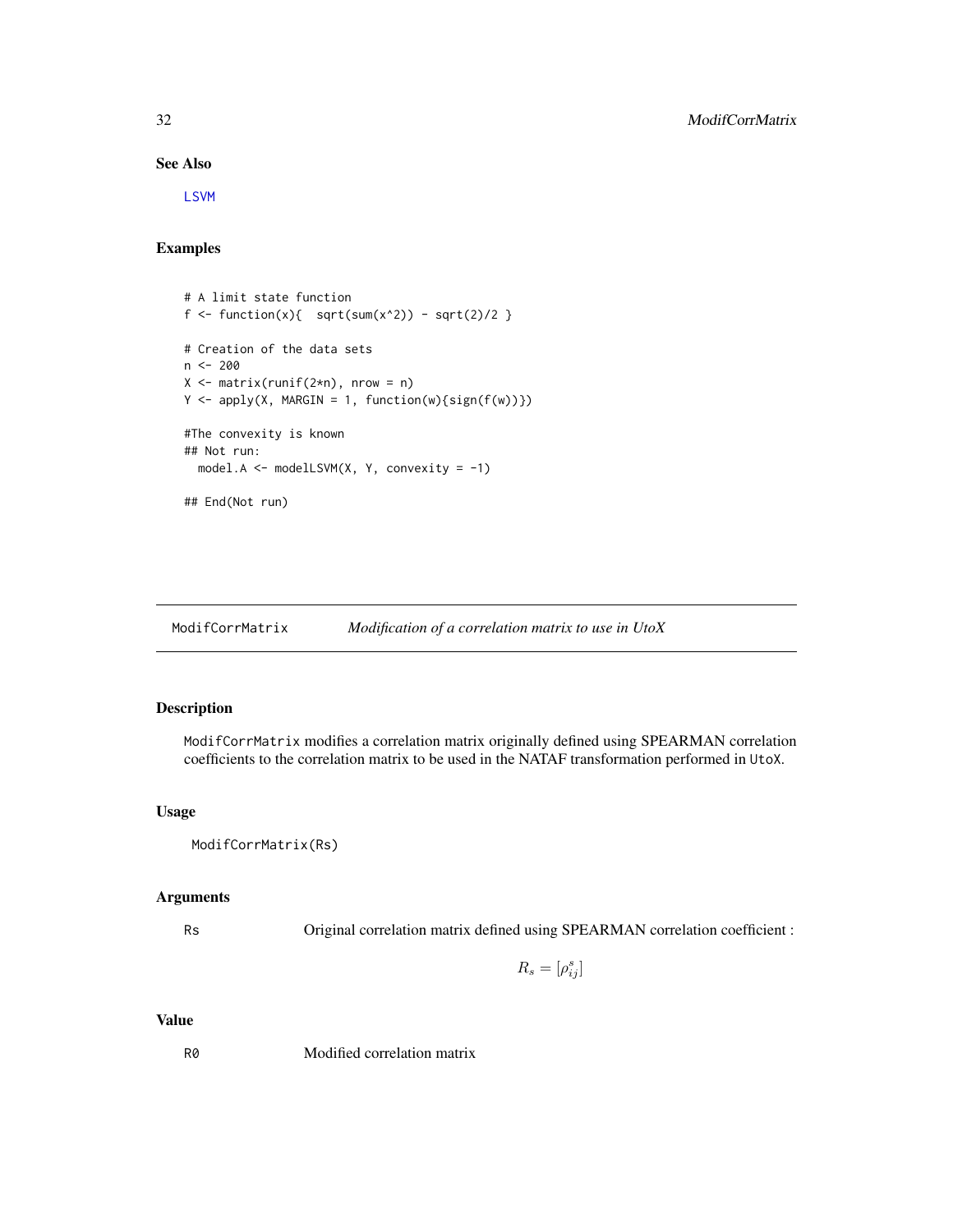#### <span id="page-32-0"></span>Note

The NATAF distribution is reviewed from the (normal) copula viewpoint as a particular and convenient means to describe a joint probabilistic model assuming that the normal copula fits to the description of the input X. The normal copula is defined by a symmetric positive definite matrix R0. Even though the off-diagonal terms in this matrix are comprised in ]-1; 1[ and its diagonal terms are equal to 1, it shall not be confused with the more usual correlation matrix. Lebrun and Dutfoy point out that the SPEARMAN (or rank) correlation coefficient is better suited to parametrize a copula because it leads to a simpler closed-form expression for  $\rho_{ij}$ .

#### Author(s)

Gilles DEFAUX, <gilles.defaux@cea.fr>

# References

- M. Lemaire, A. Chateauneuf and J. Mitteau. Structural reliability, Wiley Online Library, 2009
- Lebrun, R. and A. Dutfoy. A generalization of the Nataf transformation to distributions with elliptical copula. Prob. Eng. Mech., 24(2), 172-178.
- V. Dubourg, Meta-modeles adaptatifs pour l'analyse de fiabilite et l'optimisation sous containte fiabiliste, PhD Thesis, Universite Blaise Pascal - Clermont II,2011

#### See Also

[UtoX](#page-63-1)

# Examples

```
Dim < -2input.Rho \le matrix(c(1.0, 0.5,0.5, 1.0),nrow=Dim)
input.R0 <- ModifCorrMatrix(input.Rho)
print(input.R0)
```
MonotonicQuantileEstimation

*Quantile estimation under monotonicity constraints*

#### Description

Estimate a quantile with the constraints that the function is monotone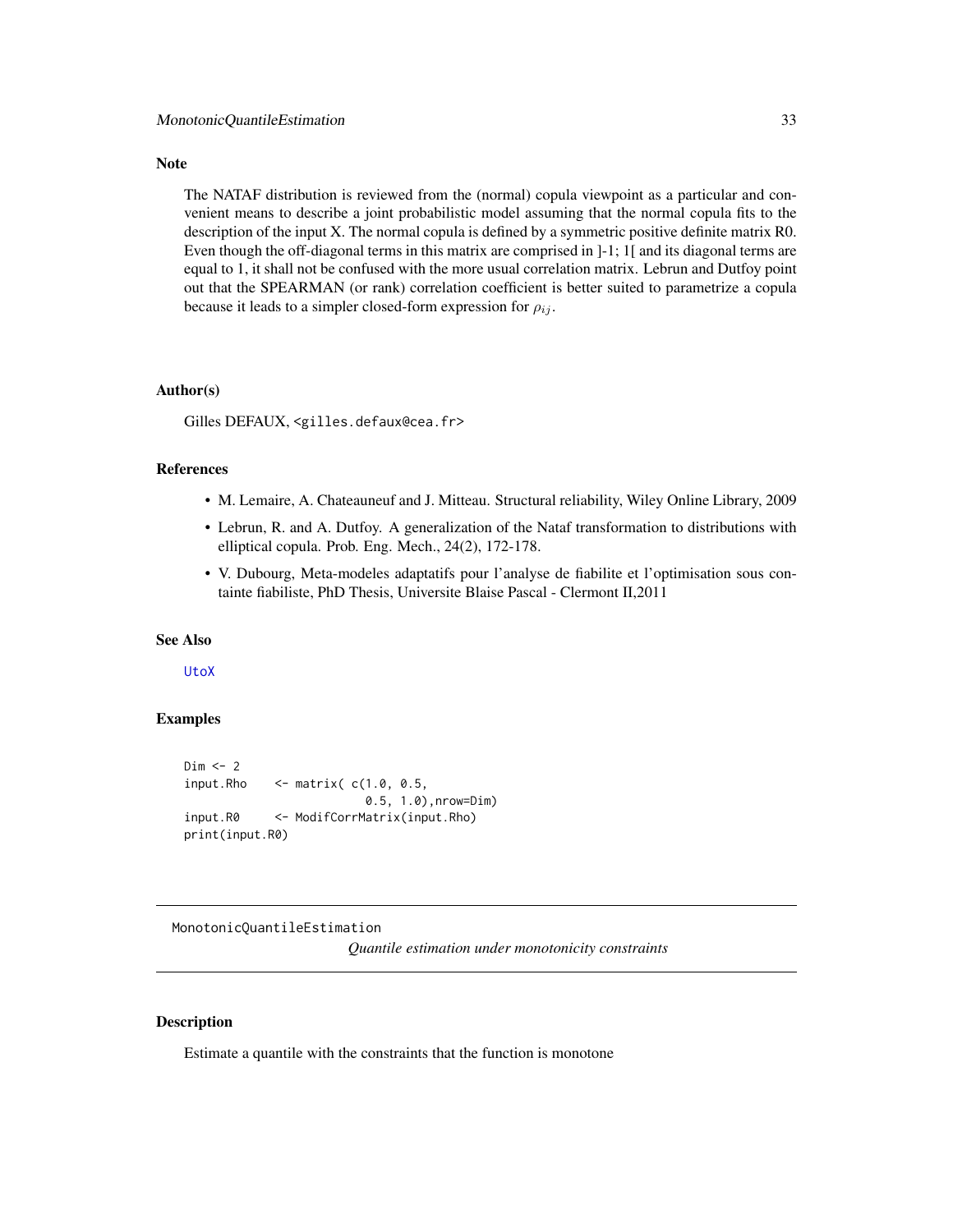# Usage

MonotonicQuantileEstimation(f,

```
inputDimension,
inputDistribution,
dir.monot,
N.calls,
p,
method,
X.input = NULL,
Y.input = NULL)
```
# Arguments

| f                 | a failure fonction                                                                                                                                                                                                                                                                                                                                                                        |
|-------------------|-------------------------------------------------------------------------------------------------------------------------------------------------------------------------------------------------------------------------------------------------------------------------------------------------------------------------------------------------------------------------------------------|
|                   | inputDimension dimension of the inputs                                                                                                                                                                                                                                                                                                                                                    |
| inputDistribution |                                                                                                                                                                                                                                                                                                                                                                                           |
|                   | a list of length 'inputDimension' which contains the name of the input distribu-<br>tion and their parameters. For the input "i", inputDistribution $[[i]] =$ list("name_law", c(parameters1,,<br>parametersN)                                                                                                                                                                            |
| dir.monot         | vector of size inputDimension which represents the monotonicity of the failure<br>function. dir.monot[i] = -1 (resp. 1) if the failure function f is decreasing (resp.<br>increasing) according with direction i.                                                                                                                                                                         |
| N.calls           | Number of calls to f allowed                                                                                                                                                                                                                                                                                                                                                              |
| method            | there are four methods available. "MonteCarloWB" provides the empirical quan-<br>tile estimator, "MonteCarloWB" provides the empirical quantile estimator as<br>well as two bounds for the searched quantile, "Bounds" provides two bounds for<br>a quantile from a set of points and "MonteCarloIS" provides an estimate of a<br>quantile based on a sequential framework of simulation. |
| p                 | the probability associated to the quantile                                                                                                                                                                                                                                                                                                                                                |
| X.input           | a set of points                                                                                                                                                                                                                                                                                                                                                                           |
| Y.input           | value of f on X.input                                                                                                                                                                                                                                                                                                                                                                     |

# Details

MonotonicQuantileEstimation provides many methods to estimate a quantile under monotonicity constraints.

## Value

An object of class list containing the quantile as well as:

| am    | A lower bound of the quantile.                                             |
|-------|----------------------------------------------------------------------------|
| qМ    | A upperer bound of the quantile.                                           |
| q.hat | An estimate of the quantile.                                               |
| Um    | A lower bounds of the probability obtained from the desing of experiments. |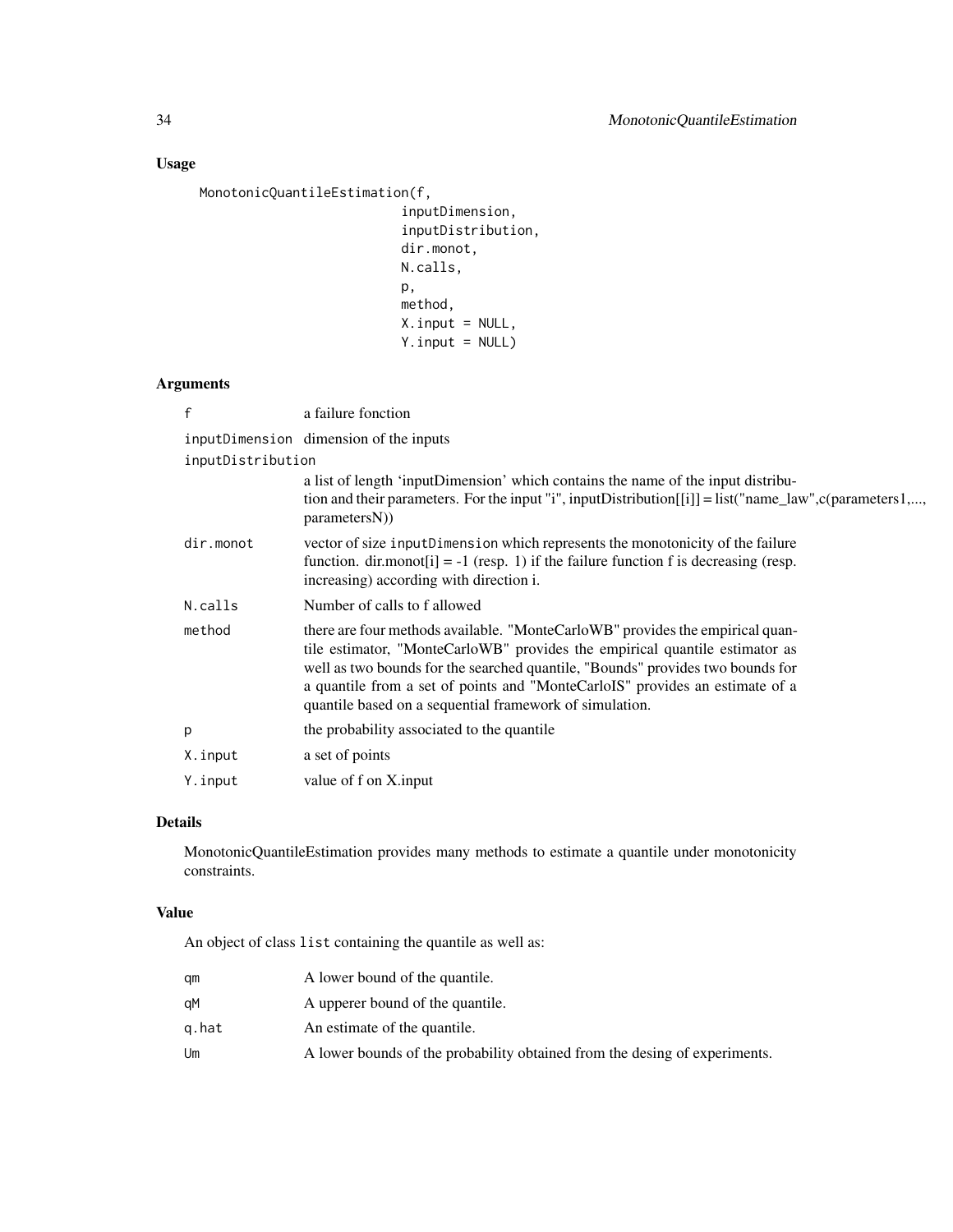# MonotonicQuantileEstimation 35

| UМ | An upper bounds of the probability obtained from the desing of experiments. |
|----|-----------------------------------------------------------------------------|
| XХ | Design of experiments                                                       |
| ٧٧ | Values of on XX                                                             |

# Note

Inputs X.input and Y.input are useful only for method = "Bounds"

# Author(s)

Vincent Moutoussamy

#### References

Bousquet, N. (2012) Accelerated monte carlo estimation of exceedance probabilities under monotonicity constraints. Annales de la Faculte des Sciences de Toulouse. XXI(3), 557-592.

# Examples

```
## Not run:
inputDistribution <- list()
 inputDistribution[[1]] <- list("norm",c(4,1))
inputDistribution[[2]] <- list("norm",c(0,1))
inputDimension <- length(inputDistribution)
dir.monot \leq c(1, -1)
N.calls <- 80
f \leftarrow function(x){
  return(x[1] - x[2])}
 probability <- 1e-2
 trueQuantile <- qnorm(probability,
                     inputDistribution[[1]][[2]][1] - inputDistribution[[2]][[2]][1],
                  sqrt(inputDistribution[[1]][[2]][2] + inputDistribution[[1]][[2]][2]))
 resQuantile <- MonotonicQuantileEstimation(f, inputDimension, inputDistribution,
                             dir.monot, N.calls, p = probability, method = "MonteCarloIS")
quantileEstimate <- resQuantile[[1]][N.calls, 3]
## End(Not run)
```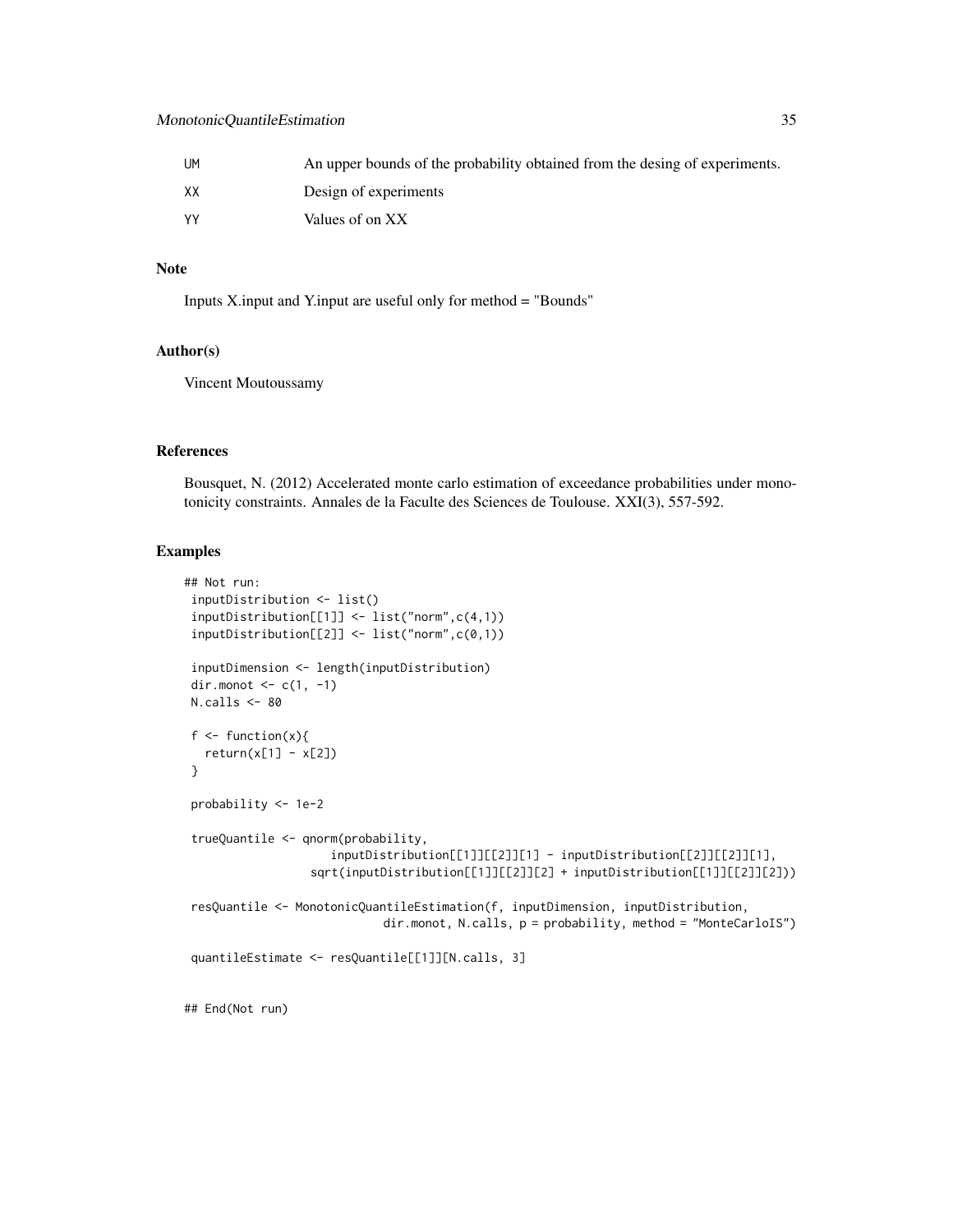<span id="page-35-1"></span><span id="page-35-0"></span>

# Description

Estimate a failure probability using a crude Monte Carlo method.

# Usage

```
MonteCarlo(
  dimension,
  lsf,
 N_{max} = 5e + 05,
 N_batch = foreach::getDoParWorkers(),
  q = 0,
  lower.tail = TRUE,precision = 0.05,
 plot = FALSE,
 output_dir = NULL,
  save.X = TRUE,verbose = 0)
```
# Arguments

| dimension  | the dimension of the input space.                                                                                         |
|------------|---------------------------------------------------------------------------------------------------------------------------|
| lsf        | the function defining safety/failure domain.                                                                              |
| $N_{max}$  | maximum number of calls to the 1sf.                                                                                       |
| N_batch    | number of points evaluated at each iteration.                                                                             |
| q          | the quantile.                                                                                                             |
| lower.tail | as for pxxxx functions, TRUE for estimating $P(1sf(X) < q)$ , FALSE for $P(1sf(X)$<br>$> q$ ).                            |
| precision  | a targeted maximum value for the coefficient of variation.                                                                |
| plot       | to plot the contour of the 1sf as well as the generated samples.                                                          |
| output_dir | to save a copy of the plot in a pdf. This name will be pasted with "_Monte_Carlo_brut.pdf".                               |
| save.X     | to save all the samples generated as a matrix. Can be set to FALSE to reduce<br>output size.                              |
| verbose    | to control the level of outputs in the console; either $0$ or $1$ or $2$ for almost no<br>outputs to a high level output. |

# Details

This implementation of the crude Monte Carlo method works with evaluating batchs of points sequentialy until a given precision is reached on the final estimator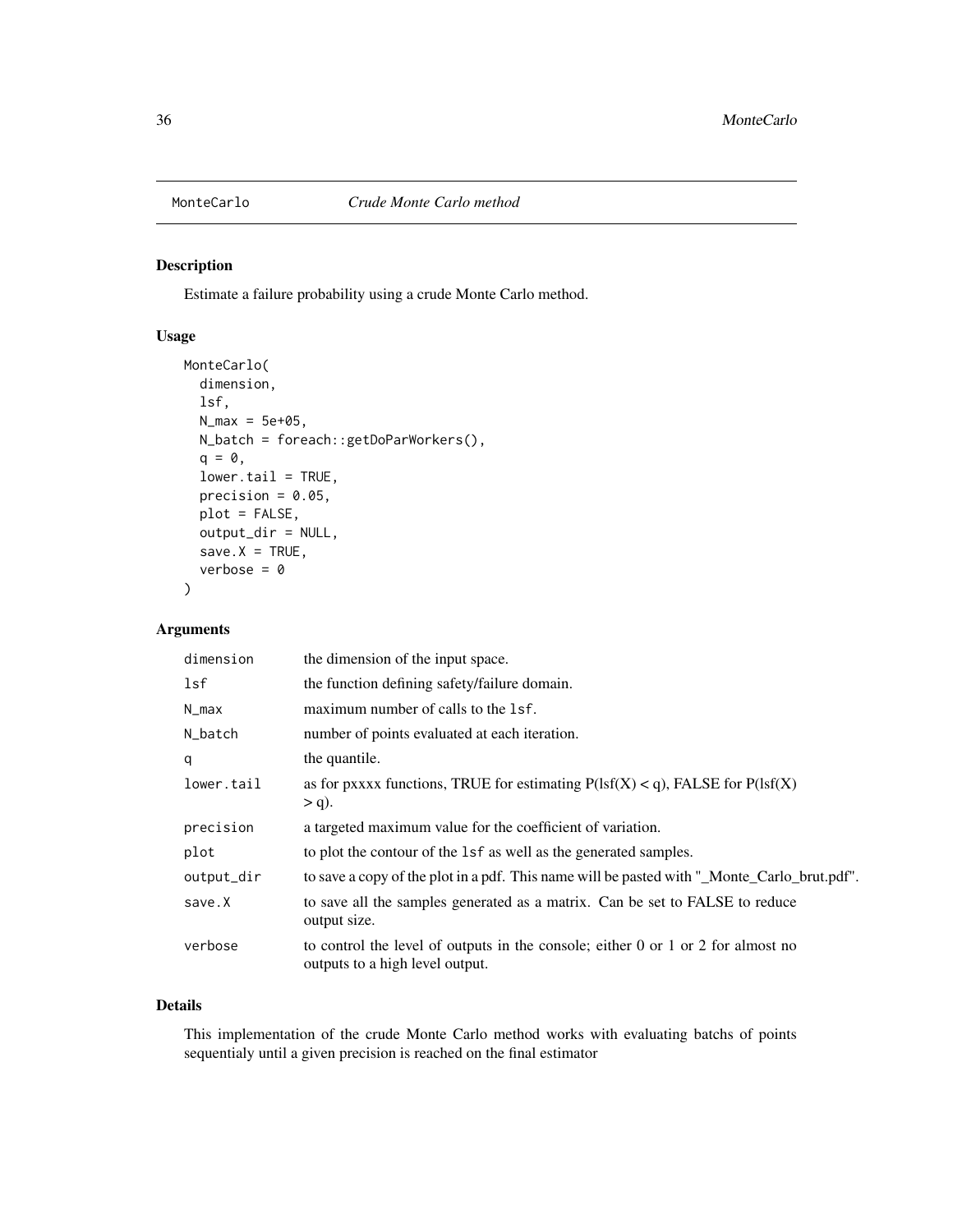#### <span id="page-36-0"></span>MonteCarlo 37

#### Value

An object of class list containing the failure probability and some more outputs as described below:

| D.    | the estimated probabilty.                                                       |
|-------|---------------------------------------------------------------------------------|
| ecdf  | the empiracal cdf got with the generated samples.                               |
| cov   | the coefficient of variation of the Monte Carlo estimator.                      |
| Ncall | the total number of calls to the 1sf, ie the total number of generated samples. |
| X.    | the generated samples.                                                          |
| Y     | the value $lsf(X)$ .                                                            |

# Note

Problem is supposed to be defined in the standard space. If not, use [UtoX](#page-63-1) to do so. Furthermore, each time a set of vector is defined as a matrix, 'nrow' = dimension and 'ncol' = number of vector to be consistent with as.matrix transformation of a vector.

Algorithm calls  $\text{lsf}(X)$  (where X is a matrix as defined previously) and expects a vector in return. This allows the user to optimise the computation of a batch of points, either by vectorial computation, or by the use of external codes (optimised C or C++ codes for example) and/or parallel computation.

#### Author(s)

Clement WALTER <clementwalter@icloud.com>

#### References

• R. Rubinstein and D. Kroese: *Simulation and the Monte Carlo method* Wiley (2008)

#### See Also

[SubsetSimulation](#page-55-1) [foreach](#page-0-0)

#### Examples

```
#First some considerations on the usage of the lsf.
#Limit state function defined by Kiureghian & Dakessian :
# Remember you have to consider the fact that the input will be a matrix ncol >= 1
lsf_wrong = function(x, b=5, kappa=0.5, e=0.1)b - x[2] - kappa*(x[1]-e)^2 # work only with a vector of lenght 2
}
lsf_{correct} = function(x){
  apply(x, 2, lsf_wrong)
}
lsf = function(x, b=5, kappa=0.5, e=0.1) {
```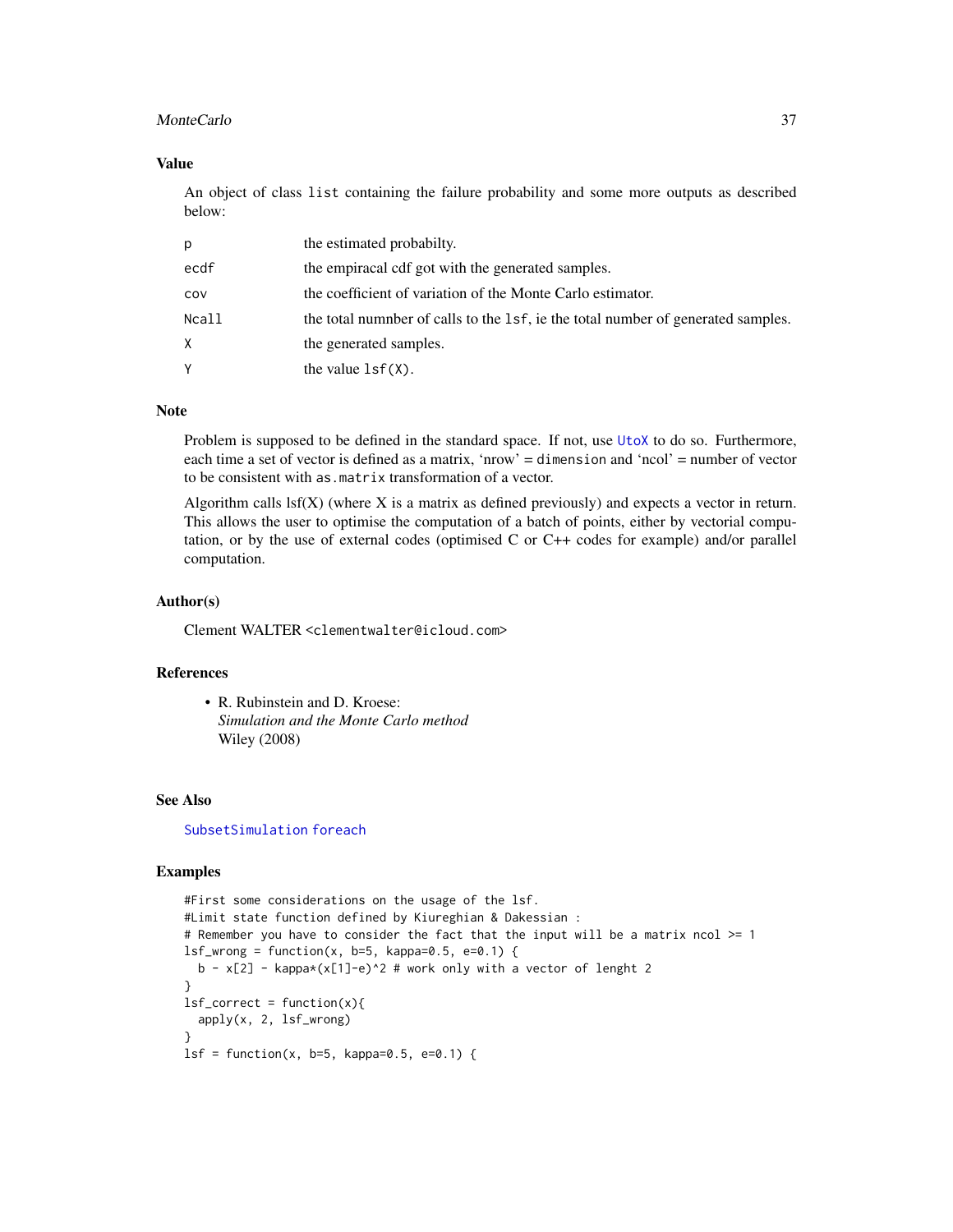```
x = as_matrix(x)b - x[2,] - kappa(x[1,]-e)^2 # vectorial computation, run fast
}
y = 1sf(X < - matrix(rnorm(20), 2, 10))#Compare running time
## Not run:
 require(microbenchmark)
 X = matrix(rnorm(2e5), 2)microbenchmark(lsf(X), lsf_correct(X))
## End(Not run)
#Example of parallel computation
require(doParallel)
lsf<sub>-</sub>par = function(x){
foreach(x=iter(X, by='col'), .combine = 'c') %dopar% lsf(x)
}
#Try Naive Monte Carlo on a given function with different failure level
## Not run:
 res = list()res[[1]] = MonteCarlo(2, lsf, q = 0, plot=TRUE)res[[2]] = MonteCarlo(2, lsf, q = 1, plot=TRUE)res[[3]] = MonteCarlo(2, lsf, q = -1, plot=TRUE)## End(Not run)
#Try Naive Monte Carlo on a given function and change number of points.
## Not run:
 res = list()res[[1]] = MonteCarlo(2, lsf, N_max = 10000)res[[2]] = MonteCarlo(2,lsf,N_max = 100000)
 res[[3]] = MonteCarlo(2,1sf,N_max = 500000)## End(Not run)
```
<span id="page-37-1"></span>

MP *Moving Particles*

#### Description

This function runs the Moving Particles algorithm for estimating extreme probability and quantile.

#### Usage

MP(

<span id="page-37-0"></span>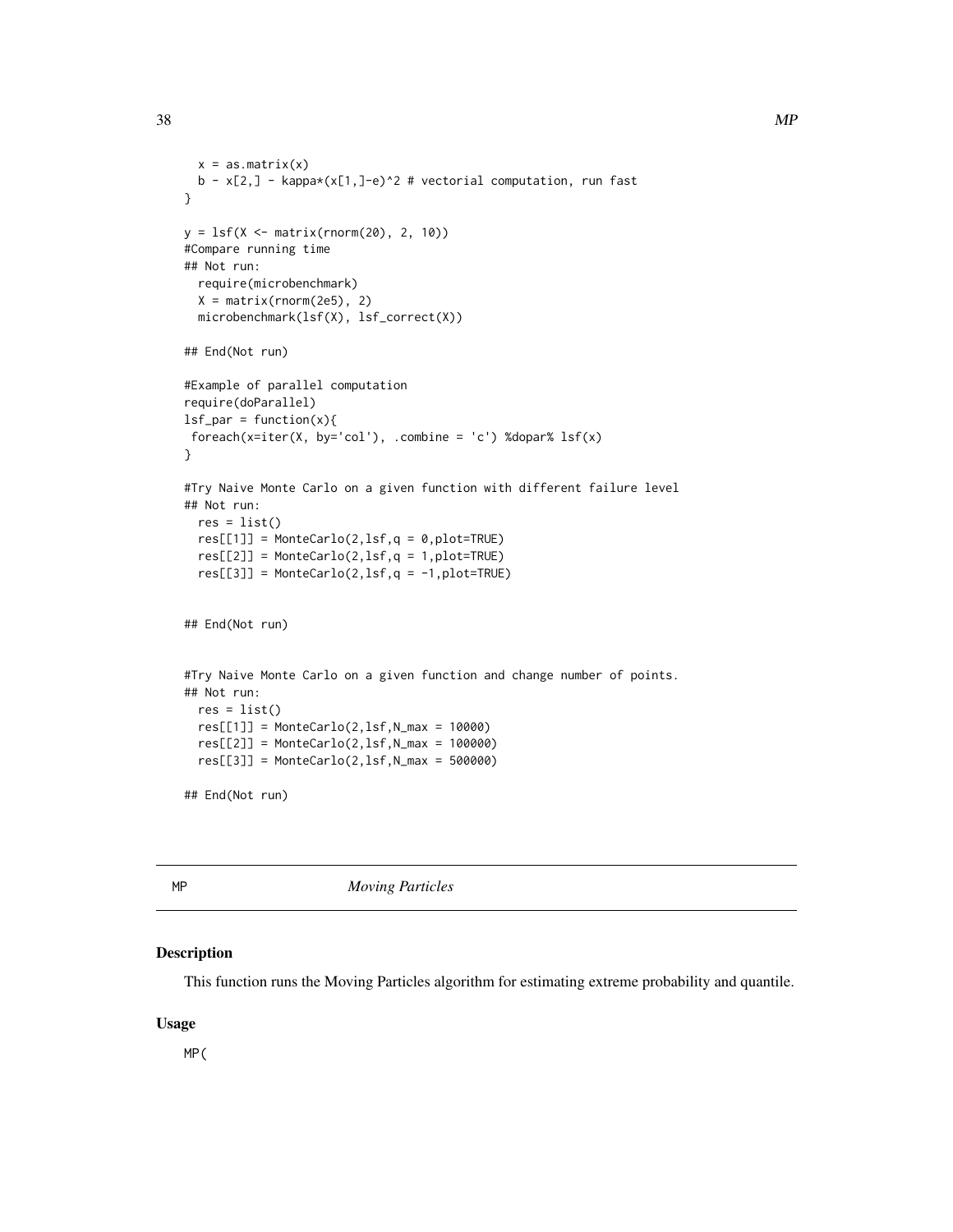```
dimension,
 lsf,
 N = 100,
 N.batch = foreach::getDoParWorkers(),
 p,
 q,
 lower.tail = TRUE,
 Niter_1fold,
 alpha = 0.05,
 compute_confidence = FALSE,
 verbose = 0,chi2 = FALSE,breaks = N.batch/5,
  ...
\mathcal{L}
```
# Arguments

| dimension          | the dimension of the input space.                                                                                                                                                                                                |  |
|--------------------|----------------------------------------------------------------------------------------------------------------------------------------------------------------------------------------------------------------------------------|--|
| lsf                | the function defining the RV of interest $Y = \text{lsf}(X)$ .                                                                                                                                                                   |  |
| N                  | the total number of particles,                                                                                                                                                                                                   |  |
| N.batch            | the number of parallel batches for the algorithm. Each batch will then have<br>N/N.batch particles. Typically this could be detectCores() or some other<br>machine-derived parameters. Note that N/N batch has to be an integer. |  |
| p                  | a given probability to estimate the corresponding quantile (as in qxxxx func-<br>tions).                                                                                                                                         |  |
| q                  | a given quantile to estimate the corresponding probability (as in pxxxx func-<br>tions).                                                                                                                                         |  |
| lower.tail         | as for pxxxx functions, TRUE for estimating $P(1sf(X) < q)$ , FALSE for $P(1sf(X))$<br>$> q$ ).                                                                                                                                  |  |
| Niter_1fold        | a function = $fun(N)$ giving the deterministic number of iterations for the first<br>pass.                                                                                                                                       |  |
| alpha              | when using default Niter_1fold function, this is the risk not to have simulated<br>enough samples to produce a quantile estimator.                                                                                               |  |
| compute_confidence |                                                                                                                                                                                                                                  |  |
|                    | if TRUE, the algorithm runs a little bit longer to produces a 95% interval on the<br>quantile estimator.                                                                                                                         |  |
| verbose            | to control level of print (either 0, or 1, or 2).                                                                                                                                                                                |  |
| chi2               | for a chi2 test on the number of events.                                                                                                                                                                                         |  |
| breaks             | for the final histogram is $chi2 == TRUE$ .                                                                                                                                                                                      |  |
| $\cdots$           | further arguments past to IRW.                                                                                                                                                                                                   |  |

<span id="page-38-0"></span> $MP$  39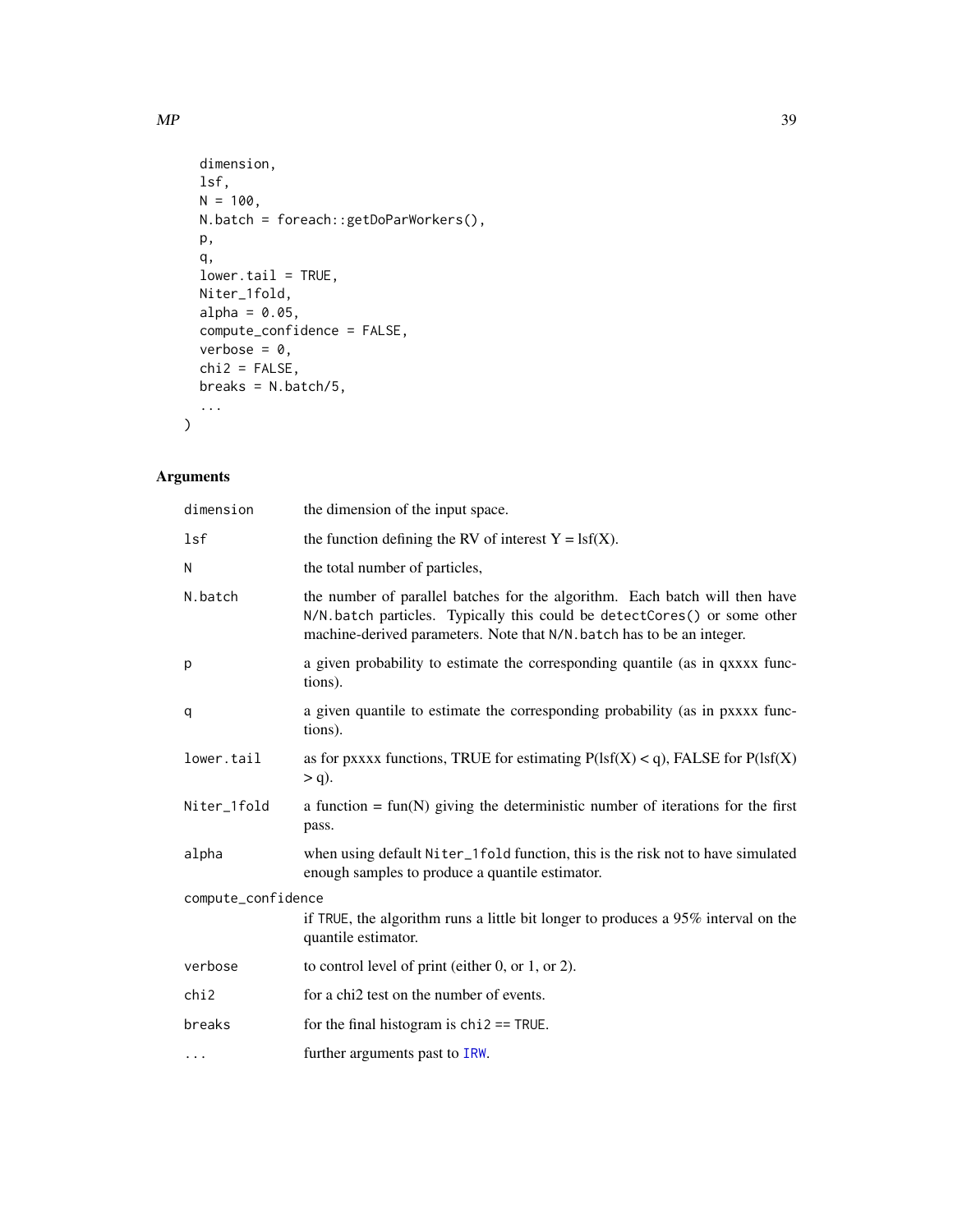# Details

MP is a wrap up of [IRW](#page-19-1) for probability and quantile estimation. By construction, the several calls to [IRW](#page-19-1) are parallel (foreach) and so is the algorithm. Especially, with N.batch=1, this is the Last Particle Algorithm, which is a specific version of [SubsetSimulation](#page-55-1) with  $p_0 = 1 - 1/N$ . However, note that this algorithm not only gives a quantile or a probability estimate but also an estimate of the whole cdf until the given threshold q.

The probability estimator only requires to generate several random walks as it is the estimation of the parameter of a Poisson random variable. The quantile estimator is a little bit more complicated and requires a 2-passes algorithm. It is thus not exactly fully parallel as cluster/cores have to communicate after the first pass. During the first pass, particles are moved a given number of times, during the second pass particles are moved until the farthest event reach during the first pass. Hence, the random process is completely simulated until this given state.

For an easy user experiment, all the parameters are defined by default with the optimised values as described in the reference paper (see References below) and a typical use will only specify N and N.batch.

# Value

An object of class list containing the outputs described below:

| p                | the estimated probability or the reference for the quantile estimate.                                                        |
|------------------|------------------------------------------------------------------------------------------------------------------------------|
| q                | the estimated quantile or the reference for the probability estimate.                                                        |
| <b>CV</b>        | the coefficient of variation of the probability estimator.                                                                   |
| ecdf             | the empirical cdf.                                                                                                           |
| L                | the states of the random walk.                                                                                               |
| L_max            | the farthest state reached by the random process. Validity range for the ecdf is<br>then $(-Inf, L_max]$ or $[L_max, Inf)$ . |
| times            | the <i>times</i> of the random process.                                                                                      |
| Ncall            | the total number of calls to the 1sf.                                                                                        |
| X                | the N particles in their final state.                                                                                        |
| У                | the value of the $lsf(X)$ .                                                                                                  |
| moves            | a vector containing the number of moves for each batch.                                                                      |
| p_int            | a 95% confidence intervalle on the probability estimate.                                                                     |
| COV              | the coefficient of variation of the estimator                                                                                |
| $q_{\text{int}}$ | a 95% confidence intervall on the quantile estimate.                                                                         |
| chi2             | the output of the chisq.test function.                                                                                       |
|                  |                                                                                                                              |

#### Note

The alpha parameter is set to 0.05 by default. Indeed it should not be set too small as it is defined approximating the Poisson distribution with the Gaussian one. However if no estimate is produce then the algorithm can be restarted for the few missing events. In any cases, setting Niter\_1fold = -N/N.batch\*log(p) gives 100% chances to produces a quantile estimator.

<span id="page-39-0"></span>40 MP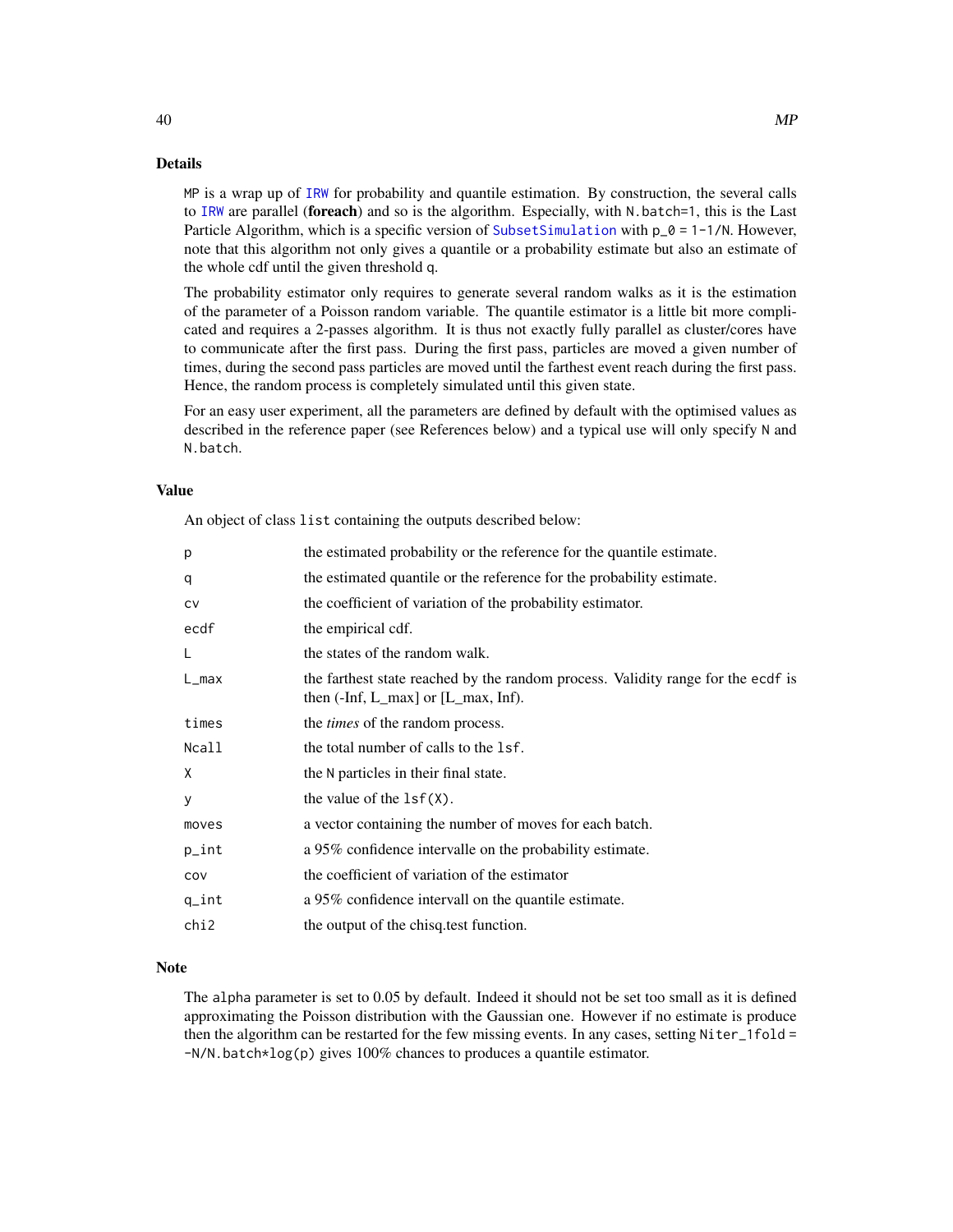### <span id="page-40-0"></span> $MP$  41

# Author(s)

Clement WALTER <clementwalter@icloud.com>

#### References

- A. Guyader, N. Hengartner and E. Matzner-Lober: *Simulation and estimation of extreme quantiles and extreme probabilities* Applied Mathematics \& Optimization, 64(2), 171-196.
- C. Walter:

*Moving Particles: a parallel optimal Multilevel Splitting method with application in quantiles estimation and meta-model based algorithms* Structural Safety, 55, 10-25.

• E. Simonnet: *Combinatorial analysis of the adaptive last particle method* Statistics and Computing, 1-20.

#### See Also

[SubsetSimulation](#page-55-1) [MonteCarlo](#page-35-1) [IRW](#page-19-1)

#### Examples

```
## Not run:
# Estimate some probability and quantile with the parabolic lsf
p.est <- MP(2, kiureghian, N = 100, q = 0) # estimate P(lsf(X) < 0)p.est <- MP(2, kiureghian, N = 100, q = 7.8, lower.tail = FALSE) # estimate P(lsf(X) > 7.8)
q.est \leq MP(2, kiureghian, N = 100, p = 1e-3) # estimate q such that P(lsf(X) \leq q) = 1e-3
q.est \leq MP(2, kiureghian, N = 100, p = 1e-3, lower.tail = FALSE) # estimate q such
# that P(1sf(X) > q) = 1e-3# plot the empirical cdf
plot(xplot <- seq(-3, p.est$L_max, l = 100), sapply(xplot, p.est$ecdf_MP))
# check validity range
p.est$ecdf_MP(p.est$L_max - 1)
# this example will fail because the quantile is greater than the limit
tryCatch({
   p.est$ecdf_MP(p.est$L_max + 0.1)},
   error = function(cond) message(cond))
# Run in parallel
library(doParallel)
registerDoParallel()
p.est <- MP(2, kiureghian, N = 100, q = 0, N.batch = getDoParWorkers())
```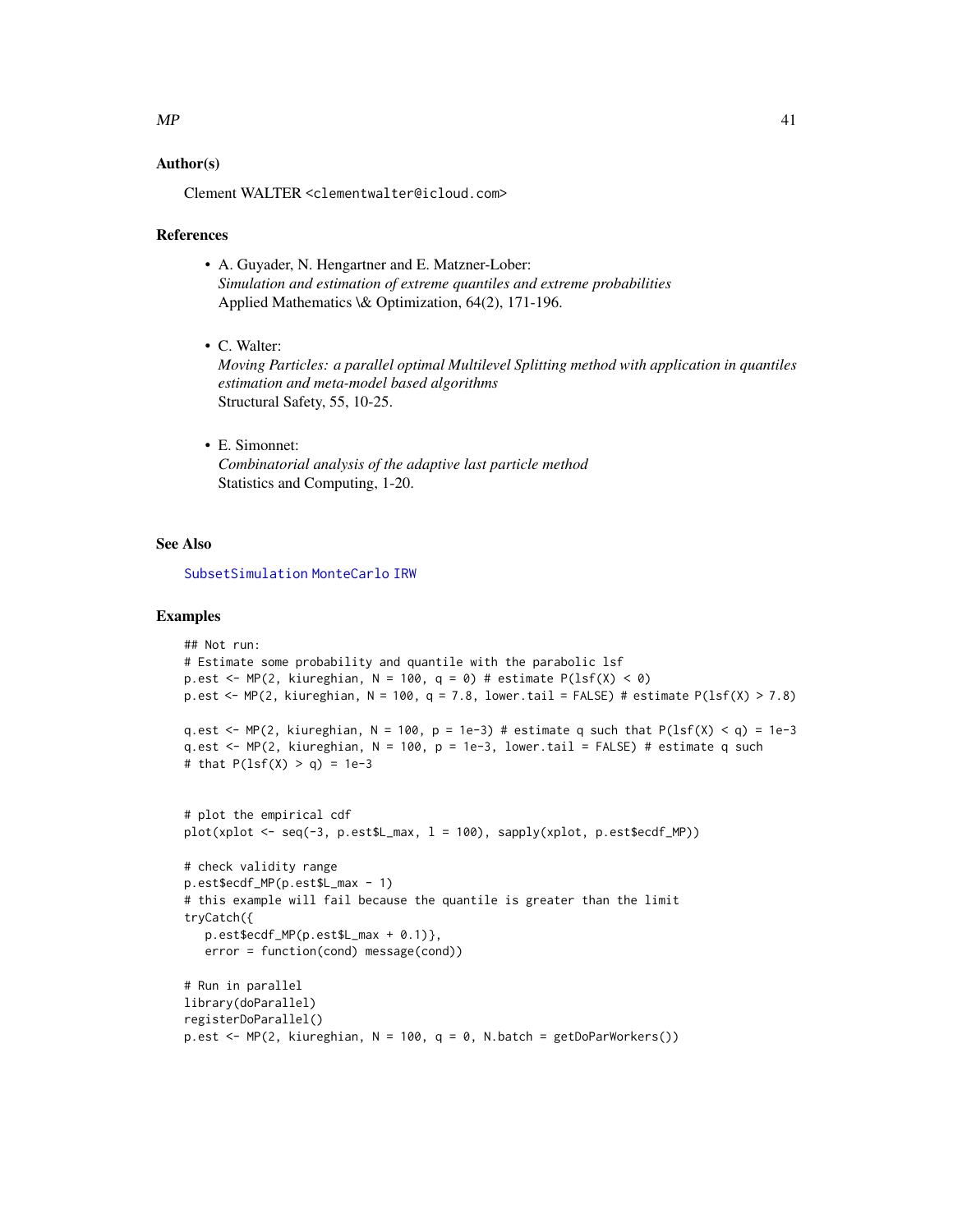<span id="page-41-0"></span>## End(Not run)

MRM *MRM method*

# Description

Estimate a failure probability by MRM method.

# Usage

```
MRM(f, inputDimension, inputDistribution, dir.monot, N.calls, Method, silent = FALSE)
```
# Arguments

| f                 | a failure fonction                                                                                                                                        |
|-------------------|-----------------------------------------------------------------------------------------------------------------------------------------------------------|
|                   | inputDimension dimension of the inputs                                                                                                                    |
| inputDistribution |                                                                                                                                                           |
|                   | a list of length 'inputDimension' which contains the name of the input distribu-                                                                          |
|                   | tion and their parameters. For the input "i", inputDistribution[[i]] = list("name_law", c(parameters 1,,<br>parametersN()                                 |
| dir.monot         | vector of size input Dimension which represents the monotonicity of the failure                                                                           |
|                   | function. $dir.monot[i] = -1$ (resp. 1) if the failure function f is decreasing (resp.<br>increasing) according with direction i.                         |
| N.calls           | Number of calls to f allowed                                                                                                                              |
| Method            | there is two methods available. "MC" is an adapation of the Monte Carlo method<br>under constraints of monotony. "MRM" is based on a sequential sampling. |
| silent            | if silent = TRUE, print curent number of call to f. Default: FALSE.                                                                                       |

# Details

These methods compute the probability that the output of the failure function is negative

### Value

| Um        | Exact lower bounds of the failure probability                                  |
|-----------|--------------------------------------------------------------------------------|
| <b>UM</b> | Exact upper bounds of the failure probability                                  |
| MLE       | Maximum likelihood estimator of the failure probability                        |
| IC.inf    | Lower bound of the confidence interval of the failure probability based on MLE |
| IC.sup    | Upper bound of the confidence interval of the failure probability based on MLE |
| CV.MLE    | Coefficient of variation of the MLE                                            |
| $\times$  | design of experiments                                                          |
| Y         | value of f on X                                                                |
| N.tot     | Total number of simulation (only for "MC_monotone")                            |
|           |                                                                                |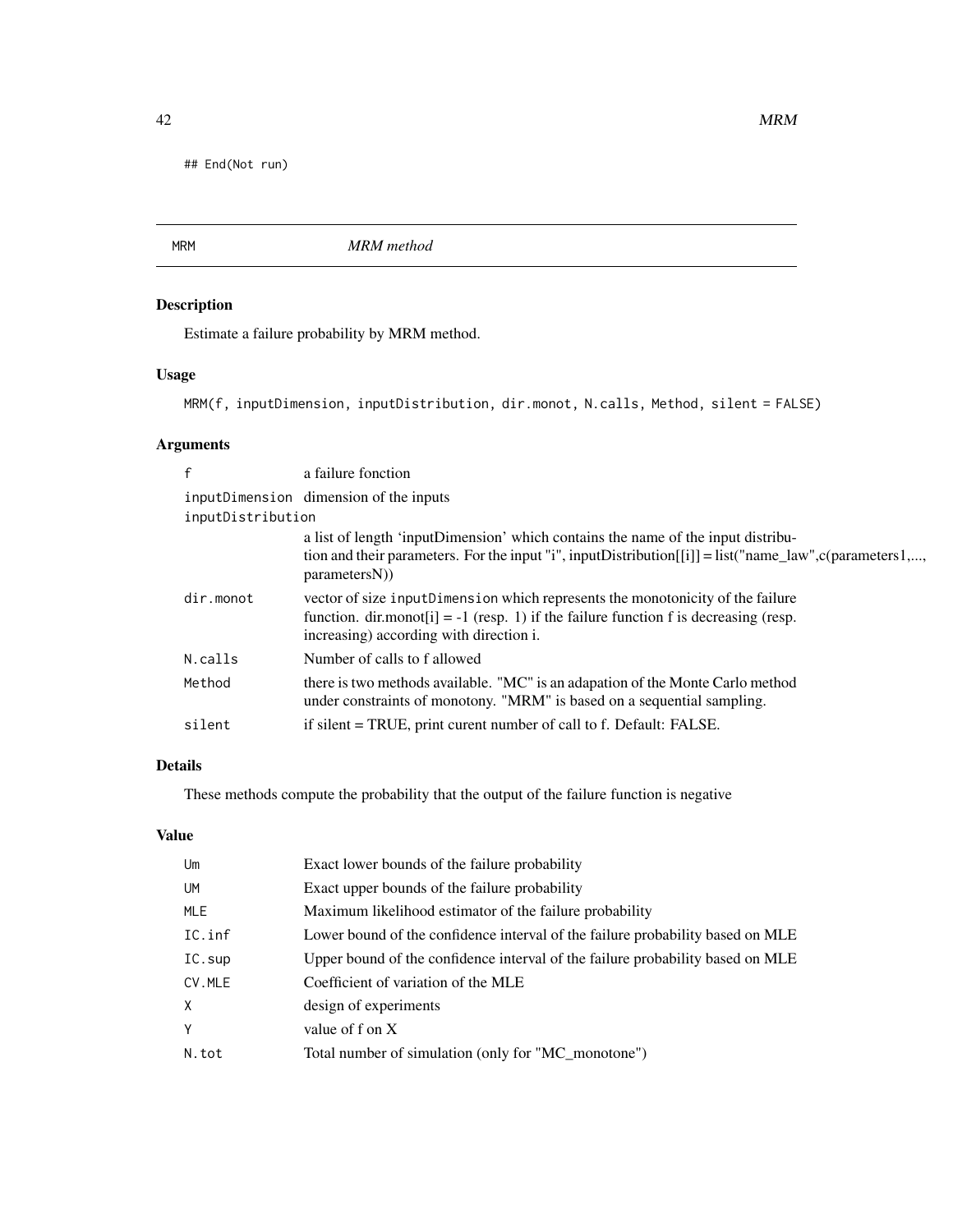#### $MRM$  and the set of the set of the set of the set of the set of the set of the set of the set of the set of the set of the set of the set of the set of the set of the set of the set of the set of the set of the set of the

#### Author(s)

Vincent Moutoussamy and Nicolas Bousquet

#### **References**

Bousquet, N. (2012) Accelerated monte carlo estimation of exceedance probabilities under monotonicity constraints. Annales de la Faculte des Sciences de Toulouse. XXI(3), 557-592.

#### Examples

```
## Not run:
```

```
inputDistribution <- list()
inputDistribution[[1]] <- list("norm",c(4,1))
inputDistribution[[2]] <- list("norm",c(0,1))
inputDistribution[[3]] <- list("norm",c(-1,3))
inputDimension <- length(inputDistribution)
p <- 1e-5
threshold \leq qnorm(p, 3, sqrt(11))
f <- function(Input){
  sum(Input) - threshold
}
dir.monot \leq -c(1, 1, 1)N.calls <- 300
res.MRM <- MRM(f, inputDimension, inputDistribution,
                dir.monot, N.calls, Method = "MRM", silent = FALSE)
N <- 1:dim(res.MRM[[1]])[1]
plot(N, res.MRM[[1]][, 1],
      col = "black", \text{lwd=2, type='l', ylim=c(0, 50*p)},xlab="Number of runs to the failure function",
     ylab="")
lines(N, res.MRM[[1]][, 2], col = "black", lwd = 2)lines(N, res.MRM[[1]][, 3], col = "red", lwd = 2)lines(N, res.MRM[[1]][, 7], col = "blue", lw = 2, lty = 2)lines(N, rep(p, length(N)), lwd= 2, col= "orange", lty=3 )
legend("topright",
        c("Exact Bounds", "MLE","p.hat", "p"),
        col = c("black", "red", "blue", "orange"),text.col = c("black", "red", "blue", "orange"),
       lty = c(1, 1, 2, 3),merge = TRUE)
```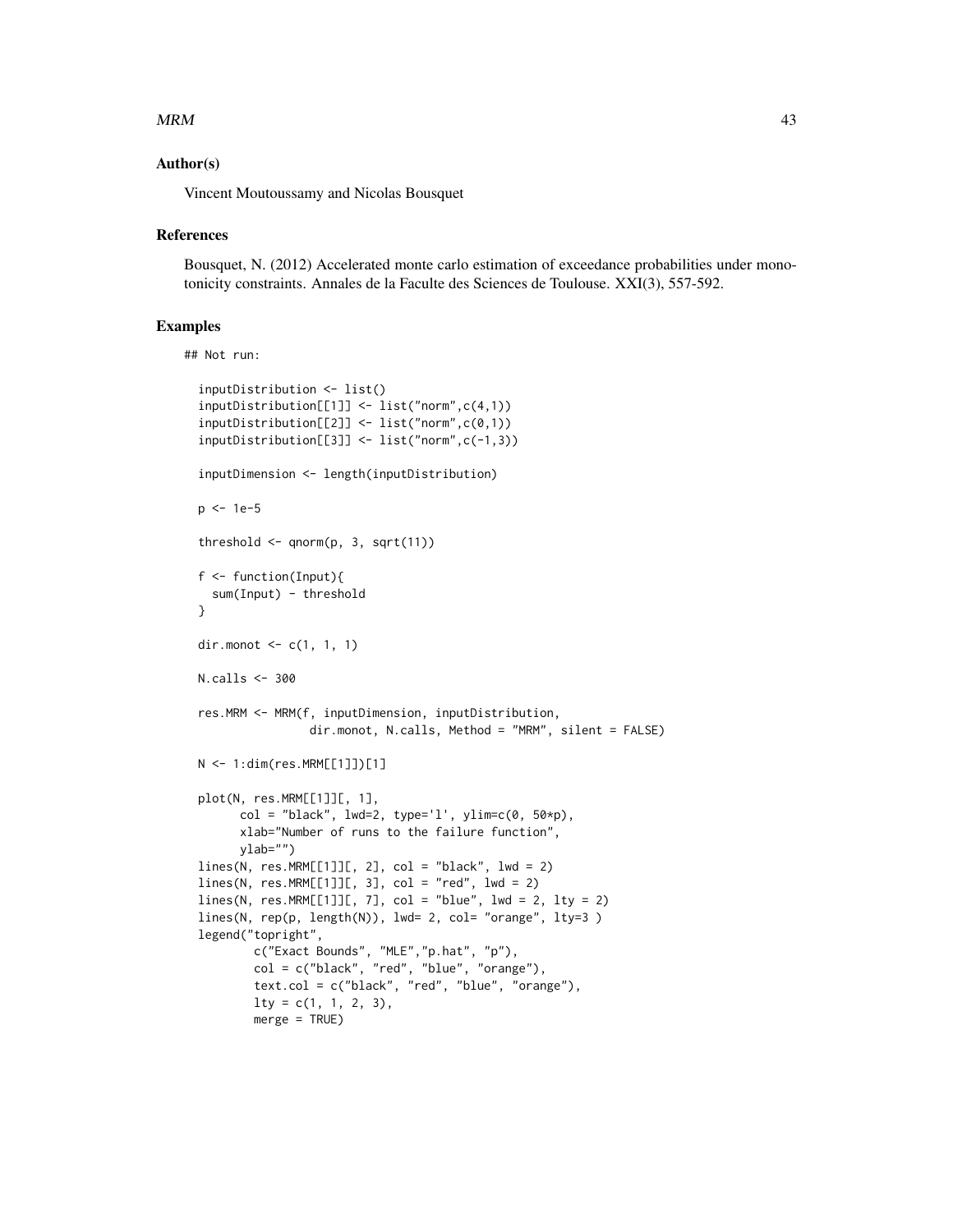<span id="page-43-0"></span>## End(Not run)

#### ok *Class of Ordinary Kriging*

#### **Description**

An implementation of Ordinary Kriging based upon a km-class object that should be faster than usual predict method.

#### Usage

ok(model, beta = NULL)

#### Arguments

| model | a kriging model object from DiceKriging:: km-class |
|-------|----------------------------------------------------|
| beta  | the trend of the model                             |

#### Details

The Ordinary Kriging is a special case of kriging where the trend is supposed to be and unknown constant. Consequently some linear algebra operations can be reduced by knowning that the vector of parameter beta is indeed a real.

The ok class defines three functions: xi the kriging predictor, updateSd and updateSdfast two methods for updating the kriging variance when some poitns are virtually added to the model. These two last functions differ in their implementation: the first one allows for the user to specify which are the predicted points and which are the added points. The second one outputs a matrix where the kriging variances of all the points is updated when each one is iteratively added the the Design of Experiments.

The faster between looping updateSd and using updateSdfast is indeed problem dependent (depending on parallel computer, size of the data, etc.) and should be benchmark by the user.

#### Value

An object of S3 class 'ok' containing

| Kinv         | the inverse of the covariance matrix of the data                                                                                                        |
|--------------|---------------------------------------------------------------------------------------------------------------------------------------------------------|
| beta         | the estimated coefficient of the trend                                                                                                                  |
| y_centred    | the data centred according to the estimated trend                                                                                                       |
| sigma_beta   | the standard deviation of the estimation of beta                                                                                                        |
| хi           | the kriging predictor                                                                                                                                   |
| updateSd     | a function to calculate the updated kriging variance when Xnew points are added<br>to the Design of Experiments                                         |
| updateSdfast | a function to calculate the update kriging variance when the SUR criterion is<br>minimised over a population which is also the one used to estimate it. |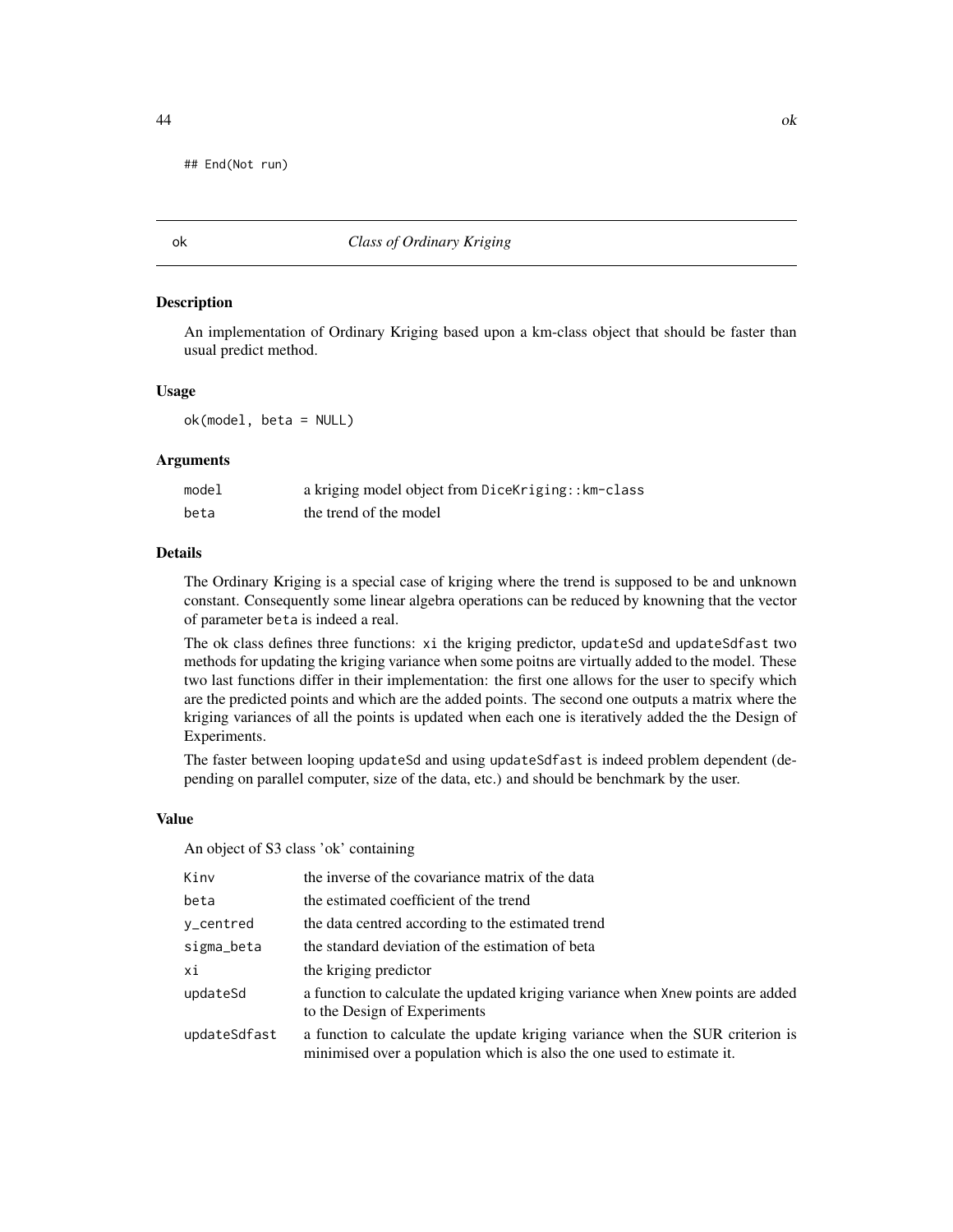# <span id="page-44-0"></span>oscillator\_d6 45

#### Author(s)

Clement WALTER <clementwalter@icloud.com>

#### Examples

```
# Generate a dataset
X \le - data.frame(x1 = rnorm(10), x2 = rnorm(10))
y <- cos(sqrt(rowSums(X^2)))
# Learn a model
krig <- DiceKriging::km(design=X, response=y)
# Create Ordinary Kriging object
OK <- ok(krig)
# Microbenchmark
# create a dataset
X = data . frame(x1 = rnorm(100), x2 = rnorm(100))microbenchmark::microbenchmark(OK$xi(t(X)), predict(krig, X, type="UK"))
# Check identical results
X \leftarrow \text{norm}(2)OK$xi(X)[c('mean', 'sd')]
predict(krig, data.frame(x1=X[1], x2=X[2]), type="UK")[c('mean', 'sd')]
```

| oscillator d6 | A limit-state-function defined with a non-linear oscillator in dimension |
|---------------|--------------------------------------------------------------------------|
|               |                                                                          |

# Description

The limit-state function is defined in the standard space and isoprobabilistic transformation is used internally.

#### Usage

oscillator\_d6

#### Format

The function can handle a vector or a matrix with column vectors.

# References

Echard, B and Gayton, N and Lemaire, M and Relun, N: *A combined Importance Sampling and Kriging reliability method for small failure probabilities with time-demanding numerical models* Reliability Engineering \& System Safety 111 232-240, 2013.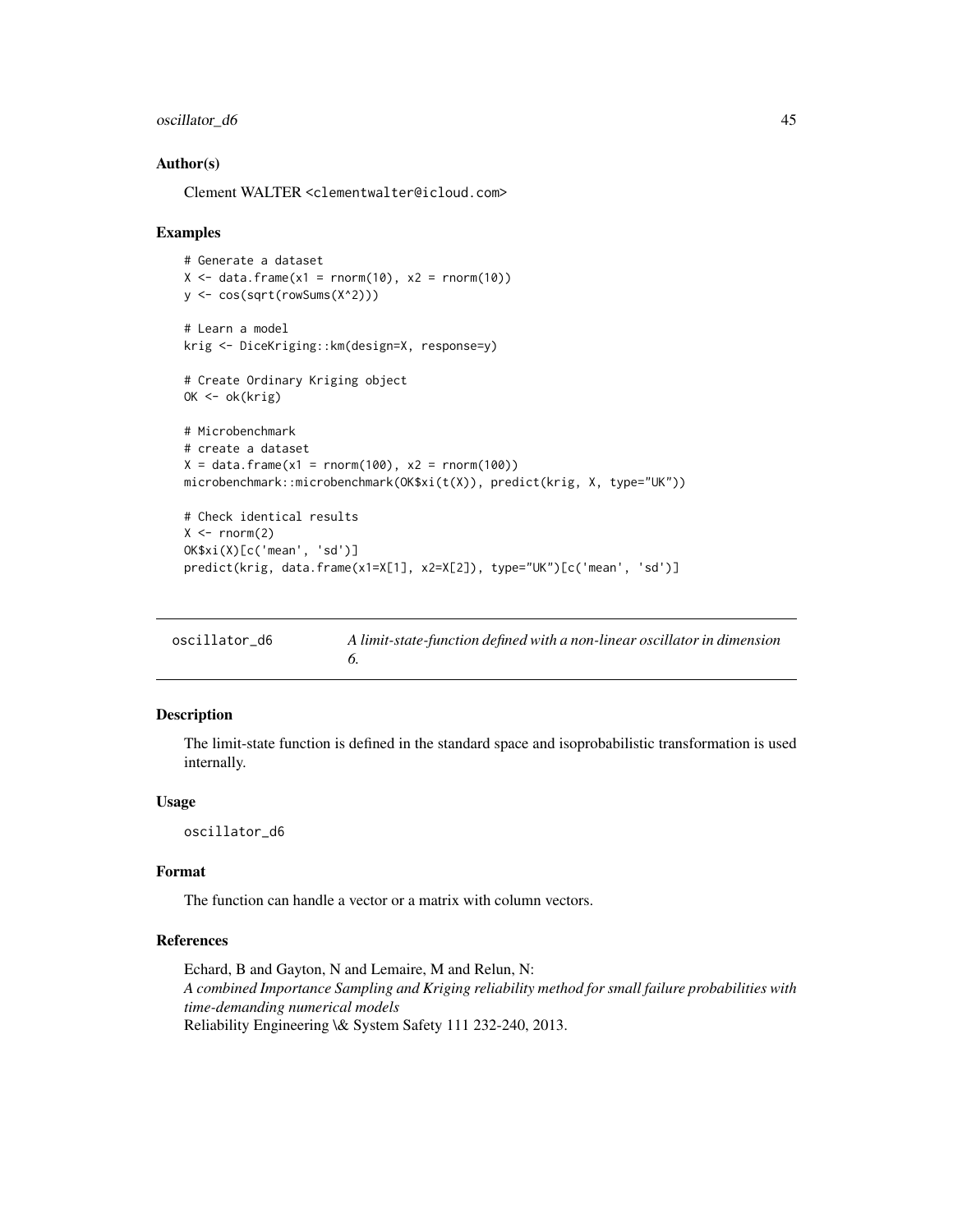<span id="page-45-0"></span>

# Description

Make a plot of the data and the LSVM classifier

#### Usage

```
plotLSVM(X,
        Y,
        A.model.lsvm,
        hyperplanes = FALSE,
        limit.state.estimate = TRUE,
        convexity)
```
# Arguments

| X.                   | a matrix containing the data sets                                                      |
|----------------------|----------------------------------------------------------------------------------------|
| Y                    | a vector containing $-1$ or $+1$ that reprensents the class of each elements of X.     |
| A.model.lsvm         | a matrix containing the parameters of all hyperplanes.                                 |
| hyperplanes          | A boolean. If TRUE, plot the hyperplanes obtained.                                     |
| limit.state.estimate |                                                                                        |
|                      | A boolean. If TRUE, plot the estimate of the limit state.                              |
| convexity            | Either -1 if the set of data associated to the label "-1" is convex or $+1$ otherwise. |

# Details

plotLSVM makes a plot of the data as well as the estimate limit state and the hyperplanes involved in this construction.

# Note

This function is useful only in dimension 2.

#### Author(s)

Vincent Moutoussamy

# References

• R.T. Rockafellar: *Convex analysis* Princeton university press, 2015.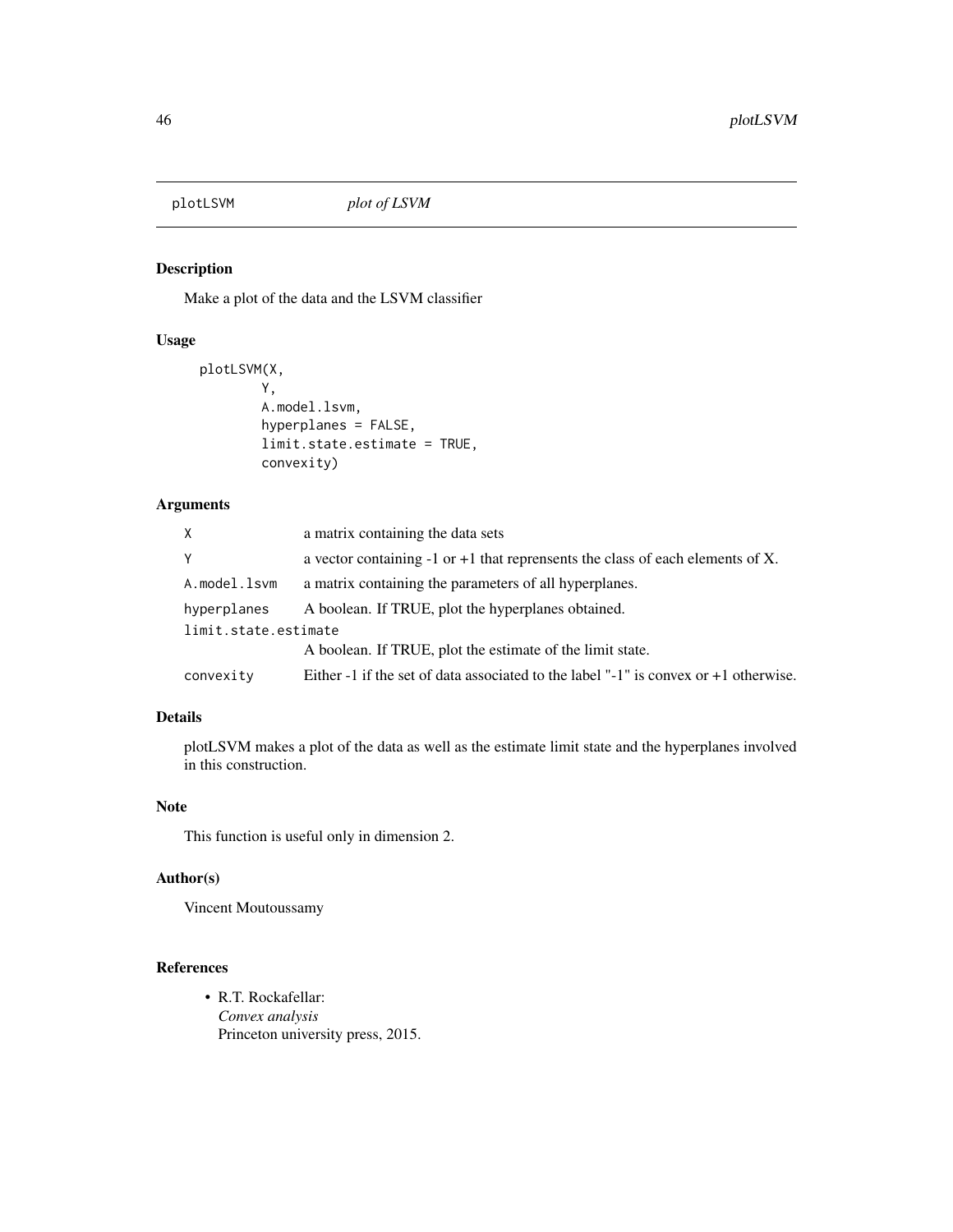# <span id="page-46-0"></span>precomputeUpdateData 47

• N. Bousquet, T. Klein and V. Moutoussamy : *Approximation of limit state surfaces in monotonic Monte Carlo settings* Submitted .

# See Also

[LSVM](#page-22-1) [modelLSVM](#page-30-1)

# Examples

```
# A limit state function
f <- function(x){ sqrt(x^2) - sqrt(2)/2 }
# Creation of the data sets
n < -200X \leftarrow matrix(runif(2*n), nrow = n)
Y \leftarrow apply(X, MARGIN = 1, function(w) \{sign(f(w))\})## Not run:
  model.A <- modelLSVM(X,Y, convexity = -1)
 plotLSVM(X, Y, model.A, hyperplanes = FALSE, limit.state.estimate = TRUE, convexity = -1)
## End(Not run)
```
precomputeUpdateData *precomputeUpdateData*

#### Description

precomputeUpdateData

#### Usage

```
precomputeUpdateData(model, integration.points)
```
# Arguments

model a object from km

integration.points

the points onto which the updated variance will be computed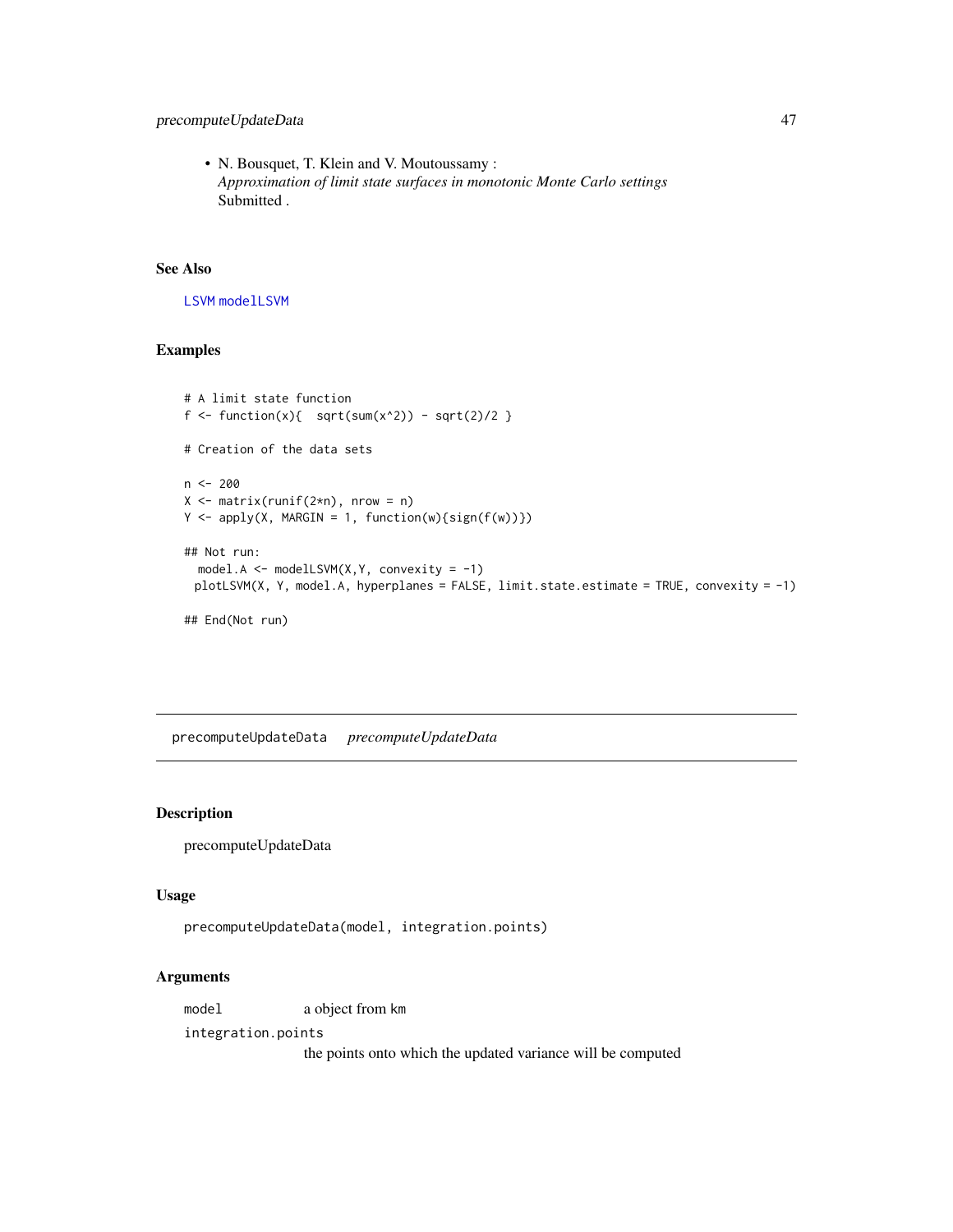# <span id="page-47-0"></span>Value

A list containing the following elements

|              | Kinv.c.olddata kriging weights for the integrations points over krig@X                                            |
|--------------|-------------------------------------------------------------------------------------------------------------------|
| Kinv.F       | The matrix product of the inverse covariance and F the matrix of the trend func-<br>tions at model $\mathscr{A}X$ |
| first.member |                                                                                                                   |

quantileWilks *Computing quantiles with the Wilks formula*

# Description

From the Wilks formula, compute a quantile (or a tolerance interval) with a given confidence level from a i.i.d. sample, or compute the minimal sample size to estimate a quantile (or a tolerance interval) with a given confidence level.

#### Usage

quantileWilks(alpha=0.95,beta=0.95,data=NULL,bilateral=FALSE)

# Arguments

| alpha     | level of the unilateral or bilateral quantile (default $= 0.95$ )                                                                                                          |
|-----------|----------------------------------------------------------------------------------------------------------------------------------------------------------------------------|
| beta      | level of the confidence interval on quantile value(s) (default = $0.95$ )                                                                                                  |
| data      | the data sample (vector format) to compute the quantile(s); if data=NULL (by<br>default), the function returns the minimal sample size to compute the required<br>quantile |
| bilateral | TRUE for bilateral quantile (default $=$ unilateral $=$ FALSE)                                                                                                             |

### Value

| 4 output values if 'data' is specified; 1 output value (nmin) if 'data' is not specified |  |
|------------------------------------------------------------------------------------------|--|
|------------------------------------------------------------------------------------------|--|

| lower | lower bound of the bilateral tolerance interval; if bilateral=FALSE, no value                                                                                                                                                              |
|-------|--------------------------------------------------------------------------------------------------------------------------------------------------------------------------------------------------------------------------------------------|
| upper | upper bound of the tolerance interval (bilateral case) or quantile value (unilateral<br>case)                                                                                                                                              |
| nmin  | minimal size of the required i.i.d. sample for given alpha and beta: - bilateral<br>case: tolerance interval will be composed with the min and max of the sample;<br>- unilateral case: the quantile will correspond to max of the sample. |
| ind   | the index (unilateral case) or indices (bilateral case) of the quantiles in the or-<br>dered sample (increasing order)                                                                                                                     |

#### Author(s)

Claire Cannamela and Bertrand Iooss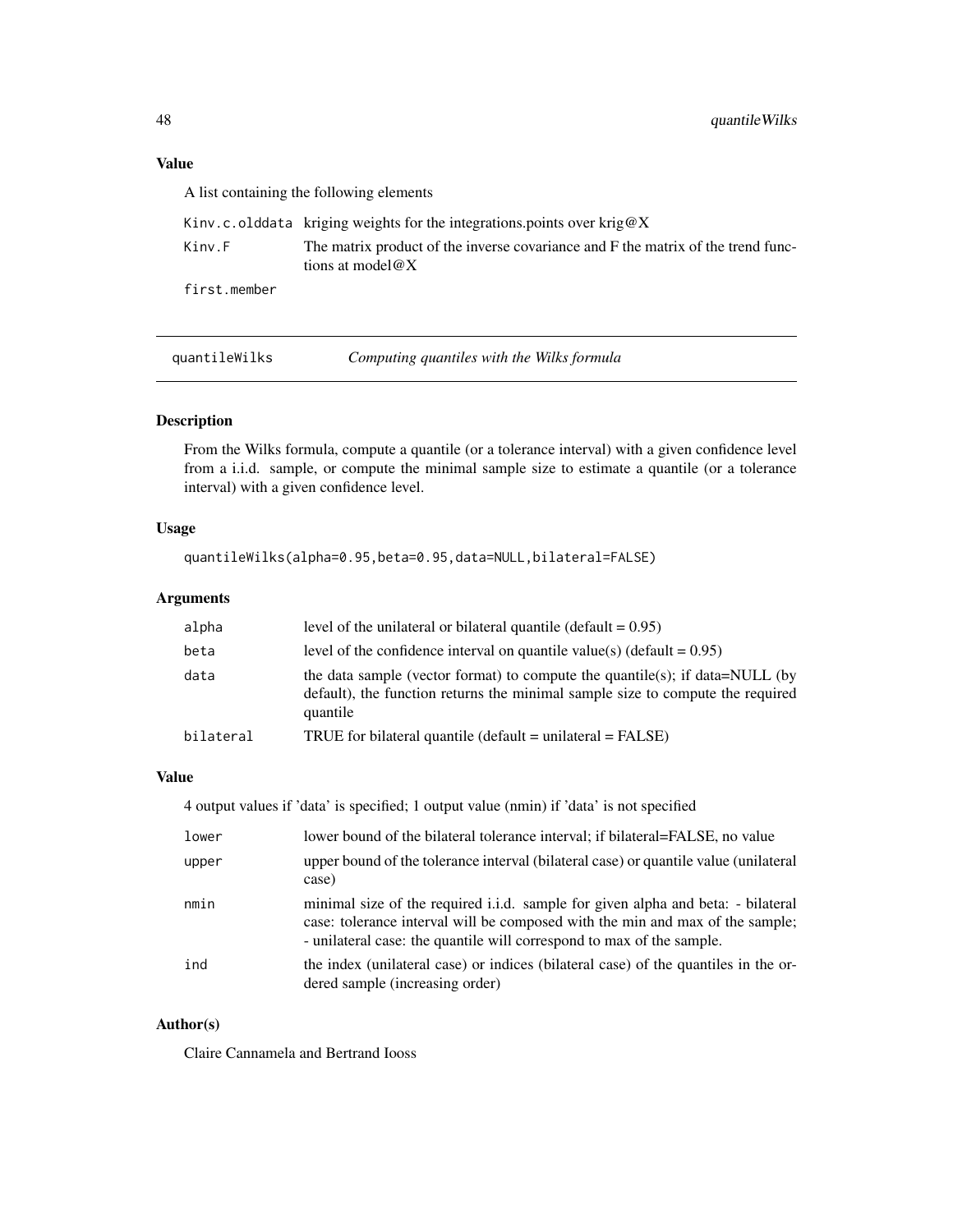#### <span id="page-48-0"></span>rackwitz 49

# References

H.A. David and H.N. Nagaraja. Order statistics, Wiley, 2003.

W.T. Nutt and G.B. Wallis. Evaluation of nuclear safety from the outputs of computer codes in the presence of uncertainties. Reliability Engineering and System Safety, 83:57-77, 2004.

S.S. Wilks. Determination of Sample Sizes for Setting Tolerance Limits. Annals Mathematical Statistics, 12:91-96, 1941.

# Examples

N <- quantileWilks(alpha=0.95,beta=0.95) print(N)

rackwitz *A limit-state-function defined by Rackwitz*

#### Description

The function is defined in the standard space and internal normal-lognormal transformation is done. Its definition with iid lognormal random variables is:

$$
d + a\sigma\sqrt{d} - \sum_{i=1}^{d} x_i
$$

Default values are:  $a = 1$ , mean=1 and  $\sigma = 0.2$ .

#### Usage

rackwitz

# Format

The function can handle a vector or a matrix with column vectors.

#### References

Rackwitz, R: *Reliability analysis: a review and some perspectives* Structural Safety, 23, 4, 365-395, 2001.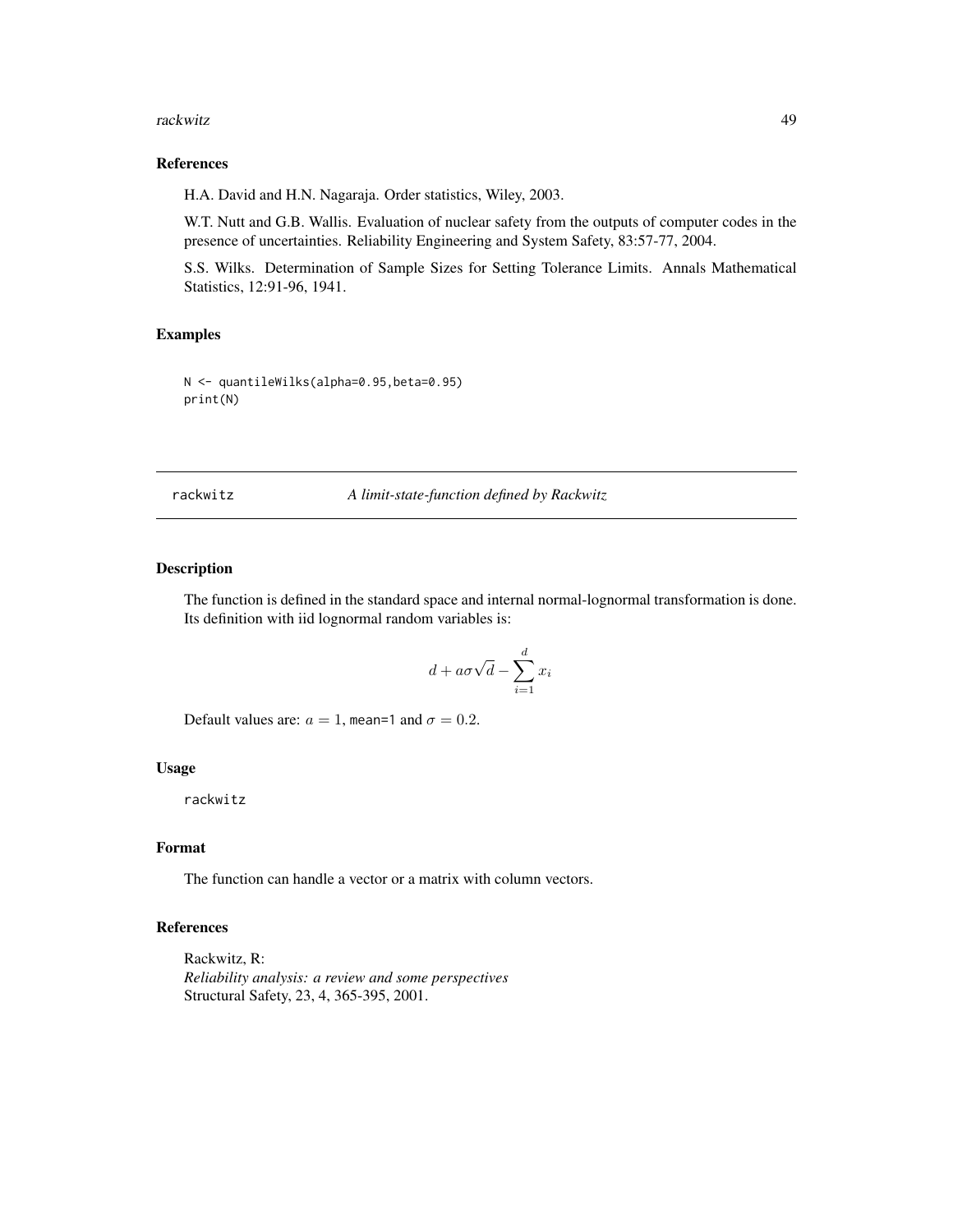#### <span id="page-49-1"></span><span id="page-49-0"></span>Description

S2MART introduces a metamodeling step at each subset simulation threshold, making number of necessary samples lower and the probability estimation better according to subset simulation by itself.

#### Usage

```
S2MART(
  dimension,
  lsf,
 Nn = 100,
  alpha_quantile = 0.1,
  failure = 0,
  lower.tail = TRUE,...,
 plot = FALSE,
  output_dir = NULL,
  verbose = \theta)
```
# Arguments

| the function defining the failure domain. Failure is $\text{lsf}(X) < \text{failure}$ |
|---------------------------------------------------------------------------------------|
|                                                                                       |
|                                                                                       |
|                                                                                       |
| as for pxxxx functions, TRUE for estimating $P(1sf(X) <$ failure), FALSE for          |
|                                                                                       |
| to produce a plot of the failure and safety domain. Note that this requires a lot     |
| to save the plot into the given directory. This will be pasted with "_S2MART.pdf"     |
| either 0 for almost no output, 1 for medium size output and 2 for all outputs         |
|                                                                                       |

# Details

S2MART algorithm is based on the idea that subset simulations conditional probabilities are estimated with a relatively poor precision as it requires calls to the expensive-to-evaluate limit state function and does not take benefit from its numerous calls to the limit state function in the Metropolis-Hastings algorithm. In this scope, the key concept is to reduce the subset simulation population to its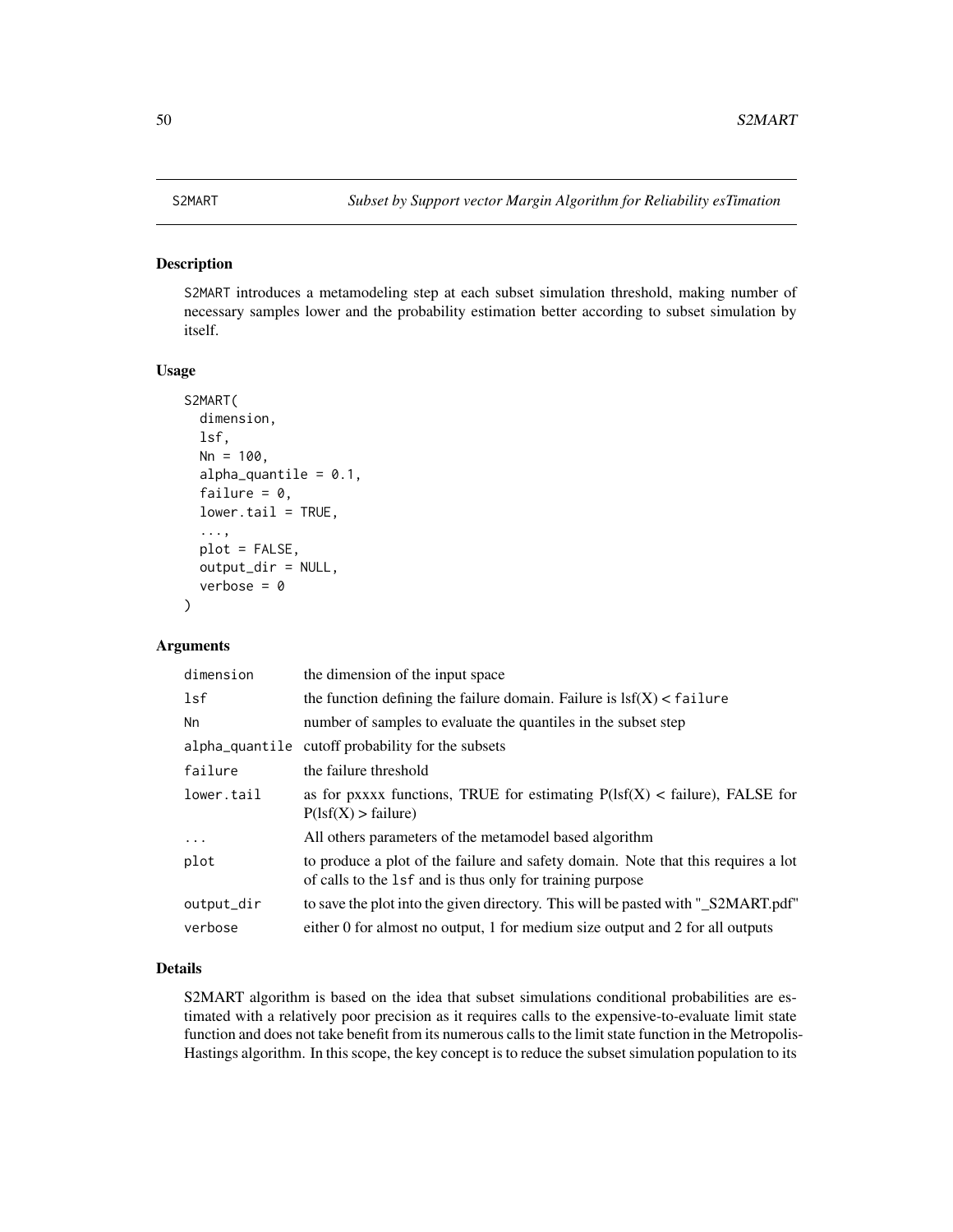<span id="page-50-0"></span>minimum and use it only to estimate crudely the next quantile. Then the use of a metamodel-based algorithm lets refine the border and calculate an accurate estimation of the conditional probability by the mean of a crude Monte-Carlo.

In this scope, a compromise has to be found between the two sources of calls to the limit state function as total number of calls  $= (Nn +$  number of calls to refine the metamodel) x (number of subsets) :

- Nn calls to find the next threshold value : the bigger Nn, the more accurate the 'decreasing speed' specified by the alpha\_quantile value and so the smaller the number of subsets
- total number of calls to refine the metamodel at each threshold

#### Value

An object of class list containing the failure probability and some more outputs as described below:

| p          | The estimated failure probability.                                         |
|------------|----------------------------------------------------------------------------|
| cov        | The coefficient of variation of the Monte-Carlo probability estimate.      |
| Ncall      | The total number of calls to the 1sf.                                      |
| X.         | The final learning database, ie. all points where 1sf has been calculated. |
| y          | The value of the 1sf on the learning database.                             |
| meta_model | The final metamodel. An object from <b>e1071</b> .                         |

# Note

Problem is supposed to be defined in the standard space. If not, use [UtoX](#page-63-1) to do so. Furthermore, each time a set of vector is defined as a matrix, 'nrow' = dimension and 'ncol' = number of vector to be consistent with as.matrix transformation of a vector.

Algorithm calls  $\text{lsf}(X)$  (where X is a matrix as defined previously) and expects a vector in return. This allows the user to optimise the computation of a batch of points, either by vectorial computation, or by the use of external codes (optimised C or C++ codes for example) and/or parallel computation; see examples in [MonteCarlo.](#page-35-1)

#### Author(s)

Clement WALTER <clementwalter@icloud.com>

#### References

• J.-M. Bourinet, F. Deheeger, M. Lemaire:

*Assessing small failure probabilities by combined Subset Simulation and Support Vector Machines*

Structural Safety (2011)

• F. Deheeger: *Couplage m?cano-fiabiliste : 2SMART - m?thodologie d'apprentissage stochastique en fiabilit?* PhD. Thesis, Universit? Blaise Pascal - Clermont II, 2008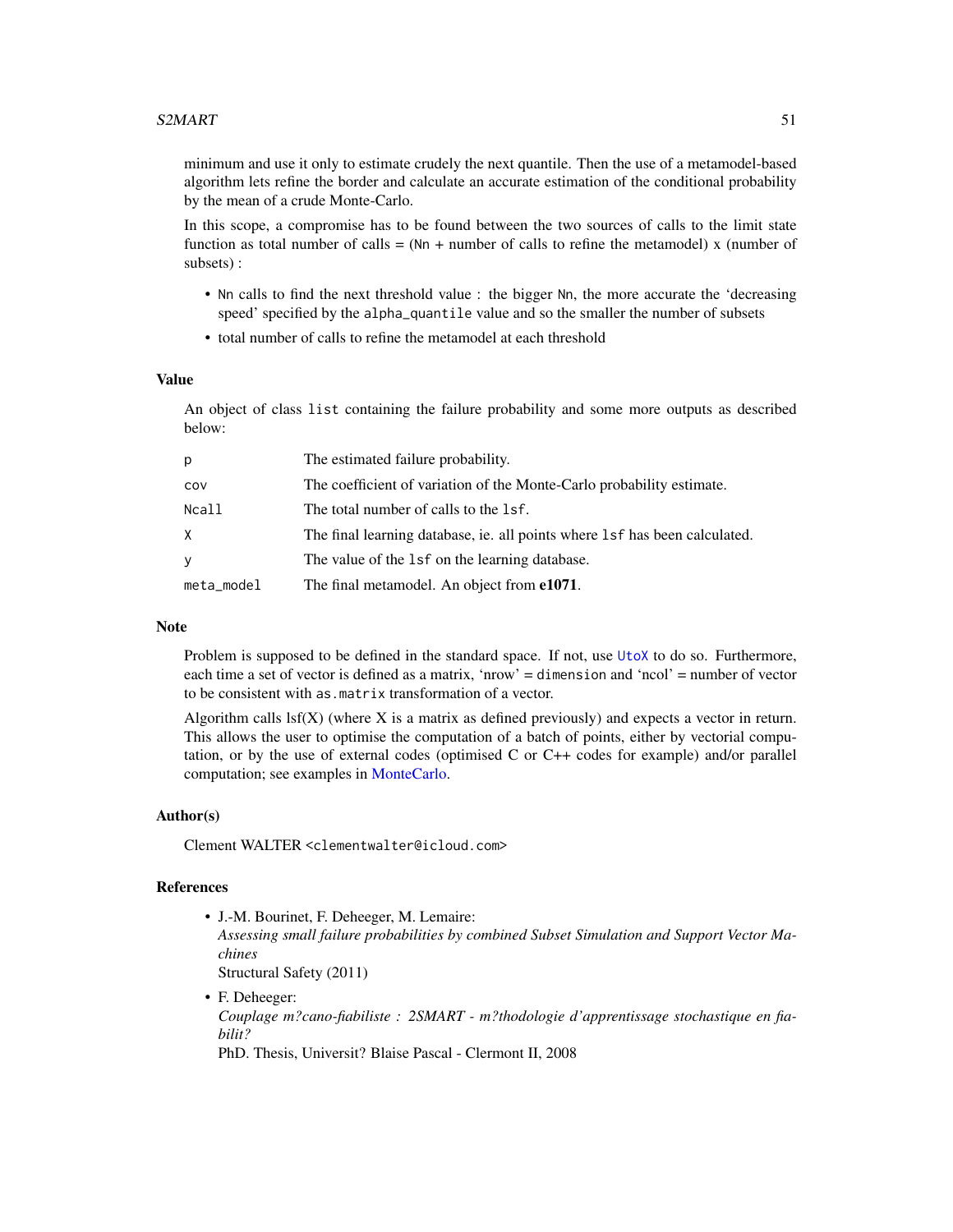# <span id="page-51-0"></span>52 SMART

- S.-K. Au, J. L. Beck: *Estimation of small failure probabilities in high dimensions by Subset Simulation* Probabilistic Engineering Mechanics (2001)
- A. Der Kiureghian, T. Dakessian: *Multiple design points in first and second-order reliability* Structural Safety, vol.20 (1998)
- P.-H. Waarts: *Structural reliability using finite element methods: an appraisal of DARS: Directional Adaptive Response Surface Sampling* PhD. Thesis, Technical University of Delft, The Netherlands, 2000

#### See Also

[SMART](#page-51-1) [SubsetSimulation](#page-55-1) [MonteCarlo](#page-35-1) [km](#page-0-0) (in package DiceKriging) [svm](#page-0-0) (in package e1071)

#### Examples

```
## Not run:
 res = S2MART(dimension = 2,
               lsf = kiureghian,
              N1 = 1000, N2 = 5000, N3 = 10000,
              plot = TRUE)
 #Compare with crude Monte-Carlo reference value
 reference = MonteCarlo(2, kiureghian, N_max = 500000)
## End(Not run)
#See impact of metamodel-based subset simulation with Waarts function :
## Not run:
 res = list()# SMART stands for the pure metamodel based algorithm targeting directly the
 # failure domain. This is not recommended by its authors which for this purpose
 # designed S2MART : Subset-SMART
 res$SMART = mistral:::SMART(dimension = 2, lsf = waarts, plot=TRUE)
 res$S2MART = S2MART(dimension = 2,
                      lsf = waarts,N1 = 1000, N2 = 5000, N3 = 10000,
                     plot=TRUE)
 res$SS = SubsetSimulation(dimension = 2, waarts, n_init_samples = 10000)
 res$MC = MonteCarlo(2, waarts, N_max = 500000)
## End(Not run)
```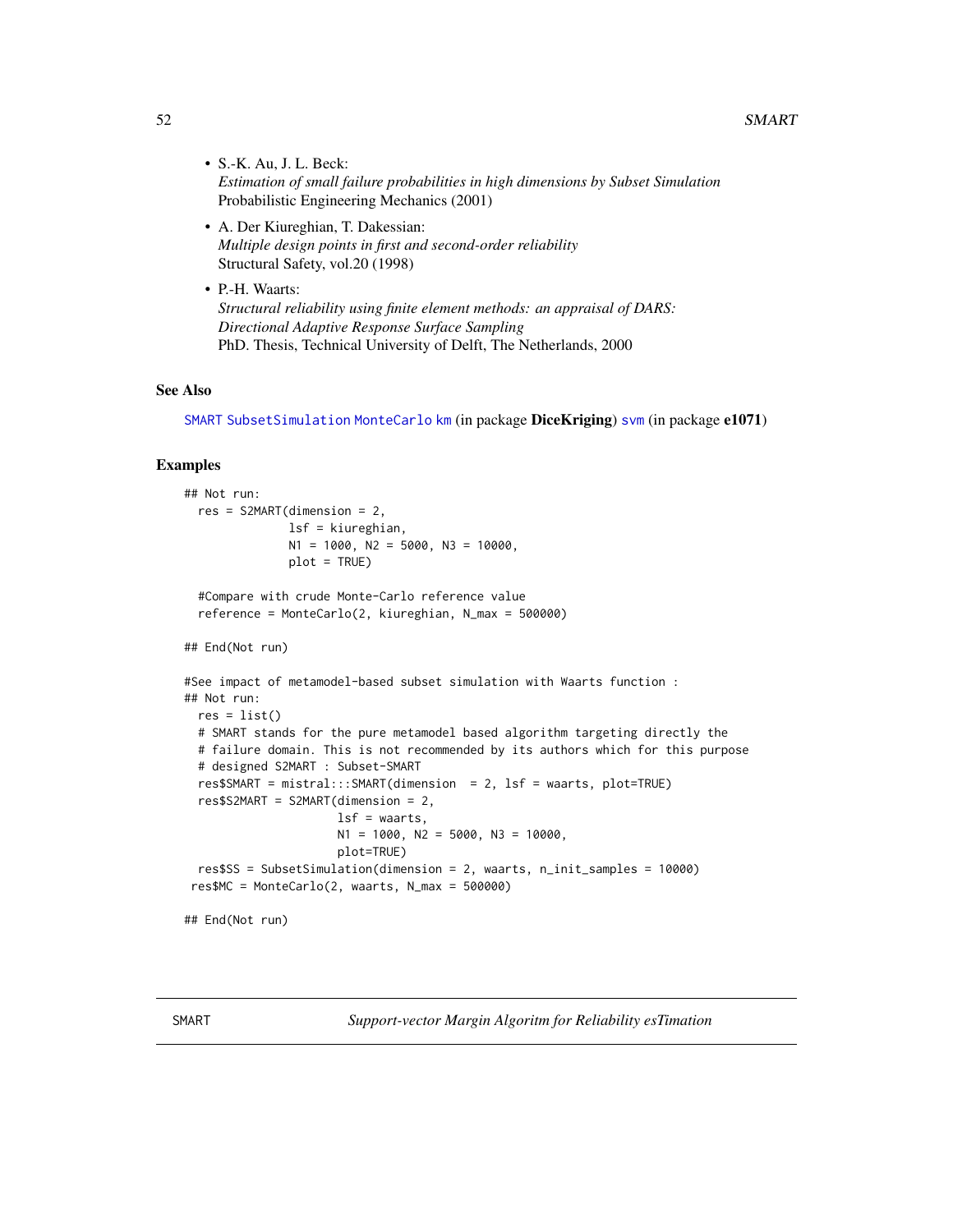#### $SMART$  53

# Description

Calculate a failure probability with SMART method. This should not be used by itself but only through S2MART.

# Usage

```
SMART(
 dimension,
  lsf,
 N1 = 10000,
 N2 = 50000,
 N3 = 2e+05,
 Nu = 50,lambda1 = 7,
  lambda2 = 3.5,
  lambda3 = 1,
  tune_cost = c(1, 10, 100, 1000),
  tune_gamma = c(0.5, 0.2, 0.1, 0.05, 0.02, 0.01),
  clusterInMargin = TRUE,
  alpha_margin = 1,
 k1 = round(6 * (dimension/2)^(0.2)),k2 = round(12 * (dimension/2)^(0.2)),k3 = k2 + 16,
 X = NULL,y = NULL,failure = 0,
  limit_fun_MH = NULL,
  sampling_strategy = "MH",
  seeds = NULL,
  seeds_eval = NULL,
 burnin = 20,
  thinning = 4,
  plot = FALSE,
  limited_plot = FALSE,
  add = FALSE,output_dir = NULL,
 z_MH = NULL,
 z_lsf = NULL,
 verbose = 0
```
#### Arguments

 $\mathcal{L}$ 

| dimension      | the dimension of the input space                |
|----------------|-------------------------------------------------|
| 1sf            | the limit-state function                        |
| N <sub>1</sub> | Number of samples for the (L) ocalisation step  |
| N <sub>2</sub> | Number of samples for the (S) tabilisation step |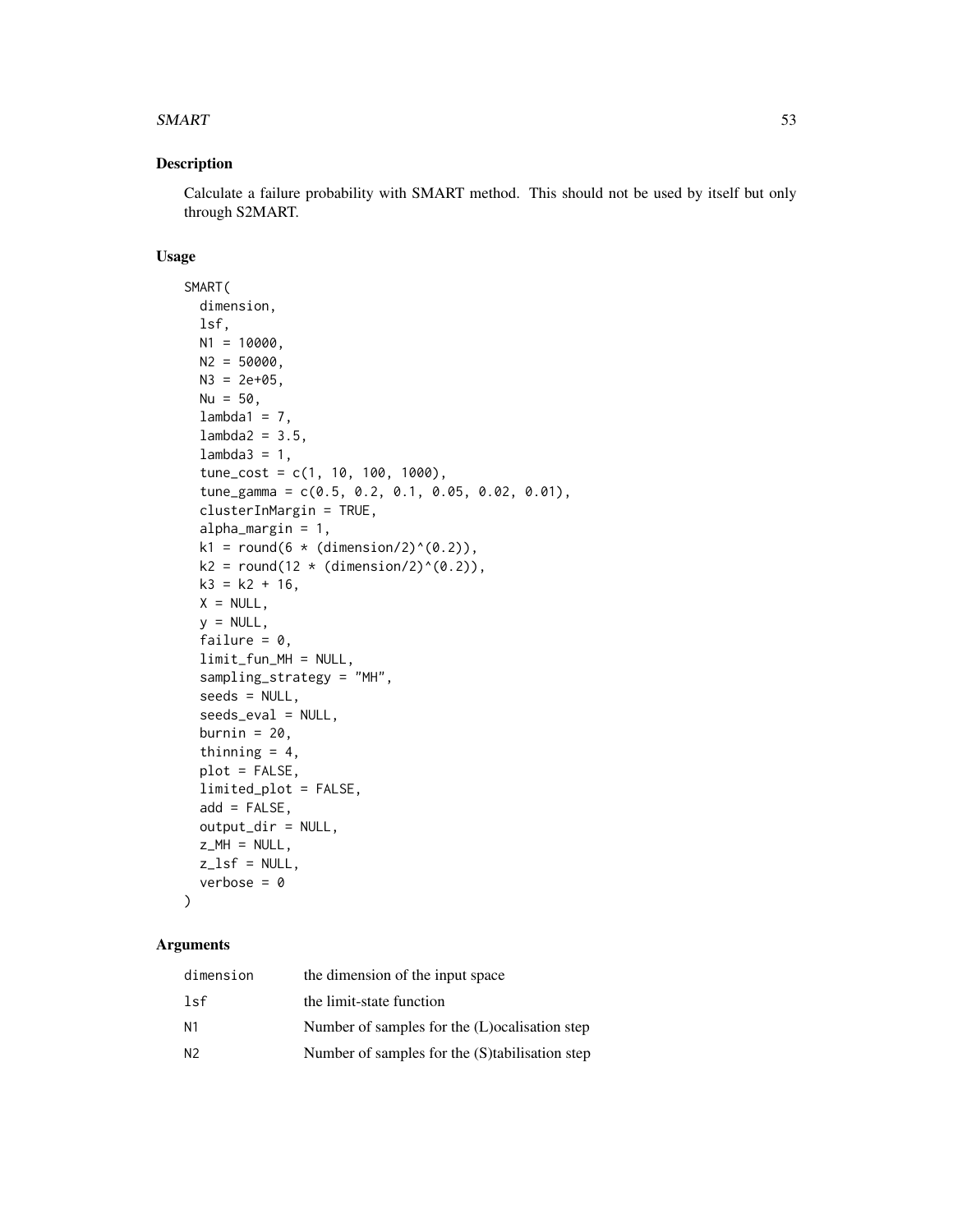| N <sub>3</sub>     | Number of samples for the (C)onvergence step                                                                          |
|--------------------|-----------------------------------------------------------------------------------------------------------------------|
| Nu                 | Size of the first Design of Experiments                                                                               |
| lambda1            | Relaxing parameter for MH algorithm at step L                                                                         |
| lambda2            | Relaxing parameter for MH algorithm at step S                                                                         |
| lmbda3             | Relaxing parameter for MH algorithm at step C                                                                         |
| tune_cost          | Input for tuning cost paramter of the SVM                                                                             |
| tune_gamma         | Input for tuning gamma parameter of the SVM                                                                           |
| clusterInMargin    |                                                                                                                       |
|                    | Enforce selected clusterised points to be in margin                                                                   |
| alpha_margin       | a real value defining the margin. While 1 is the 'real' margin for a SVM, one<br>can decide here to stretch it a bit. |
| k <sub>1</sub>     | Rank of the first iteration of step S                                                                                 |
| k2                 | Rank of the first iteration of step C                                                                                 |
| k3                 | Rank of the last iteration of step C                                                                                  |
| X                  | Coordinates of alredy known points                                                                                    |
| y                  | Value of the LSF on these points                                                                                      |
| failure            | Failure threshold                                                                                                     |
| limit_fun_MH       | Define an area of exclusion with a limit function                                                                     |
| sampling_strategy  |                                                                                                                       |
|                    | Either MH for Metropolis-Hastings of AR for accept-reject                                                             |
| seeds              | If some points are already known to be in the subdomain defined by limit_fun_MH                                       |
| seeds_eval         | Value of the metamodel on these points                                                                                |
| burnin             | Burnin parameter for MH                                                                                               |
| thinning           | Thinning parameter for MH                                                                                             |
| plot               | Set to TRUE for a full plot, ie. refresh at each iteration                                                            |
| limited_plot       | Set to TRUE for a final plot with final DOE, metamodel and LSF                                                        |
| add                | If plots are to be added to the current device                                                                        |
| output_dir         | If plots are to be saved in jpeg in a given directory                                                                 |
| z_MH               | For plots, if the limit_fun_MH has already been evaluated on the grid                                                 |
| $z$ <sup>lsf</sup> | For plots, if LSF has already been evaluated on the grid                                                              |
| verbose            | Either 0 for almost no output, 1 for medium size output and 2 for all outputs                                         |

#### Details

SMART is a reliability method proposed by J.-M. Bourinet et al. It makes uses of a SVM-based metamodel to approximate the limit state function and calculates the failure probability with a crude Monte-Carlo method using the metamodel-based limit state function. As SVM is a classification method, it makes use of limit state function values to create two classes : greater and lower than the failure threshold. Then the border is taken as a surogate of the limit state function.

Concerning the refinement strategy, it distinguishes 3 stages, known as Localisation, Stalibilsation and Convergence stages. The first one is proposed to reduce the margin as much as possible, the second one focuses on switching points while the last one works on the final Monte-Carlo population and is designed to insure a strong margin; see F. Deheeger PhD thesis for more information.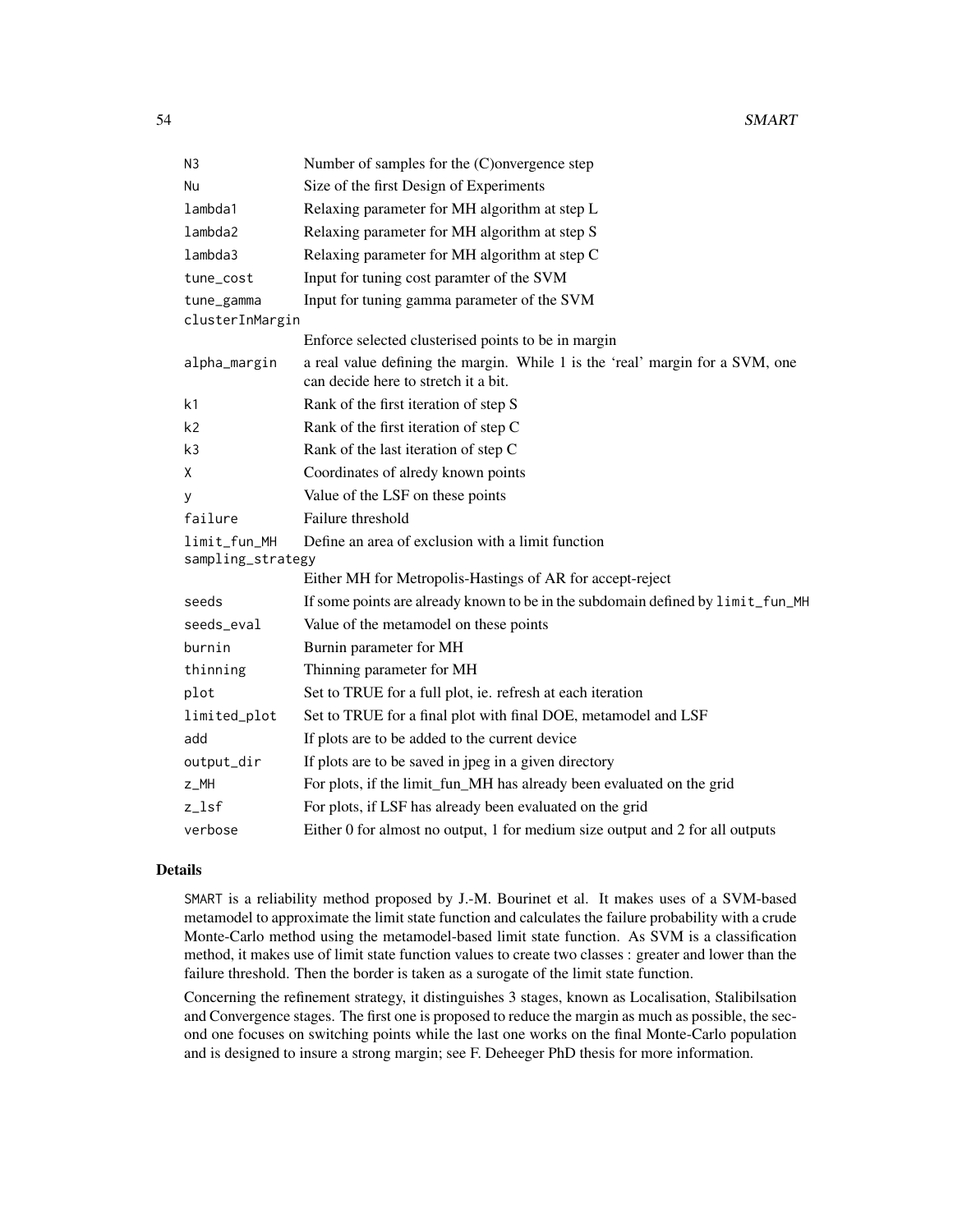#### <span id="page-54-0"></span>SMART 55

# Value

An object of class list containing the failure probability and some more outputs as described below:

| proba      | The estimated failure probability.                                                                                                   |
|------------|--------------------------------------------------------------------------------------------------------------------------------------|
| cov        | The coefficient of variation of the Monte-Carlo probability estimate.                                                                |
| Ncall      | The total number of calls to the limit_state_function.                                                                               |
| X.         | The final learning database, ie. all points where 1sf has been calculated.                                                           |
| у          | The value of the limit_state_function on the learning database.                                                                      |
| meta_fun   | The metamodel approximation of the limit_state_function. A call output is<br>a list containing the value and the standard deviation. |
| meta_model | The final metamodel.                                                                                                                 |
| points     | Points in the failure domain according to the metamodel.                                                                             |
| meta_eval  | Evaluation of the metamodel on these points.                                                                                         |
| z_meta     | If plot==TRUE, the evaluation of the metamodel on the plot grid.                                                                     |

# Note

Problem is supposed to be defined in the standard space. If not, use [UtoX](#page-63-1) to do so.

Furthermore, each time a set of vector is defined as a matrix, 'nrow' = dimension and 'ncol' = number of vector.

# Author(s)

Clement WALTER <clementwalter@icloud.com>

#### References

- J.-M. Bourinet, F. Deheeger, M. Lemaire: *Assessing small failure probabilities by combined Subset Simulation and Support Vector Machines* Structural Safety (2011)
- F. Deheeger: *Couplage mecano-fiabiliste : 2SMART - methodologie d'apprentissage stochastique en fiabilite* PhD. Thesis, Universite Blaise Pascal - Clermont II, 2008

#### See Also

[SubsetSimulation](#page-55-1) [MonteCarlo](#page-35-1) [svm](#page-0-0) (in package e1071) [S2MART](#page-49-1)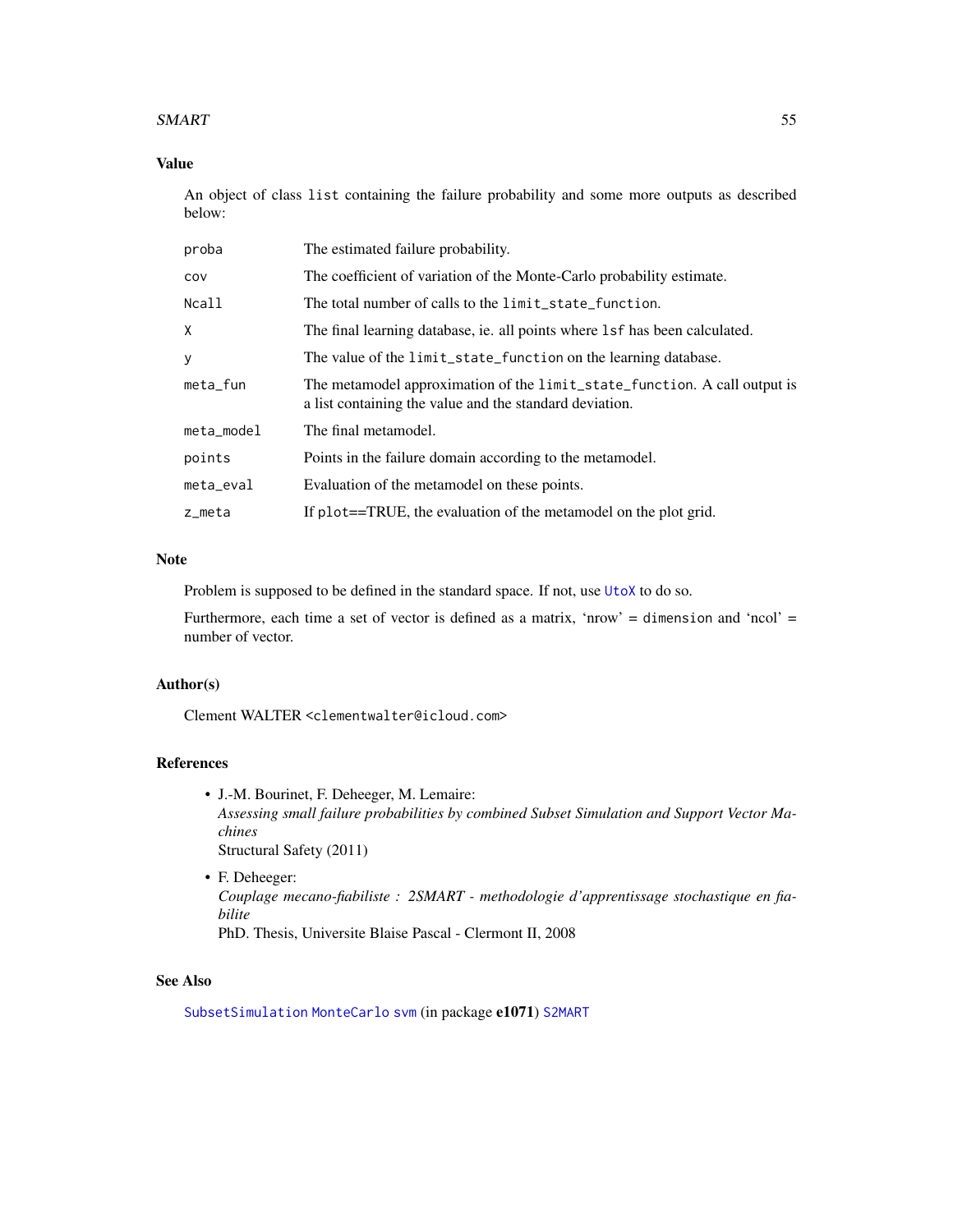<span id="page-55-1"></span><span id="page-55-0"></span>SubsetSimulation *Subset Simulation Monte Carlo*

#### Description

Estimate a probability of failure with the Subset Simulation algorithm (also known as Multilevel Splitting or Sequential Monte Carlo for rare events).

# Usage

```
SubsetSimulation(
  dimension,
  lsf,
 p_0 = 0.1,
 N = 10000,q = 0,lower.tail = TRUE,K,
  thinning = 20,
  save.all = FALSE,
 plot = FALSE,
 plot.level = 5,
 plot.lsf = TRUE,
 output_dir = NULL,
 \text{plot.lab} = \text{c("x", "y");}verbose = 0)
```
# Arguments

| dimension  | the dimension of the input space.                                                                                                                                                                                                                                                                                                                         |
|------------|-----------------------------------------------------------------------------------------------------------------------------------------------------------------------------------------------------------------------------------------------------------------------------------------------------------------------------------------------------------|
| lsf        | the function defining failure/safety domain.                                                                                                                                                                                                                                                                                                              |
| $p_0$      | a cutoff probability for defining the subsets.                                                                                                                                                                                                                                                                                                            |
| N          | the number of samples per subset, ie the population size for the Monte Carlo<br>estimation of each conditional probability.                                                                                                                                                                                                                               |
| q          | the quantile defining the failure domain.                                                                                                                                                                                                                                                                                                                 |
| lower.tail | as for pxxxx functions, TRUE for estimating $P(1sf(X) < q)$ , FALSE for $P(1sf(X))$                                                                                                                                                                                                                                                                       |
|            | $> q$ )                                                                                                                                                                                                                                                                                                                                                   |
| К          | a transition Kernel for Markov chain drawing in the regeneration step. $K(X)$<br>should propose a matrix of candidate sample (same dimension as X) on which<br>1sf will be then evaluated and transition accepted of rejected. Default kernel is<br>the one defined $K(X) = (X + \text{sigma*}W)/\text{sqrt}(1 + \text{sigma*}2)$ with $W \sim N(0, 1)$ . |
| thinning   | a thinning parameter for the the regeneration step.                                                                                                                                                                                                                                                                                                       |
| save.all   | if TRUE, all the samples generated during the algorithms are saved and return<br>at the end. Otherwise only the working population is kept at each iteration.                                                                                                                                                                                             |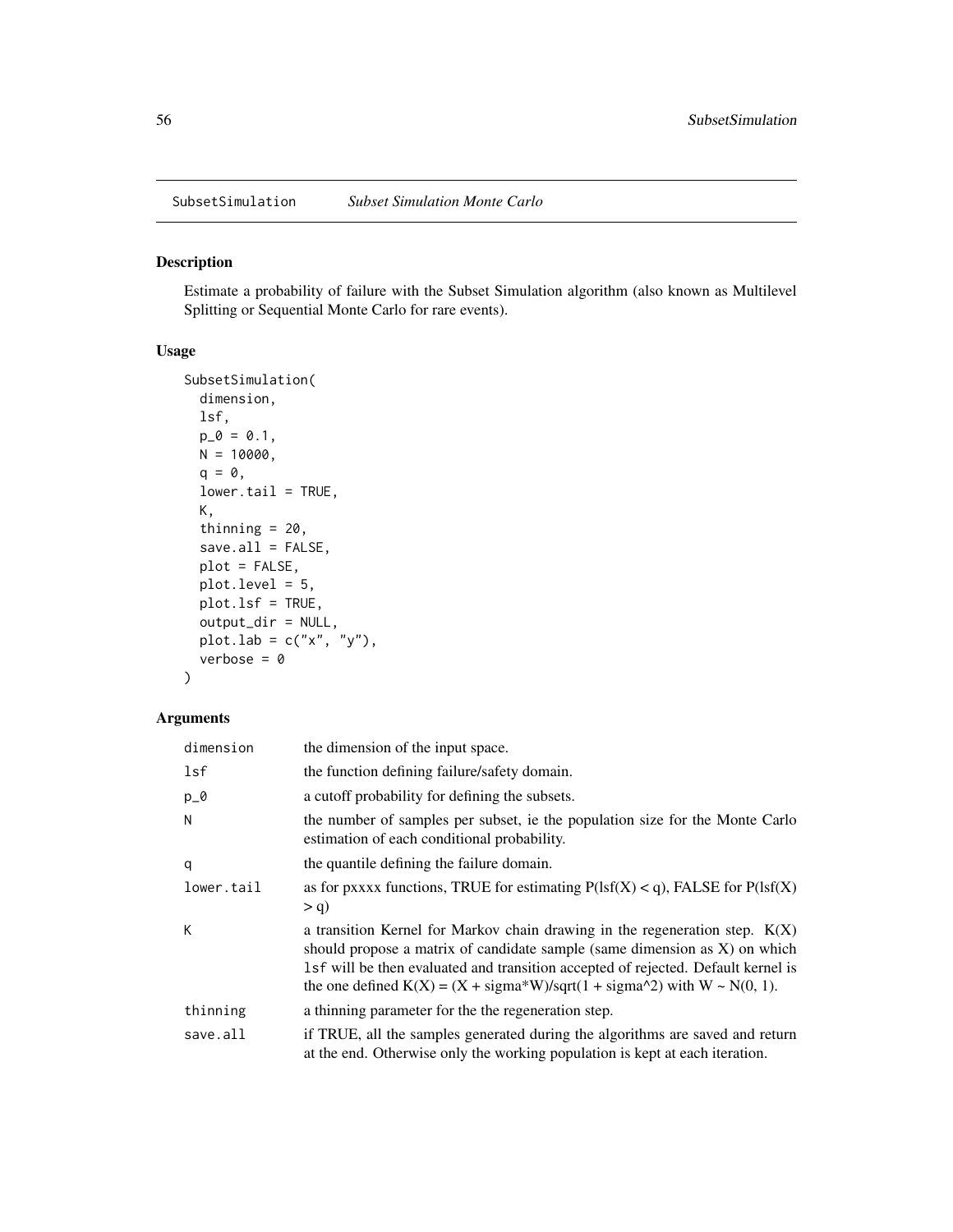# <span id="page-56-0"></span>SubsetSimulation 57

| plot       | to plot the generated samples.                                                                                                                                                          |
|------------|-----------------------------------------------------------------------------------------------------------------------------------------------------------------------------------------|
| plot.level | maximum number of expected levels for color consistency. If number of levels<br>exceeds this value, the color scale will change according to ggplot2 default<br>policy.                 |
| plot.lsf   | a boolean indicating if the 1sf should be added to the plot. This requires the<br>evaluation of the 1sf over a grid and consequently should be used only for il-<br>lustation purposes. |
| output_dir | to save the plot into a pdf file. This variable will be paster with "_Subset_Simulation.pdf"                                                                                            |
| plot.lab   | the x and y labels for the plot                                                                                                                                                         |
| verbose    | Either 0 for almost no output, 1 for medium size output and 2 for all outputs                                                                                                           |

#### Details

This algorithm uses the property of conditional probabilities on nested subsets to calculate a given probability defined by a limit state function.

It operates iteratively on 'populations' to estimate the quantile corresponding to a probability of p\_0. Then, it generates samples conditionnaly to this threshold, until found threshold be lower than 0.

Finally, the estimate is the product of the conditional probabilities.

#### Value

An object of class list containing the failure probability and some more outputs as described below:

| p          | the estimated failure probability.                                                                                                        |
|------------|-------------------------------------------------------------------------------------------------------------------------------------------|
| cv         | the estimated coefficient of variation of the estimate.                                                                                   |
| Ncall      | the total number of calls to the 1sf.                                                                                                     |
| X.         | the working population.                                                                                                                   |
| Y          | the value $\text{lsf}(X)$ .                                                                                                               |
| Xtot       | if save. list==TRUE, all the Ncall samples generated by the algorithm.                                                                    |
| Ytot       | the value $\text{lsf}(X\text{tot})$ .                                                                                                     |
| sigma.hist | if default kernel is used, sigma is initialized with 0.3 and then further adaptively<br>updated to have an average acceptance rate of 0.3 |

#### Note

Problem is supposed to be defined in the standard space. If not, use [UtoX](#page-63-1) to do so. Furthermore, each time a set of vector is defined as a matrix, 'nrow' = dimension and 'ncol' = number of vector to be consistent with as.matrix transformation of a vector.

Algorithm calls  $\text{lsf}(X)$  (where X is a matrix as defined previously) and expects a vector in return. This allows the user to optimise the computation of a batch of points, either by vectorial computation, or by the use of external codes (optimised C or C++ codes for example) and/or parallel computation; see examples in [MonteCarlo.](#page-35-1)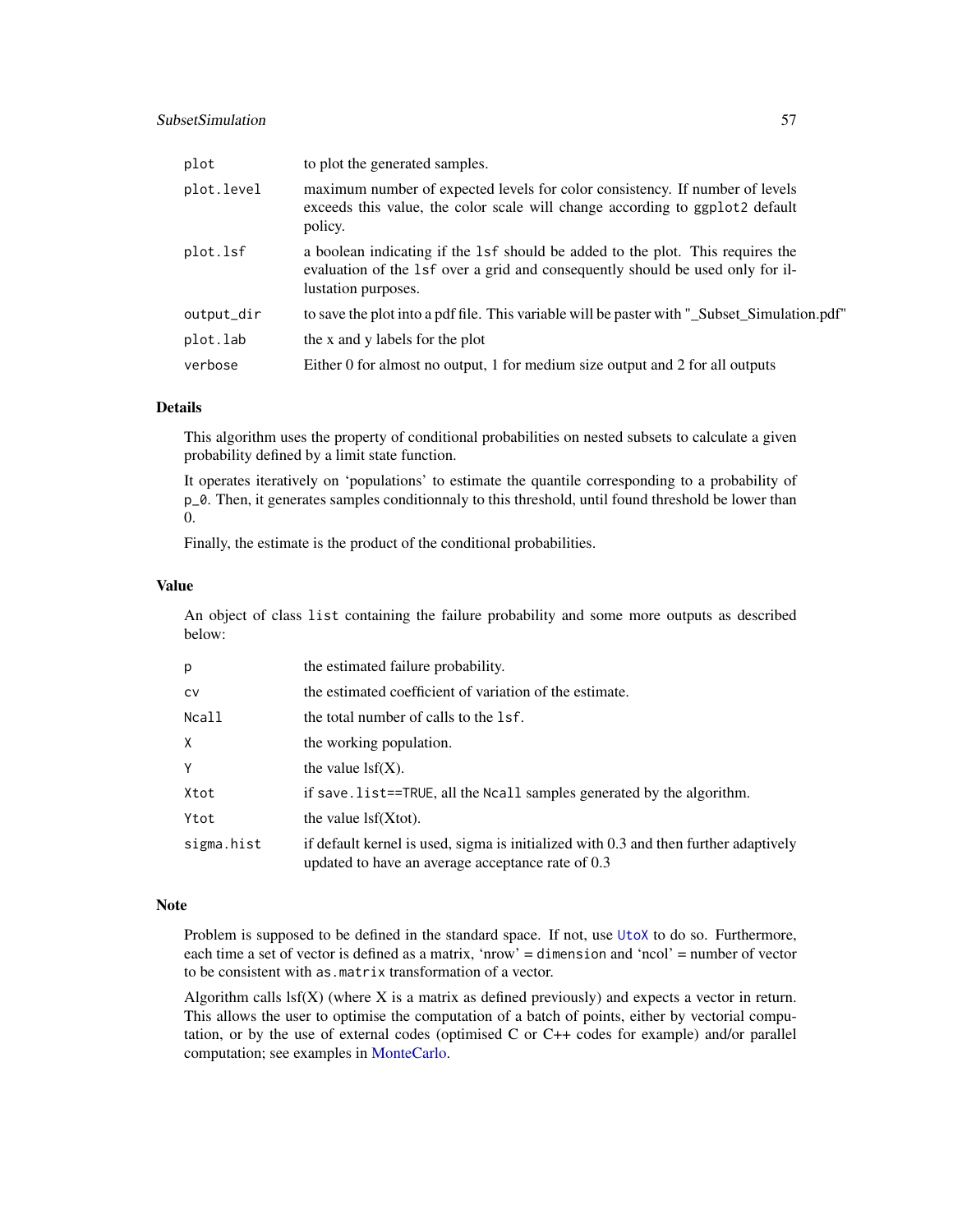#### <span id="page-57-0"></span>Author(s)

Clement WALTER <clementwalter@icloud.com>

#### References

- S.-K. Au, J. L. Beck: *Estimation of small failure probabilities in high dimensions by Subset Simulation* Probabilistic Engineering Mechanics (2001)
- A. Guyader, N. Hengartner and E. Matzner-Lober: *Simulation and estimation of extreme quantiles and extreme probabilities* Applied Mathematics \& Optimization, 64(2), 171-196.
- F. Cerou, P. Del Moral, T. Furon and A. Guyader: *Sequential Monte Carlo for rare event estimation* Statistics and Computing, 22(3), 795-808.

#### See Also

#### [IRW](#page-19-1) [MP](#page-37-1) [MonteCarlo](#page-35-1)

#### Examples

#Try Subset Simulation Monte Carlo on a given function and change number of points.

```
## Not run:
res = list()res[[1]] = SubsetSimulation(2,kiureghian,N=10000)
 res[[2]] = SubsetSimulation(2,kiureghian,N=100000)
 res[[3]] = SubsetSimulation(2,kiureghian,N=500000)
## End(Not run)
# Compare SubsetSimulation with MP
## Not run:
p <- res[[3]]$p # get a reference value for p
p_0 < -0.1 # the default value recommended by Au & Beck
N_mp <- 100
# to get approxumately the same number of calls to the lsf
N_ss <- ceiling(N_mp*log(p)/log(p_0))
comp <- replicate(50, {
ss <- SubsetSimulation(2, kiureghian, N = N_ss)
mp \leq -MP(2, kimer)hian, N = Nmp, q = 0comp <- c(ss$p, mp$p, ss$Ncall, mp$Ncall)
names(comp) = rep(c("SS", "MP"), 2)comp
})
boxplot(t(comp[1:2,])) # check accuracy
sd.comp <- apply(comp,1,sd)
```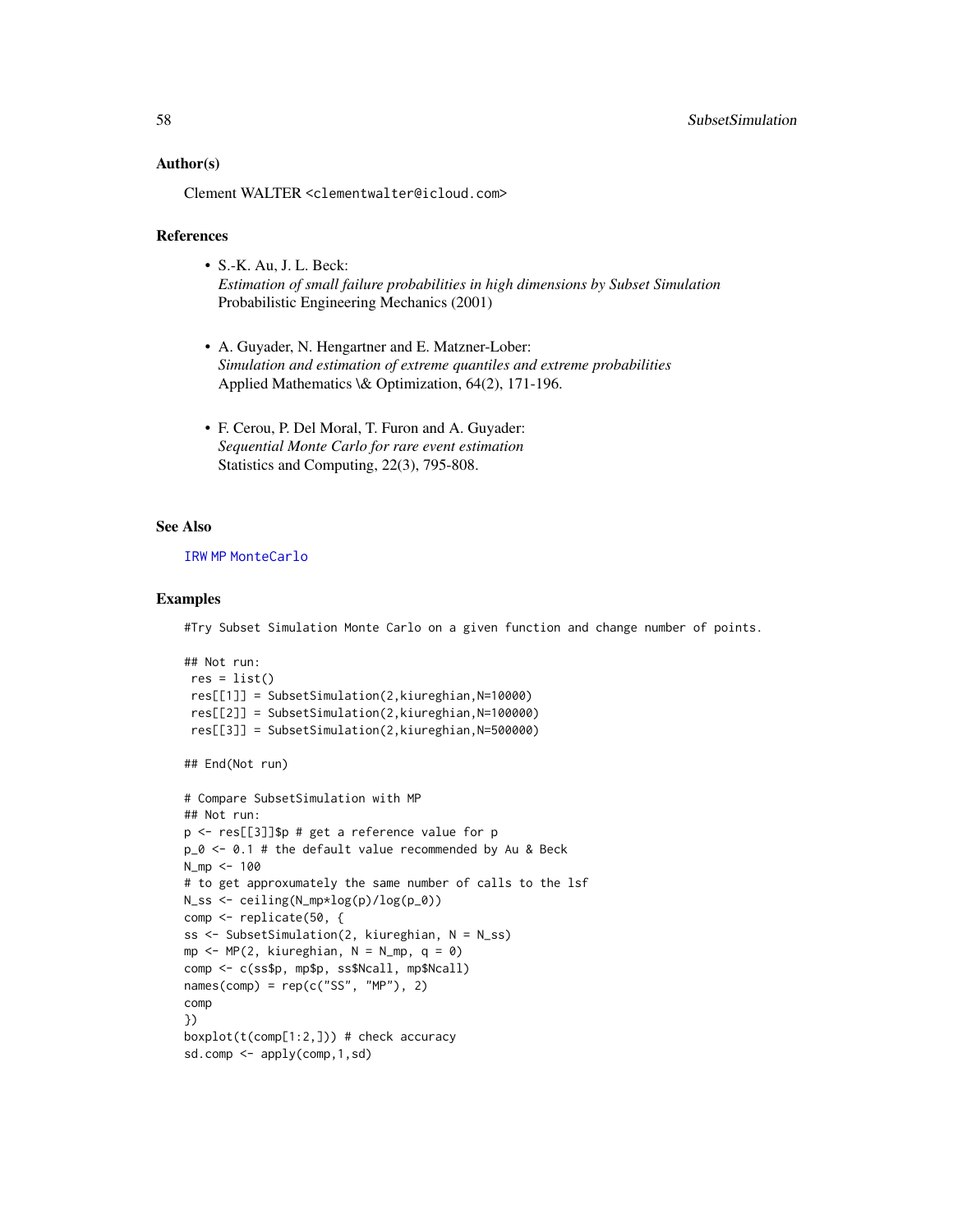# <span id="page-58-0"></span>testConvexity 59

print(sd.comp[1]/sd.comp[2]) # variance increase in SubsetSimulation compared to MP colMeans(t(comp[3:4,])) # check similar number of calls ## End(Not run)

testConvexity *Test the convexity of set of data*

# Description

Provides the

#### Usage

testConvexity(X,Y)

# Arguments

| a matrix containing the data sets                                                  |
|------------------------------------------------------------------------------------|
| a vector containing $-1$ or $+1$ that reprensents the class of each elements of X. |

#### Details

testConvexity test if one of the two data set is potentially convex.

#### Value

An object of class list containing the number of the class which is convex and the parameters of a set of hyperplanes separating the two classes

#### Author(s)

Vincent Moutoussamy

#### References

• R.T. Rockafellar: *Convex analysis* Princeton university press, 2015.

# See Also

[LSVM](#page-22-1) [modelLSVM](#page-30-1)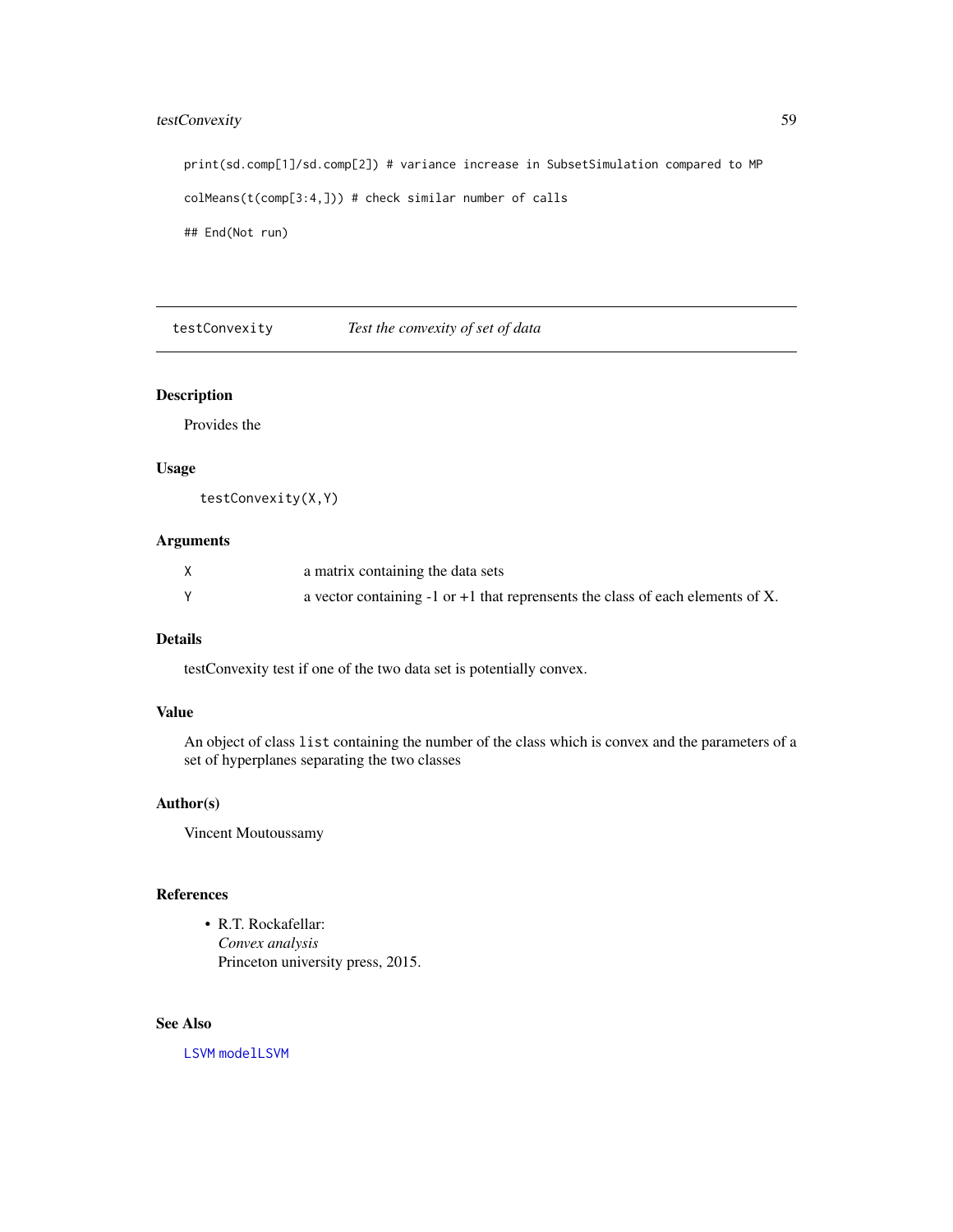<span id="page-59-0"></span>60 twodof

#### Examples

```
# A limit state function
f <- function(x){ sqrt(x^2) - sqrt(2)/2 }
# Creation of the data sets
n < -200X \leq - matrix(runif(2*n), nrow = n)
Y \leftarrow apply(X, MARGIN = 1, function(w) {sign(f(w))})## Not run:
  TEST.Convexity <- testConvexity(X, Y)
  if(length(TEST.Convexity) == 2){
   Convexity <- TEST.Convexity[[1]]
   model.A <- TEST.Convexity[[2]]
  }
  if(length(TEST.Convexity) == 1){
    # The problem is not convex
    Convexity <- 0 #the problem is not convex
  }
## End(Not run)
```

| twodof | A limit-state-function defined with a two degrees of freedom damped |
|--------|---------------------------------------------------------------------|
|        | oscillator                                                          |

# Description

The limit-state function is defined in the standard space and isoprobabilistic transformation is used internally.

Parameters mean\_Fs and p can be specified and default are 27.5 and 3 respectively.

#### Usage

twodof

# Format

The function can handle a vector or a matrix with column vectors.

# References

Dubourg, V and Deheeger, F and Sudret, B: *Metamodel-based importance sampling for the simulation of rare events* arXiv preprint arXiv:1104.3476, 2011.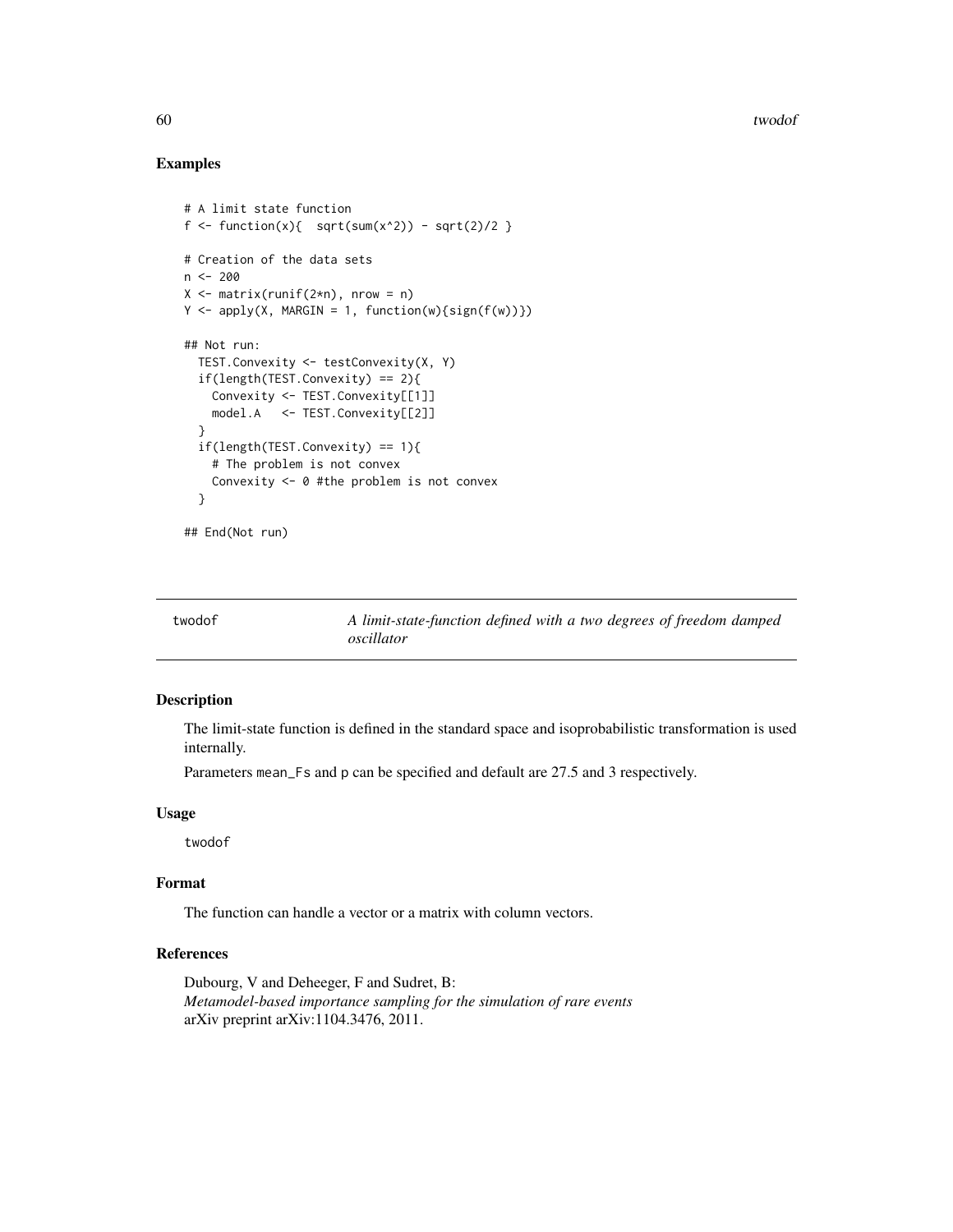<span id="page-60-0"></span>

# Description

Update the existing classifier LSVM with a new set of data.

# Usage

```
updateLSVM(X.new,
           Y.new,
           X,
           Y,
           A.model.lsvm,
           convexity,
           PLOTSVM = FALSE,
           step.plot.LSVM = 1,
           hyperplanes = FALSE,
           limit.state.estimate = TRUE)
```
# Arguments

| X.new                | a matrix containing a new data sets                                                    |
|----------------------|----------------------------------------------------------------------------------------|
| Y.new                | a vector containing $-1$ or $+1$ that reprensents the class of each elements of X.new. |
| Χ                    | a matrix containing the data sets                                                      |
| Y                    | a vector containing $-1$ or $+1$ that reprensents the class of each elements of X.     |
| A.model.lsvm         | a matrix containing the parameters of all hyperplanes.                                 |
| convexity            | Either -1 if the set of data associated to the label "-1" is convex or $+1$ otherwise. |
| <b>PLOTSVM</b>       | A boolean. If TRUE, plot the data.                                                     |
|                      | step.plot.LSVM A plot is made each step.plot.LSVM steps.                               |
| hyperplanes          | A boolean. If TRUE, plot the hyperplanes obtained.                                     |
| limit.state.estimate |                                                                                        |
|                      | A boolean. If TRUE, plot the estimate of the limit state.                              |

# Details

updateLSVM allows to make an update of the classifier LSVM.

# Value

An object of class matrix containing the parameters of a set of hyperplanes

# Note

The argument PLOTSVM is useful only in dimension 2.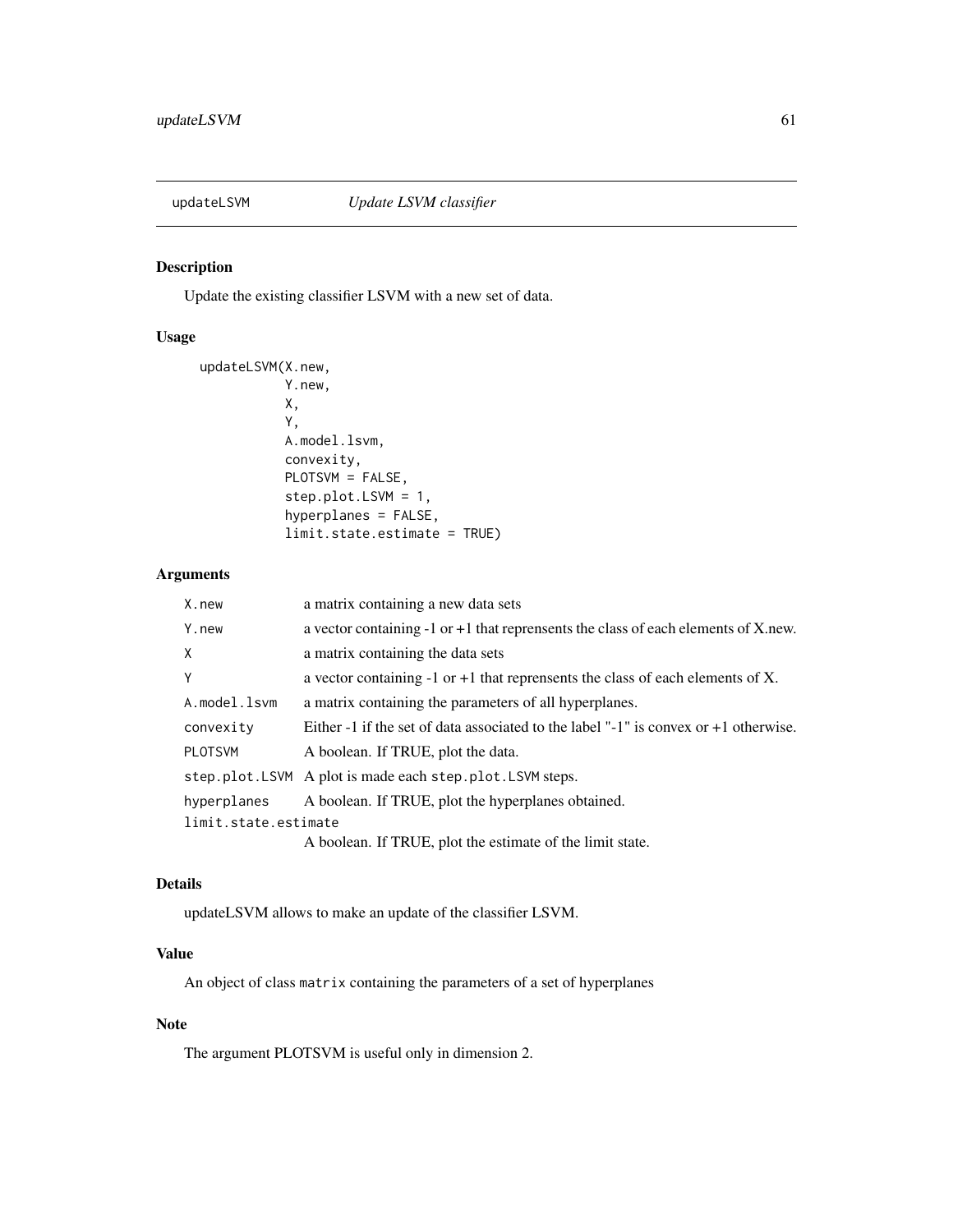# <span id="page-61-0"></span>Author(s)

Vincent Moutoussamy

#### References

- R.T. Rockafellar: *Convex analysis* Princeton university press, 2015.
- N. Bousquet, T. Klein and V. Moutoussamy : *Approximation of limit state surfaces in monotonic Monte Carlo settings* Submitted .

#### See Also

[LSVM](#page-22-1) [modelLSVM](#page-30-1)

# Examples

```
# A limit state function
f <- function(x){ sqrt(x^2) - sqrt(2)/2 }
# Creation of the data sets
n <- 200
X \leq - matrix(runif(2*n), nrow = n)
Y \leftarrow apply(X, MARGIN = 1, function(w) {sign(f(w))})## Not run:
  model.A <- modelLSVM(X,Y, convexity = -1)
  M < -20X.new < - matrix(runif(2*M), nrow = M)
  Y.new \leq apply(X.new, MARGIN = 1, function(w){ sign(f(w))})
  X.new.S < - X.new[which(Y.new > 0), ]Y.new.S <- Y.new[which(Y.new > 0)]
  model.A.new <- updateLSVM(X.new.S, Y.new.S, X, Y,
                            model.A, convexity = -1, PLOTSVM = TRUE, step.plot.LSVM = 5)
```
## End(Not run)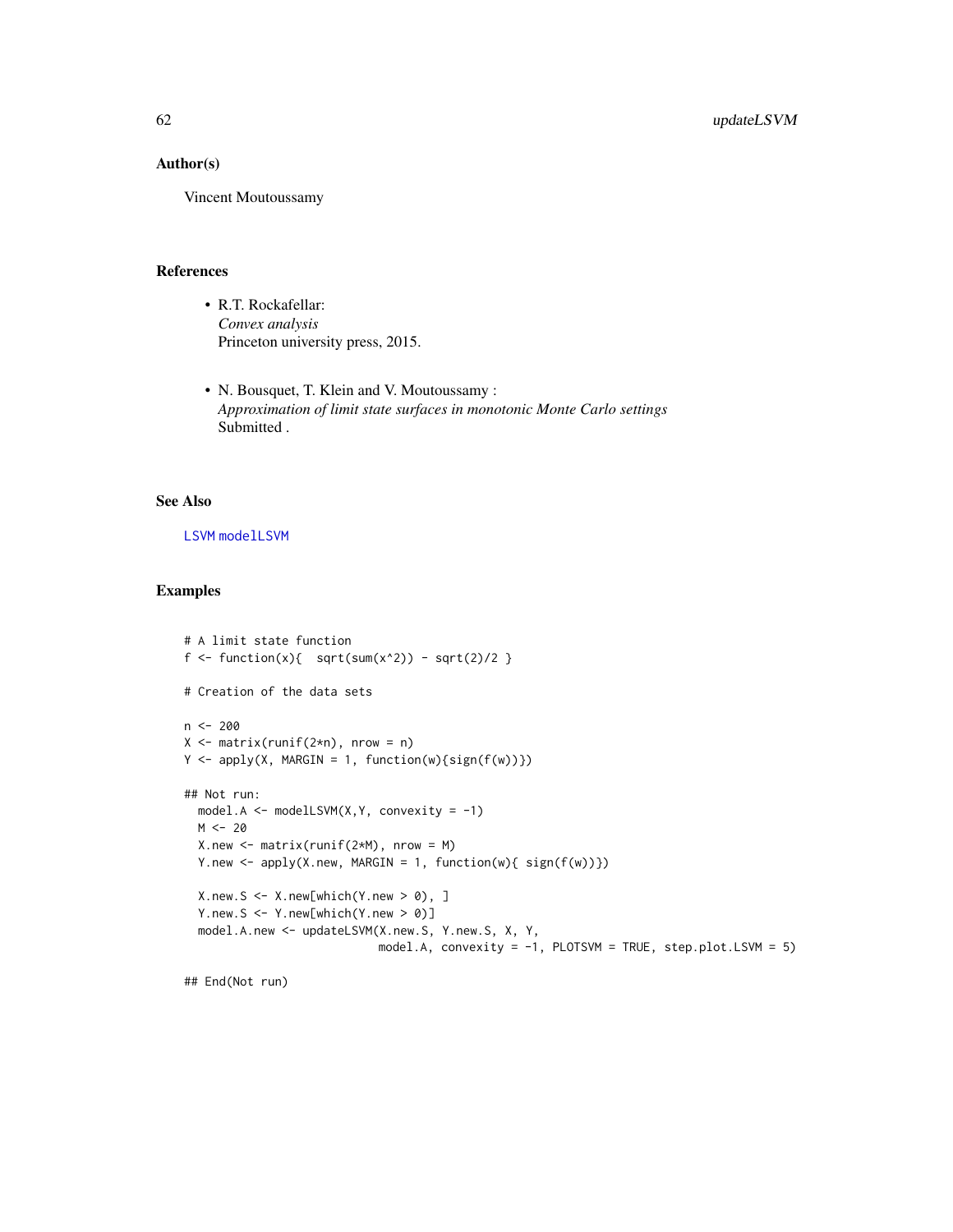<span id="page-62-0"></span>updateSd *UpdateSd*

# Description

Update kriging variance when adding new points to the DoE

# Usage

```
updateSd(
  X.new,
  integration.points.oldsd,
  model,
  precalc.data,
  integration.points
)
```
# Arguments

| X.new                    | the d x N matrix containing the points added to the model for the update of the                               |
|--------------------------|---------------------------------------------------------------------------------------------------------------|
|                          | kriging variance.                                                                                             |
| integration.points.oldsd |                                                                                                               |
|                          | a vector containing the standard deviation of the points to be added to the meta-<br>model learning database. |
| model                    | the current kriging model (a km object).                                                                      |
| precalc.data             | precomputed data from KrigInv::precomputeUpdateData.                                                          |
| integration.points       |                                                                                                               |
|                          | points where the updated sd is to be calculated.                                                              |

# Value

a vector containing the kriging sd at points integration.points

| updateSd.old | UpdateSd.old |  |  |
|--------------|--------------|--|--|
|--------------|--------------|--|--|

# Description

UpdateSd.old

# Usage

updateSd.old(X.new, newdata.oldsd, model, precalc.data, integration.points)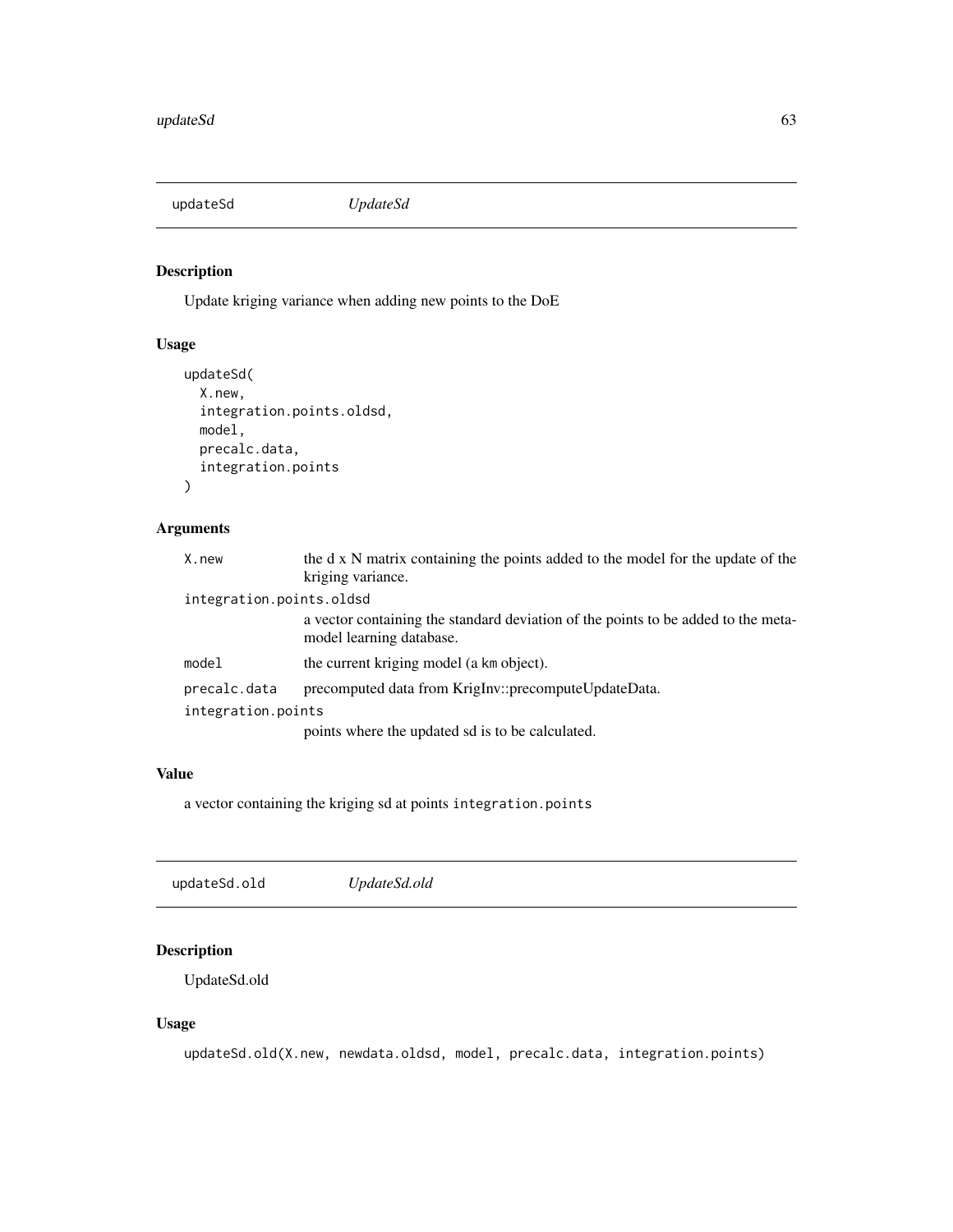#### <span id="page-63-0"></span>**Arguments**

| X.new              | the d x N matrix containing the points added to the model for the update of the<br>kriging variance.          |  |  |  |
|--------------------|---------------------------------------------------------------------------------------------------------------|--|--|--|
| newdata.oldsd      | a vector containing the standard deviation of the points to be added to the meta-<br>model learning database. |  |  |  |
| model              | the current kriging model (a km object).                                                                      |  |  |  |
| precalc.data       | precomputed data from KrigInv::precomputeUpdateData.                                                          |  |  |  |
| integration.points |                                                                                                               |  |  |  |
|                    | points where the updated sd is to be calculated.                                                              |  |  |  |
|                    |                                                                                                               |  |  |  |

<span id="page-63-1"></span>UtoX *Iso-probabilistic transformation from U space to X space*

# Description

UtoX performs as iso-probabilistic transformation from standardized space (U) to physical space (X) according to the NATAF transformation, which requires only to know the means, the standard deviations, the correlation matrix  $\rho(X_i, X_j) = \rho_{ij}$  and the marginal distributions of Xi. In standard space, all random variables are uncorrelated standard normal distributed variables whereas they are correlated and defined using the following distribution functions: Normal (or Gaussian), Lognormal, Uniform, Gumbel, Weibull and Gamma.

#### Usage

UtoX(U, input.margin, L0)

#### Arguments

|              | a matrix containing the realisation of all random variables in U-space                                                |
|--------------|-----------------------------------------------------------------------------------------------------------------------|
| input.margin | A list containing one or more list defining the marginal distribution functions of<br>all random variables to be used |
| L0           | the lower matrix of the Cholesky decomposition of correlation matrix R0 (result<br>of ModifCorrMatrix)                |

#### Details

Supported distributions are :

• NORMAL: distribution, defined by its mean and standard deviation

$$
distX < -list(type = "Norm", MEAN = 0.0, STD = 1.0, NAME = "X1")
$$

• LOGNORMAL: distribution, defined by its internal parameters P1=meanlog and P2=sdlog ([plnorm](#page-0-0))

 $distX < -list(type = "Lnorm", P1 = 10.0, P2 = 2.0, NAME = "X2")$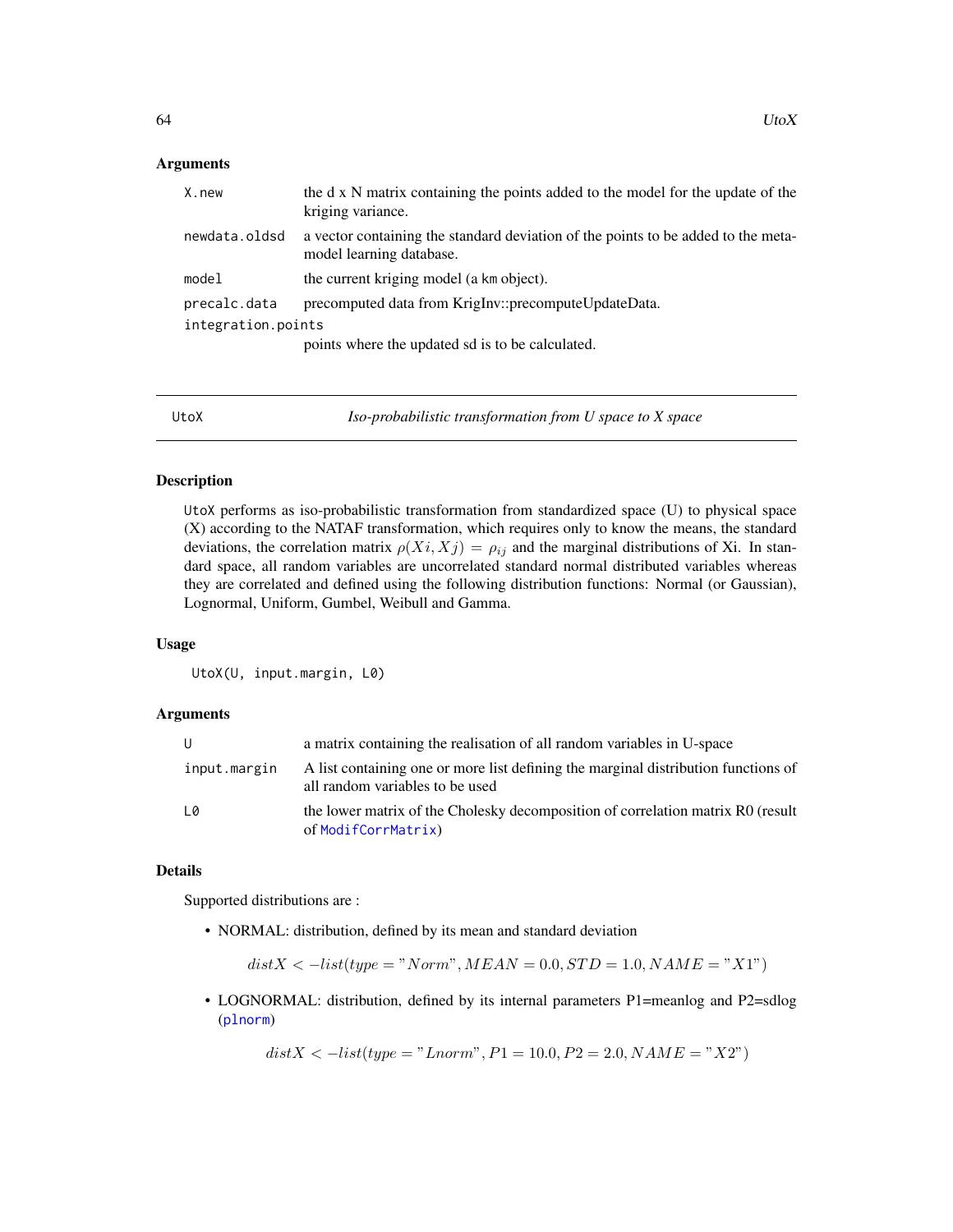<span id="page-64-0"></span>• UNIFORM: distribution, defined by its internal parameters P1=min and P2=max ([punif](#page-0-0))

 $distX < -list(type = "Unif", P1 = 2.0, P2 = 6.0, NAME = "X3")$ 

• GUMBEL: distribution, defined by its internal parameters P1 and P2

 $distX < -list(type = 'Gumbel', P1 = 6.0, P2 = 2.0, NAME = 'X4')$ 

• WEIBULL: distribution, defined by its internal parameters P1=shape and P2=scale ([pweibull](#page-0-0))

 $distX \le -list(type = 'Weibull', P1 = NULL, P2 = NULL, NAME = 'X5')$ 

• GAMMA: distribution, defined by its internal parameters P1=shape and P2=scale ([pgamma](#page-0-0))

 $distX < -list(type = 'Gamma', P1 = 6.0, P2 = 6.0, NAME = 'X6')$ 

• BETA: distribution, defined by its internal parameters P1=shape1 and P2=shapze2 ([pbeta](#page-0-0))

$$
distX < -list(type = 'Beta', P1 = 6.0, P2 = 6.0, NAME = 'X7')
$$

#### Value

X a matrix containing the realisation of all random variables in X-space

#### Author(s)

gilles DEFAUX, <gilles.defaux@cea.fr>

#### References

- M. Lemaire, A. Chateauneuf and J. Mitteau. Structural reliability, Wiley Online Library, 2009
- V. Dubourg, Meta-modeles adaptatifs pour l'analyse de fiabilite et l'optimisation sous containte fiabiliste, PhD Thesis, Universite Blaise Pascal - Clermont II,2011

#### See Also

[ModifCorrMatrix](#page-31-1), [ComputeDistributionParameter](#page-12-1)

# Examples

```
Dim = 2distX1 <- list(type='Norm', MEAN=0.0, STD=1.0, P1=NULL, P2=NULL, NAME='X1')
distX2 <- list(type='Norm', MEAN=0.0, STD=1.0, P1=NULL, P2=NULL, NAME='X2')
input.margin <- list(distX1,distX2)
input.Rho \le matrix(c(1.0, 0.5,0.5, 1.0),nrow=Dim)
input.R0 <- ModifCorrMatrix(input.Rho)
L0 <- t(chol(input.R0))
```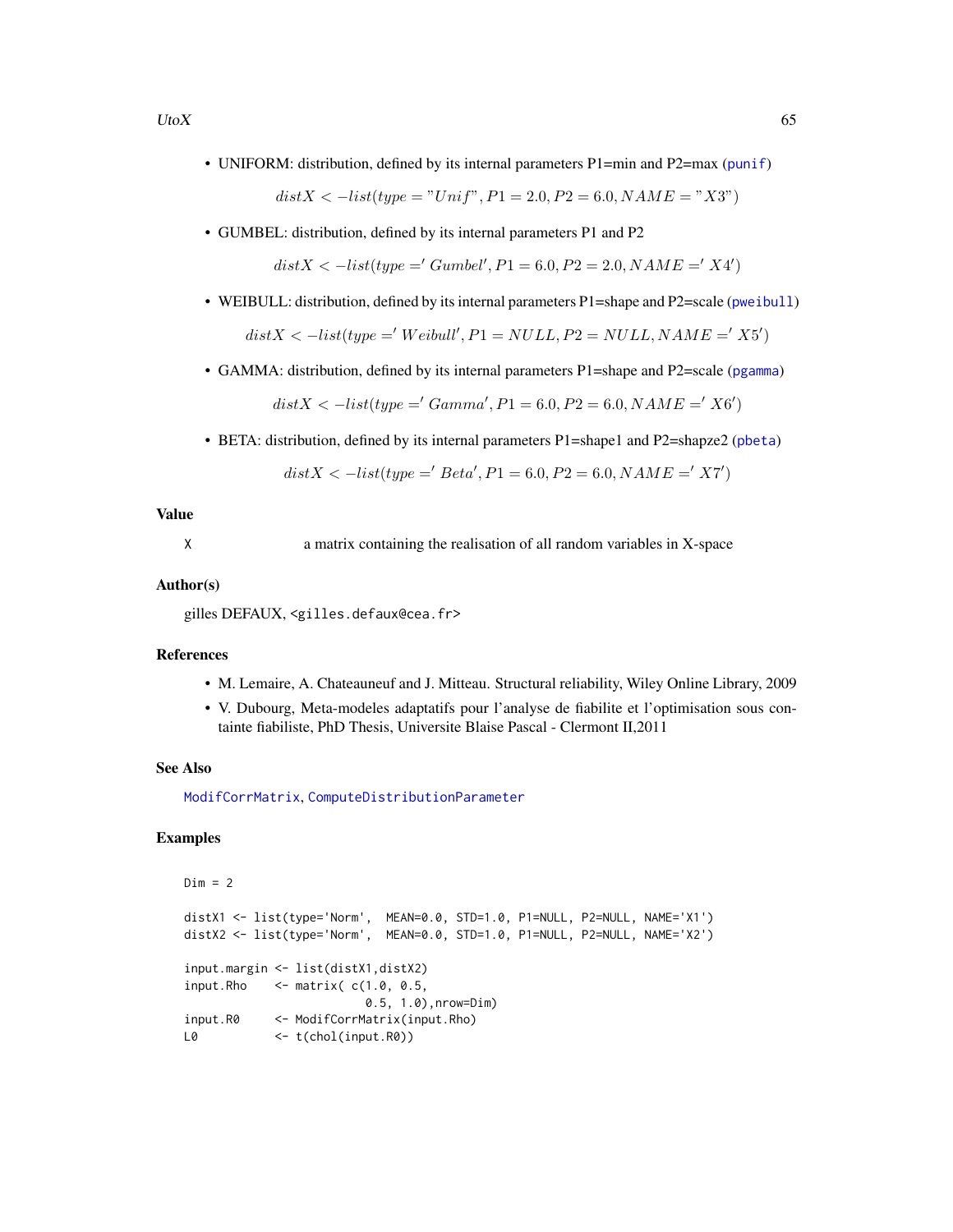66 waarts

```
lsf = function(U) {
    X <- UtoX(U, input.margin, L0)
    G <- 5.0 - 0.2*(X[1,]-X[2,])^2.0 - (X[1,]+X[2,])/sqrt(2.0)
    return(G)
}
u0 <- as.matrix(c(1.0,-0.5))
lsf(u0)
```
# waarts *A limit-state-function defined by Waarts*

# Description

The limit-state function is defined by:

$$
b1 = 3 + (u_1 - u_2)^2/10 - sign(u_1 + u_2) * (u_1 + u_2)/sqrt(2)
$$
  

$$
b2 = sign(u_2 - u_1) * (u_1 - u_2) + 7/sqrt(2)
$$
  

$$
f(u) = min(b1, b2)
$$

### Usage

waarts

# Format

The function can handle a vector or matrix with column vectors.

# References

Waarts, PH: *An appraisal of DARS: directional adaptive response surface sampling* Delft University Press, The Netherlands, 2000.

<span id="page-65-0"></span>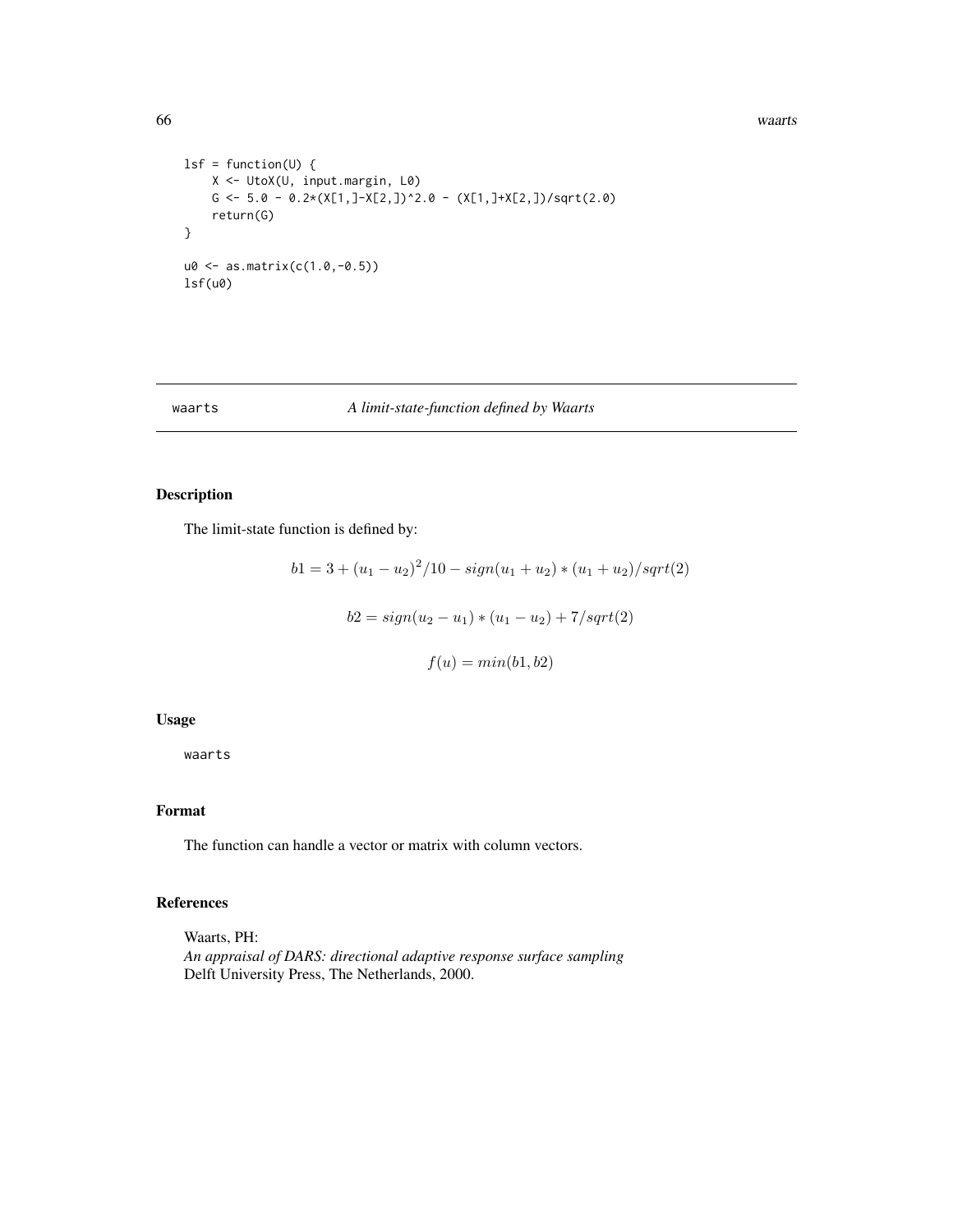<span id="page-66-0"></span>

# Description

Compute Wilks formula for setting size of a i.i.d. sample for quantile estimation with confidence level or for tolerance intervals

# Usage

```
WilksFormula(alpha=0.95,beta=0.95,bilateral=FALSE,order=1)
```
#### Arguments

| alpha     | order of the quantile (default $= 0.95$ )                      |
|-----------|----------------------------------------------------------------|
| beta      | level of the confidence interval (default $= 0.95$ )           |
| bilateral | TRUE for bilateral quantile ( $default = unilateral = FALSE$ ) |
| order     | order of the Wilks formula (default $= 1$ )                    |

# Value

|  | The minimal sample size to apply Wilks formula |  |  |  |  |
|--|------------------------------------------------|--|--|--|--|
|--|------------------------------------------------|--|--|--|--|

#### Author(s)

Paul Lemaitre and Bertrand Iooss

# References

H.A. David and H.N. Nagaraja. Order statistics, Wiley, 2003.

W.T. Nutt and G.B. Wallis. Evaluation of nuclear safety from the outputs of computer codes in the presence of uncertainties. Reliability Engineering and System Safety, 83:57-77, 2004.

S.S. Wilks. Determination of Sample Sizes for Setting Tolerance Limits. Annals Mathematical Statistics, 12:91-96, 1941.

# Examples

```
N <- WilksFormula(0.95,0.95,order=1)
print(N)
```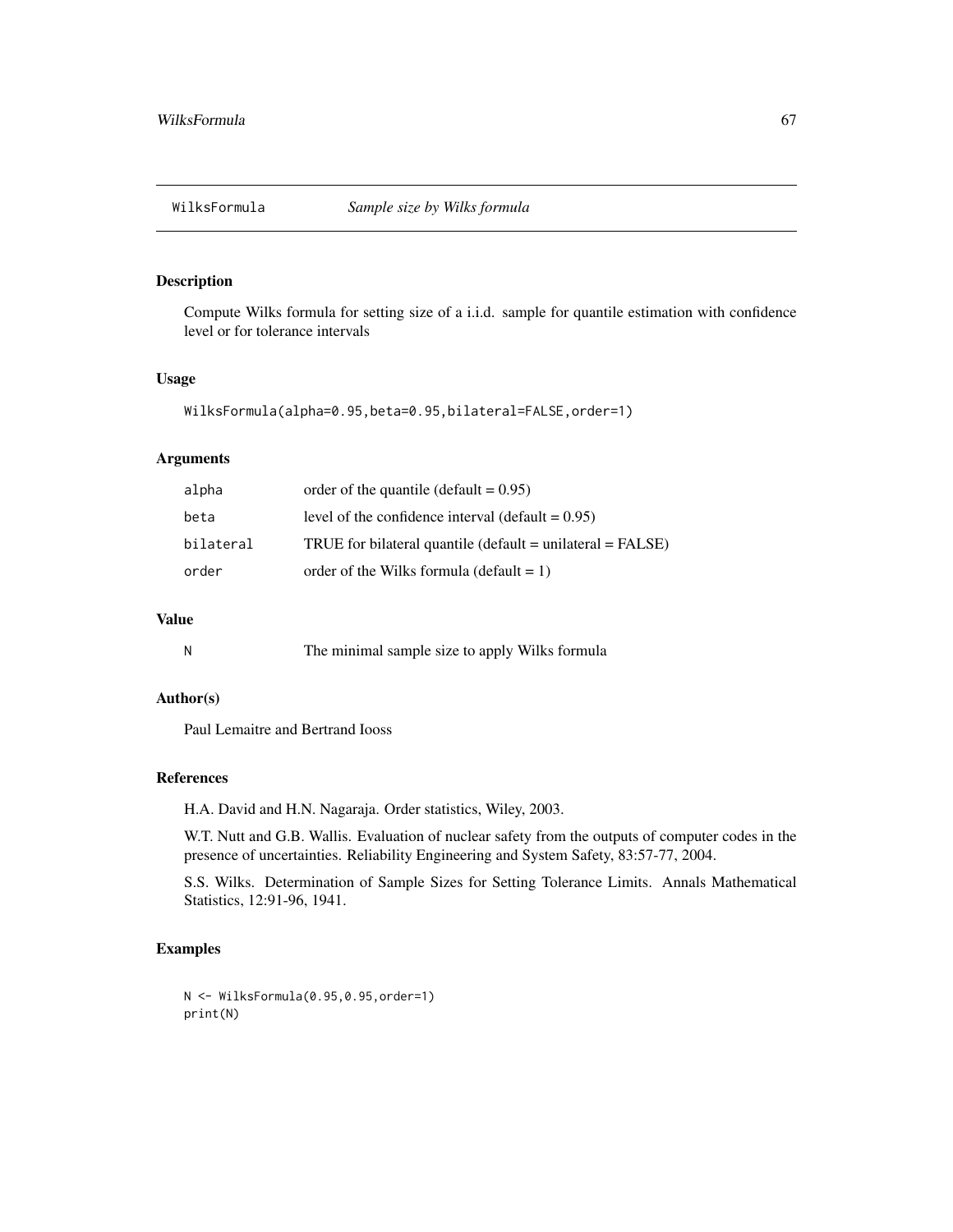<span id="page-67-0"></span>

# Description

XtoU lets transform datapoint in the original space X to the standard Gaussian space U with isoprobalisitc transformation.

# Usage

XtoU(X, input.margin, L0)

# Arguments

| X            | the matrix d x n of the input points                                                                                  |
|--------------|-----------------------------------------------------------------------------------------------------------------------|
| input.margin | A list containing one or more list defining the marginal distribution functions of<br>all random variables to be used |
| L0           | the lower matrix of the Cholesky decomposition of correlation matrix R0 (result<br>of ModifCorrMatrix)                |

# Author(s)

Clement WALTER <clement.walter@cea.fr>

# See Also

UtoX